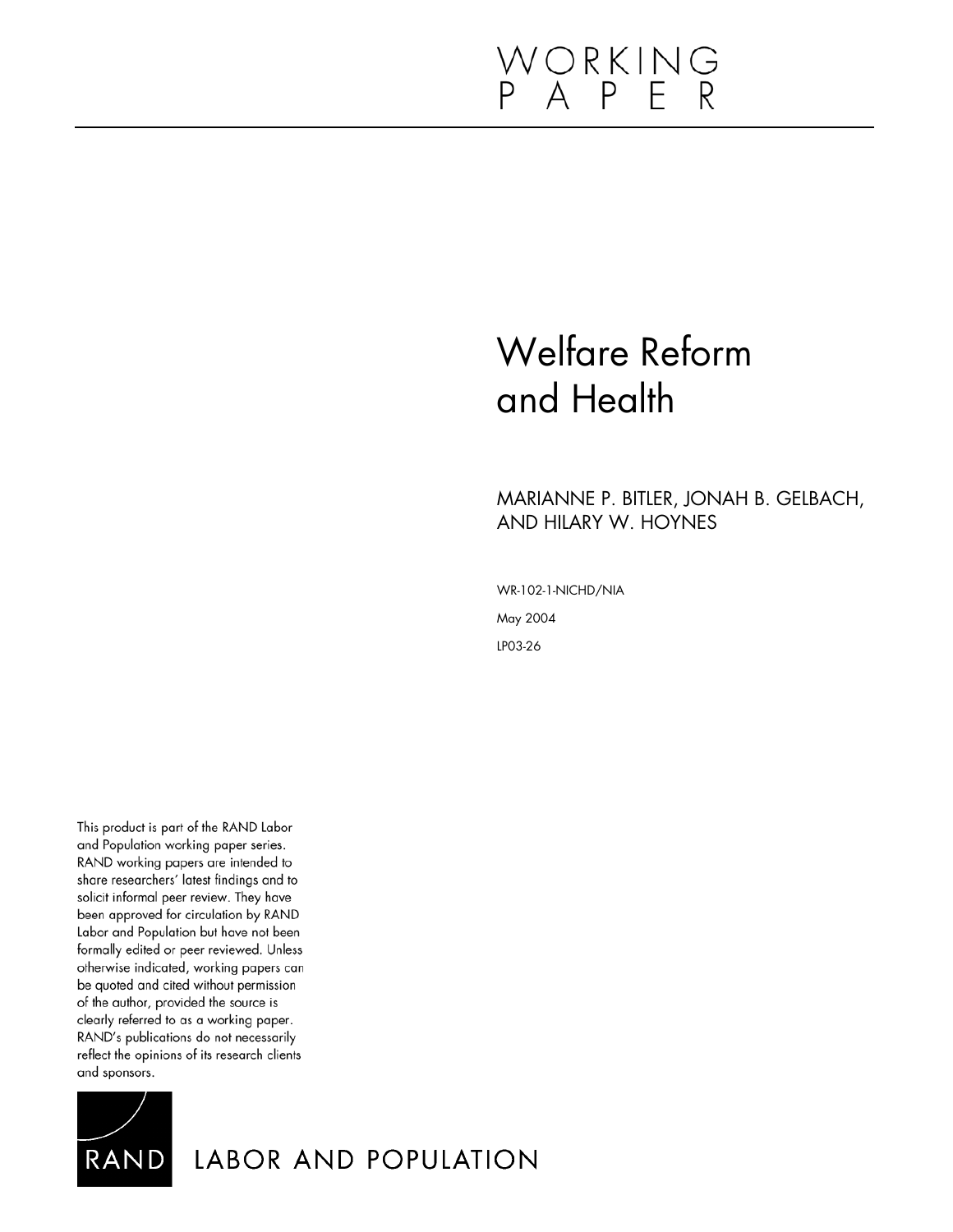# Welfare Reform and Health<sup>1</sup>

Marianne P. Bitler RAND Corporation

Jonah B. Gelbach University of Maryland

Hilary W. Hoynes University of California, Davis and NBER

> First version: July 30, 2002 This version: March 15, 2004

<sup>1</sup>We thank Amy Cox, Janet Currie, Jon Gruber, Steven Haider, Jacob Klerman, Darius Lakdawalla, Peter Mariolis, Bob Mills, Shino Oba, Sondra Reese, Jeanne Ringel, Lara Shore-Sheppard, Steve Stillman, and members of the NBER Summer Institute, the RAND Brown Bag, and attendees at the 2003 annual conference of the RWJ Scholars in Health Policy Program for their helpful comments and/or for information about health insurance data. We also thank Aaron Yelowitz for providing data on Medicaid expansions and Kitt Carpenter for help with the BRFSS. Excellent research assistance was provided by Jared Rodecker. Bitler gratefully acknowledges the financial support of the National Institute of Child Health and Human Development and the National Institute on Aging. The views and conclusions are those of the authors and do not necessarily represent those of the RAND Corporation, NIA, or NICHD. Gelbach gratefully acknowledges financial support from the Robert Woods Johnson Foundation's Scholars in Health Policy Program. Correspondence to Hoynes at hwhoynes@ucdavis.edu; Gelbach at gelbach@glue.umd.edu; or Bitler at bitler@rand.org.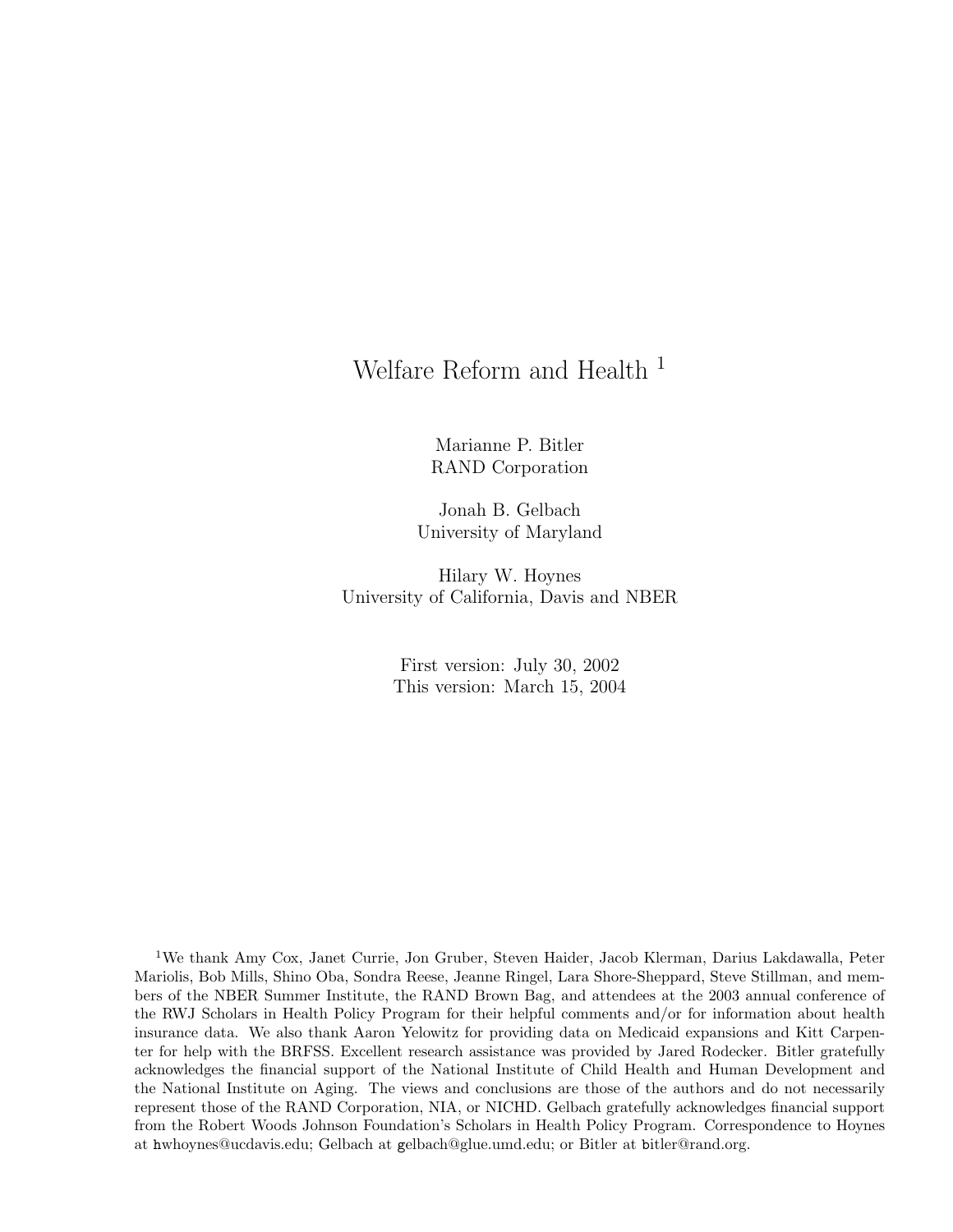#### Abstract

We investigate the relationship between welfare reform and health insurance, health care utilization, and self-reported measures of health status for women aged 20–45, using nationally representative data from the Behavioral Risk Factor Surveillance System. We present estimates from both differencein-difference models (applied to single women and single women with children) and difference-indifference-in-difference models (using married women and single women without children as comparison groups). We find that welfare reform is associated with reductions in health insurance coverage and specific measures of health care utilization, as well as an increase in the likelihood of needing care but finding it unaffordable. We find no statistically significant effects of reform on health status. Overall, effects are somewhat larger for Hispanics compared to blacks and low educated women.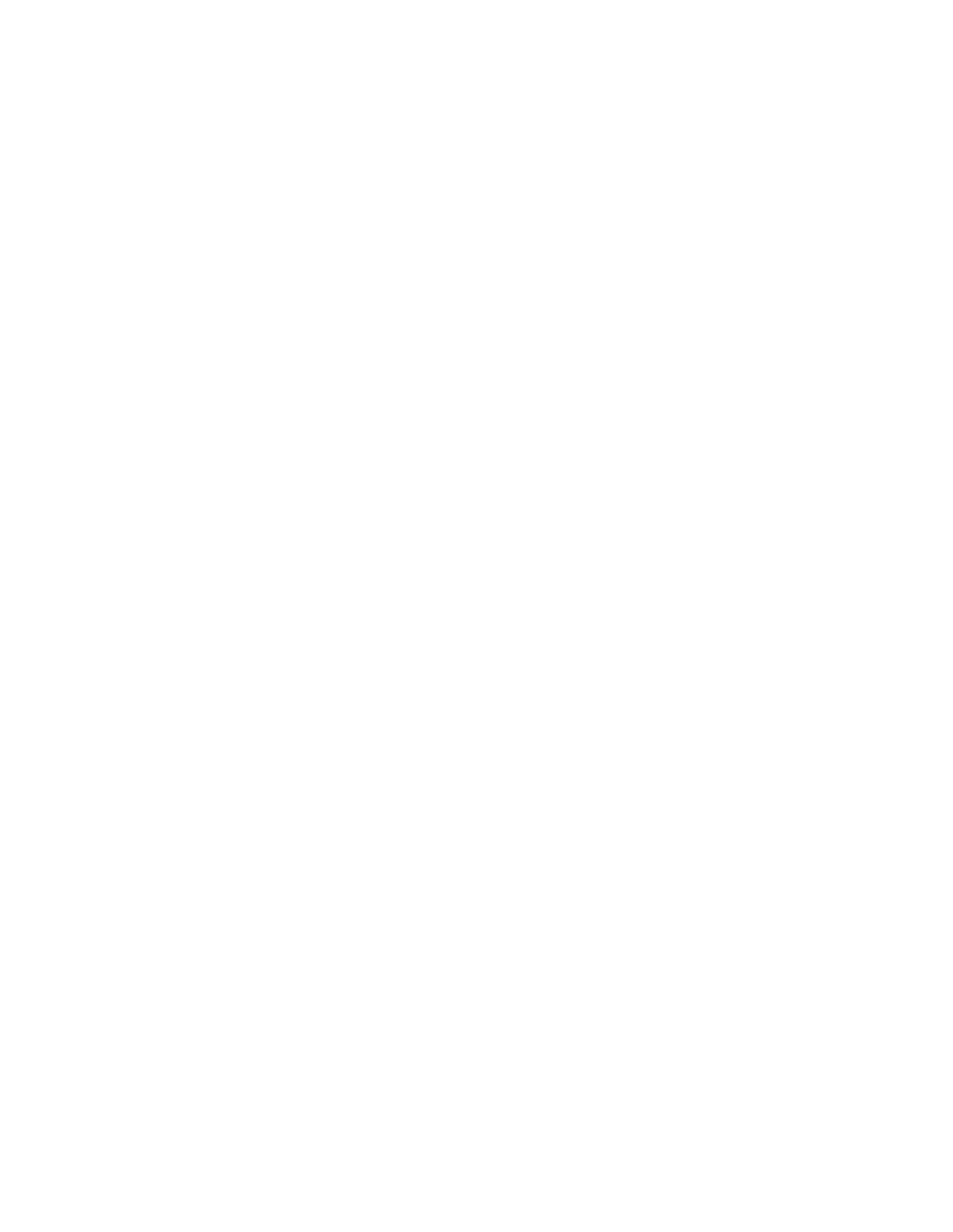# 1 Introduction

Evaluating the impacts of state and federal welfare reform is the subject of a large and growing literature. The recent welfare reform period in the United States started with state waivers from the former Aid to Families with Dependent Children (AFDC) program in the early 1990s. This period of active state experimentation culminated in the passage of the 1996 Personal Responsibility and Work Opportunity Act (PRWORA) which eliminated AFDC and replaced it with Temporary Assistance for Needy Families (TANF). This federal reform dramatically changed the economic incentives facing lowincome individuals with children or considering having children. In particular, these reforms imposed lifetime time limits, strengthened work requirements, and limited the eligible population.

A number of recent studies have shown that state waivers and TANF implementation have played a role in the dramatic declines in welfare caseloads and increases in the employment of less skilled women.<sup>1</sup> Now that this first wave of research has established these important results, there is increasing interest in broadening our evaluation of welfare reform by examining the impacts on family well-being. Our paper makes an important contribution by examining the impact of welfare reform on health utilization and health status of adult women.

Little is known about the effects of welfare reform on health care utilization and overall health status. Several recent studies do, however, examine the impact of welfare reform on health insurance coverage using data from the Current Population Survey (CPS). Kaestner & Kaushal (2003) find that welfare reform led to a decrease in Medicaid coverage. The overall (negative) effects of reform on health insurance coverage were attenuated, they find, due to increases in private health insurance coverage. In a closely related literature, several papers examine state expansions in Medicaid eligibility for immigrants and parents that occurred around the time of PRWORA. Borjas (2003) and Royer (2003) find that more restrictive Medicaid policies did not lead to substantially reduced health insurance coverage among immigrants, because the loss in public coverage was offset by substantial increases in private insurance coverage. Busch & Duchovny (2003) and Aizer & Grogger (2003) find that parental Medicaid expansions led to increases in overall coverage, with small changes in private coverage. The results in these studies inform our analysis in two ways. First, while the focus of our analysis is the largely unexplored area of health status and health care utilization, we begin by analyzing the impacts of reform on health insurance coverage. Second, our models include controls for these and

<sup>&</sup>lt;sup>1</sup>The welfare reform literature that has developed in the last several years is enormous. For comprehensive summaries of this research, see the excellent reviews by Blank (2002), Grogger, Karoly & Klerman (2002), and Moffitt (2002).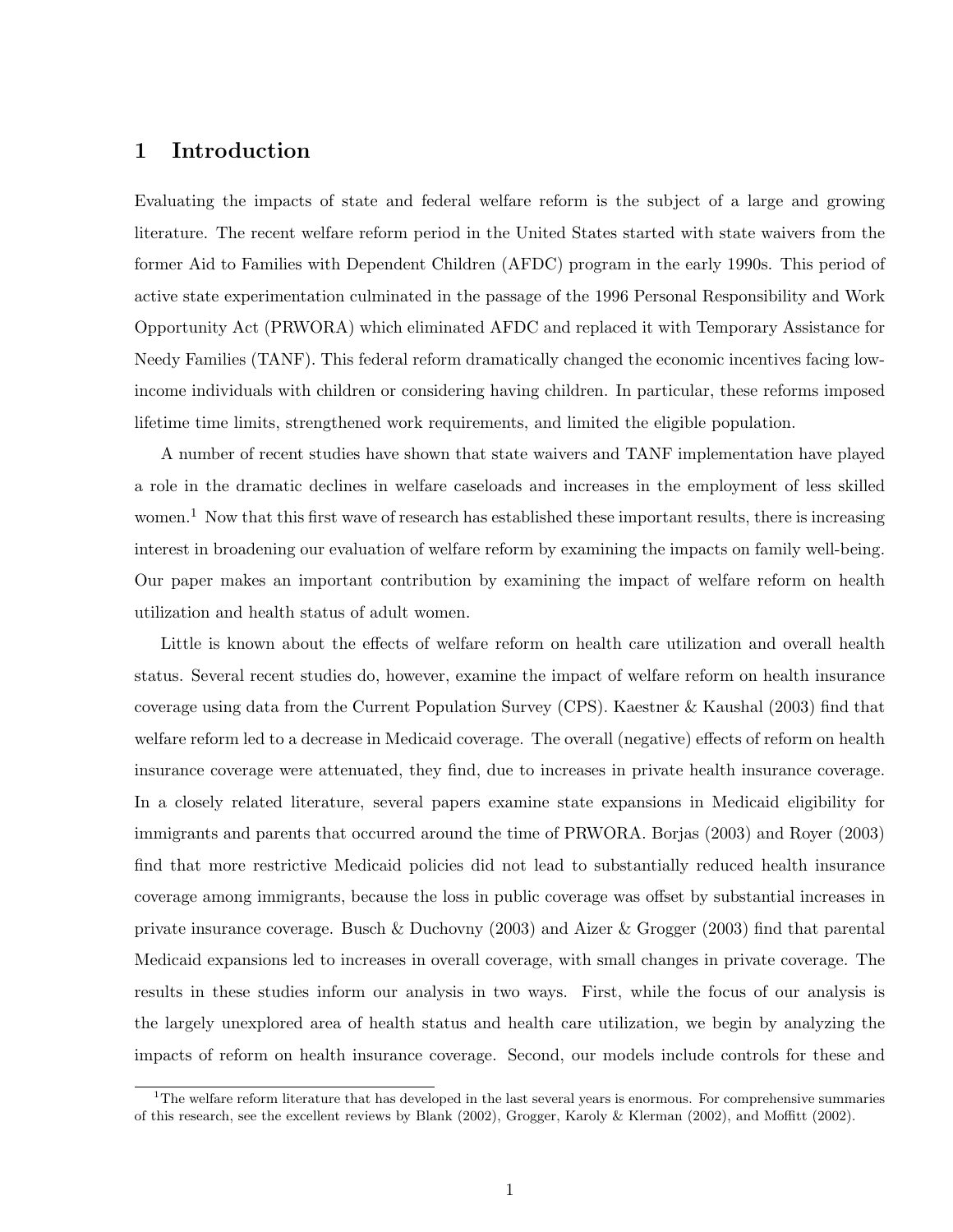other changes to state Medicaid and non-Medicaid public health insurance programs.

There are likely many pathways through which welfare reform can affect health. First, as illustrated above, welfare reform may lead to a decline in Medicaid coverage. This is consistent with the observation that families leaving the welfare rolls also stop receiving Medicaid and Food Stamps even when they remain eligible for these programs.<sup>2</sup> This loss in public coverage may be offset by increased private coverage either due to increases in mother's employment or coverage from another family member. These changes in insurance may subsequently impact health care utilization and health outcomes.

Second, welfare reform may impact families' economic resources. While the evidence is more mixed on this point, a number of researchers have found that welfare reform has led to an increase in the average incomes of low-skill families.<sup>3</sup> These changes in families' economic circumstances could then affect health care utilization and health status directly. Third, reform-induced increases in employment will change parents' time endowment, which may affect choices about health care utilization, diet, and health. Fourth, welfare reform could lead to increases (or decreases) in stress, which is associated with health outcomes.

To examine this issue, we use data from the Behavioral Risk Factor Surveillance System (BRFSS), a monthly individual survey conducted by states in partnership with the Centers for Disease Control and Prevention (CDC). The BRFSS is designed to produce uniform, state-representative data on preventive health practices and risky behaviors and covers all civilian, noninstitutionalized persons age 18 and over. It is thus important to note that the BRFSS is limited to the adult population; as a consequence we cannot use it to examine the impact of reform on child health. We use the BRFSS data to analyze the impacts of reform on women aged 20–45 over the period 1990–2000. This time period allows for examination of both state AFDC waivers and state implementation of federal welfare reform (PRWORA). We are able to construct a wide range of health measures including preventive health care utilization (e.g., checkups, breast exams, Pap smears), and measures of physical and mental health status (self-rated overall health status, days limited from usual activities, and days mental health is not good).<sup>4</sup>

We estimate pooled cross-section models where the impacts of welfare reform are captured by

<sup>2</sup>For a summary of these "welfare-leaver" studies, see Dion & Pavetti (2000) and Families USA Foundation (1999).

<sup>&</sup>lt;sup>3</sup>See the reviews cited above. As noted below, in Bitler, Gelbach & Hoynes (2003a) we find considerable heterogeneity in the effects of Connecticut's Jobs First waiver on earnings, transfer payments, and income.

<sup>4</sup>BRFSS data have been used recently in studies of disability and employment (Carpenter (2003)); drinking (Dee (2001), Ruhm (2000), and Ruhm & Black (2002)); smoking (Evans, Ringel & Stech (1999) and Gruber & Zinman (2001)); risky behaviors (Dee & Evans (2001); and health care utilization and health status (Busch & Duchovny (2003)).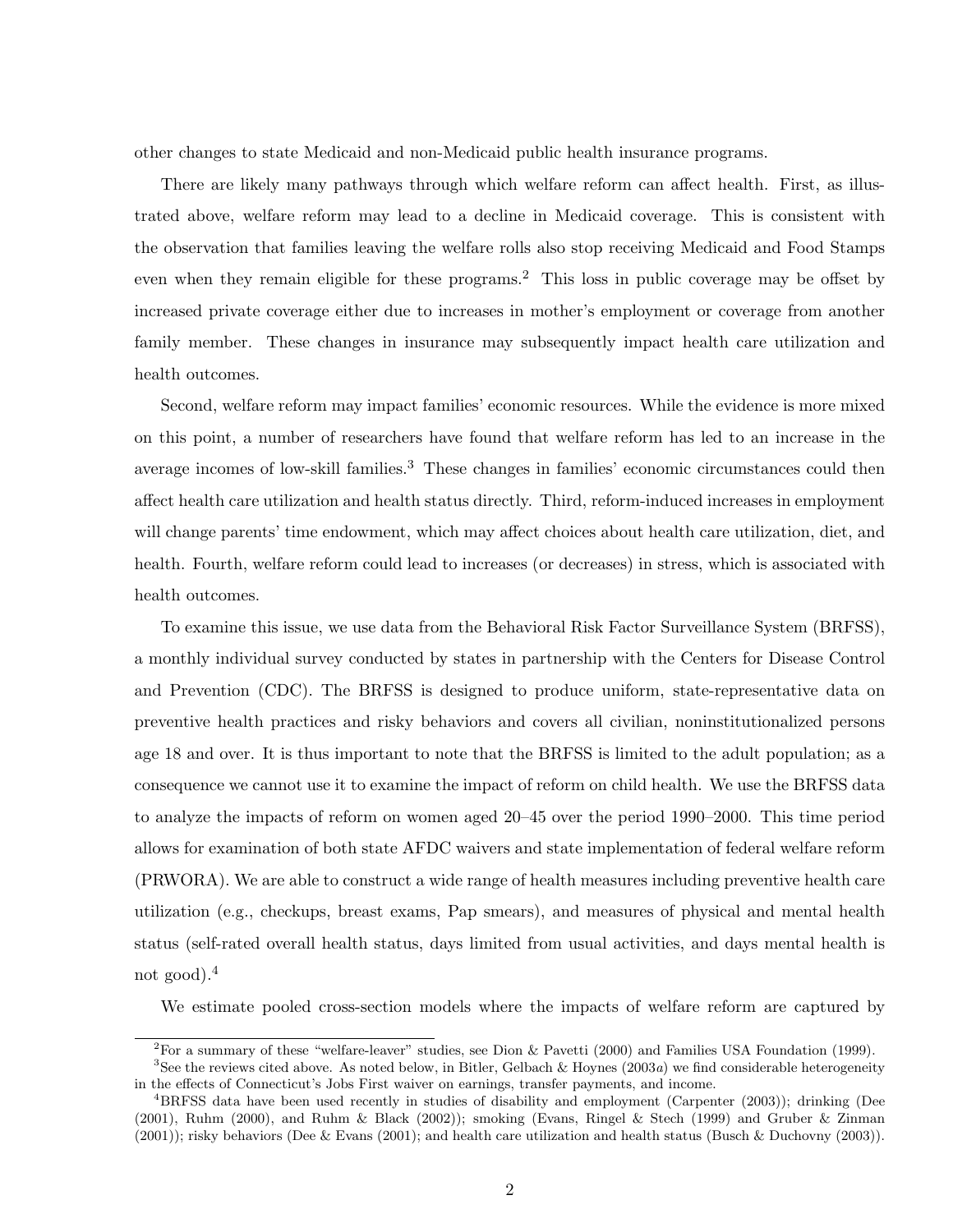dummy variables for state implementation of welfare waivers and TANF. To focus our analysis on groups likely to be impacted, we present results for two groups: all single women and single women with children.<sup>5</sup> We further refine these groups by presenting results separately for blacks, Hispanics, and low-education (high school education or less) women. All empirical models include controls for state, year, and month fixed effects; state labor market variables; and state programs affecting health care coverage (Medicaid, SCHIP, other state-funded programs). The impacts of welfare reform in this standard difference-in-differences (DD) framework are identified through variation in the timing and incidence of reform across states. To control for the possible correlation of state welfare policies with unmeasured state trends in health, we introduce comparison groups and estimate differencein-differences-in-differences (DDD) models. We present estimates using several different comparison groups including married women and single women without children.

Our results generally show that welfare reform is associated with decreases in health insurance coverage and health care utilization, as well as an increase in the likelihood of needing care but finding it unaffordable. We generally find no statistically significant association between welfare reform and health status. These effects are typically, though not uniformly, robust to choice of sample (single women or single women with children) and source of identification (DD or DDD). An exception to the overall robustness is that the results for low-education single women with children are almost all insignificant. For health insurance, our results generally suggest that welfare waivers (and sometimes TANF) are associated with a reduced probability of simultaneous employment and insurance coverage. Unfortunately, we do not have a satisfactory explanation for this result, which runs contrary to what we would expect. Overall, the findings suggest that TANF had larger effects than waivers, and that impacts for Hispanics were somewhat larger than impacts for blacks and low-education women. Efforts to relate these larger effects among Hispanics to immigration policy reforms are suggestive but not conclusive.

The remainder of the paper proceeds as follows. Section 2 describes the changes in welfare programs and their expected effects on health insurance and health outcomes. In section 3, we discuss previous literature on welfare reform and health. In section 4 and section 5, we describe our data and discuss our empirical model. We report results in section 6 and then conclude in section 7.

<sup>5</sup>We examine impacts both on all single women and on the more natural welfare-eligible group of single women with children because the BRFSS has incomplete data on the presence of children. This issue will be explained more fully below.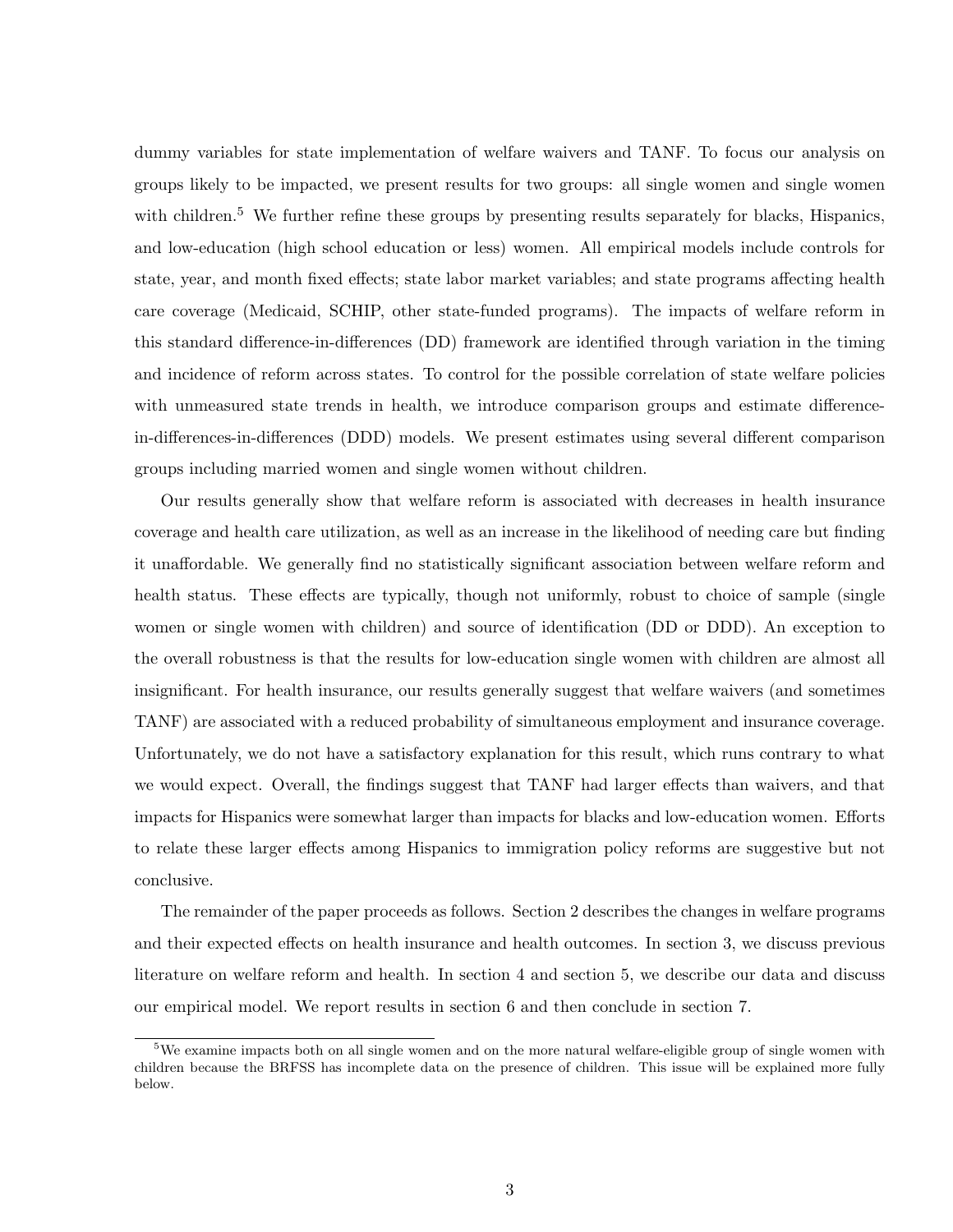## 2 Welfare reform in the 1990s and implications for health

Beginning in the early 1990s, many states were granted waivers to make changes to their AFDC programs. As shown in the top panel of Table 1, about half of the states implemented some sort of welfare waiver between 1993 and 1995. On the heels of this state experimentation, PRWORA was enacted in 1996, replacing AFDC with TANF. While waiver and TANF policies varied considerably across states, overall the reforms are viewed as welfare-tightening and pro-work. More specifically, the welfare-tightening elements of reform include work requirements, financial sanctions, time limits, family caps, and residency requirements.<sup>6</sup> The loosening aspects of reform include liberalized earnings disregards (which promote work by lowering the tax rate on earned income while on welfare), increased asset limits, and expanded eligibility for two-parent families.

During this same period, public health insurance for low-income families was expanding. Historically, eligibility for Medicaid for the non-elderly and non-disabled was tied one-for-one to receipt of cash public assistance. In particular, the AFDC income eligibility limits adopted by a state would also be used for Medicaid, and AFDC conferred automatic or adjunctive eligibility for Medicaid. Thus, a family that received AFDC benefits would also be be eligible for health insurance through Medicaid. Conversely, if a family left AFDC, its members also would lose Medicaid coverage.<sup>7</sup> However, in a series of federal legislative acts beginning in 1984, states were required to expand Medicaid coverage for infants, children, and pregnant women beyond the AFDC income limits, leading to large increases in eligibility (Gruber (1997)).

PRWORA further weakened the link between AFDC and Medicaid by requiring states to cover any family that meets the pre-PRWORA AFDC income, resource, and family composition eligibility guidelines (Haskins (2001)). This so-called 1931 program (named after the relevant section of the Social Security Act, as amended by PRWORA) also allowed states to expand eligibility for parents beyond the 1996 AFDC/Medicaid limits. Aizer & Grogger (2003) report that by 2001 about half the states had taken advantage of this program and expanded Medicaid access for parents above the welfare income cutoffs. PRWORA also contained language restricting immigrant access to meanstested transfer programs (including Medicaid). As discussed in Borjas (2003), many states responded

 ${}^{6}$ Family cap policies prevent welfare benefits from increasing when a woman gives birth while receiving aid. Residencyrequirement policies mandate that unmarried teen parents who receive aid must live in the household of a parent or other guardian.

<sup>7</sup>This is not precisely correct. States could and did set up Medically Needy programs that allowed states to provide Medicaid benefits to families above the AFDC income cutoff if they had high medical expenses. States were also required to provide transitional Medicaid coverage for families leaving AFDC due to an increase in earnings.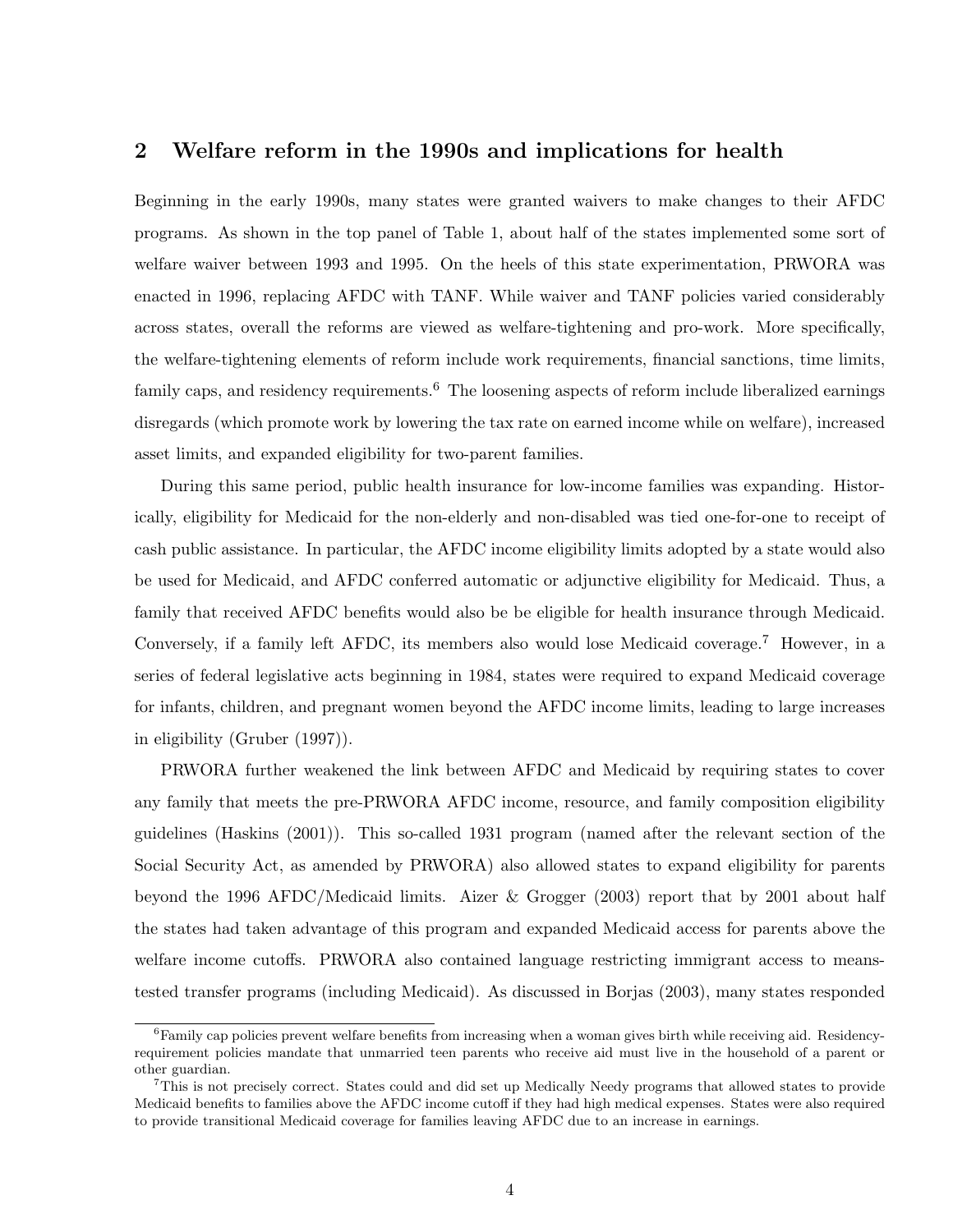by providing immigrant access to Medicaid using newly created, state-funded "fill-in" programs. In 1997, Congress established the State Children's Health Insurance program (SCHIP), which allows states to provide public health insurance to children up to 200 percent of the poverty level (and subsequently to higher levels). Our empirical model includes controls for these expansions.

In the context of these dramatic changes in the U.S. social safety net, we start by discussing the expected effects of these reforms on our target population—women potentially eligible for welfare. There are many pathways through which welfare reform may affect health outcomes. One representation of these pathways is presented in Figure 1.

First, welfare reform reduces welfare caseloads, leading to a decline in Medicaid coverage. The AFDC caseload has declined more than 60 percent since its peak in 1994 (U.S. Department of Health and Human Services (2002)). During this time period, the number of nondisabled adults and children on Medicaid also fell. Between 1995 and 1997, the number of nondisabled adults on Medicaid fell by 10.6 percent, with larger reductions among cash welfare recipients (Ku & Bruen (1999)). The noncash Medicaid caseload (especially children), on the other hand, grew, reflecting the separation of AFDC eligibility from Medicaid eligibility described above.

This expected loss in public coverage may be offset by increased private coverage due to increases in mother's employment or coverage from another family member. However, these low-skill workers are likely to be employed in industry-occupation cells with traditionally low rates of employer-provided health insurance (e.g., Currie & Yelowitz (2000)). In sum, the first prediction is that welfare reform should be associated with a decrease in Medicaid coverage, an increase in private insurance, and likely a decrease in overall insurance. A decline in insurance can lead to less health service utilization—for example less preventive care and prenatal care (Nathan & Thompson (1999), Lyons (1999))—and may subsequently impact health outcomes.

Second, welfare reform may impact families' economic resources. While the evidence is less clear on this topic, research suggests that welfare reform has led to an overall increase in the incomes of low-skill families.<sup>8</sup> However, Bitler et al.  $(2003a)$  use experimental data and show that reform has heterogeneous impacts across the income distribution, with some evidence of reductions at the lowest income levels. These changes in a family's economic well-being could then have direct impacts on health care utilization and health status.

Third, increases in employment lead to changes in a parent's time endowment which in turn can

<sup>&</sup>lt;sup>8</sup>For recent summaries of the experimental and nonexperimental studies of welfare reform and family income, see the reviews by Blank (2002), Grogger et al. (2002), and Moffitt (2002).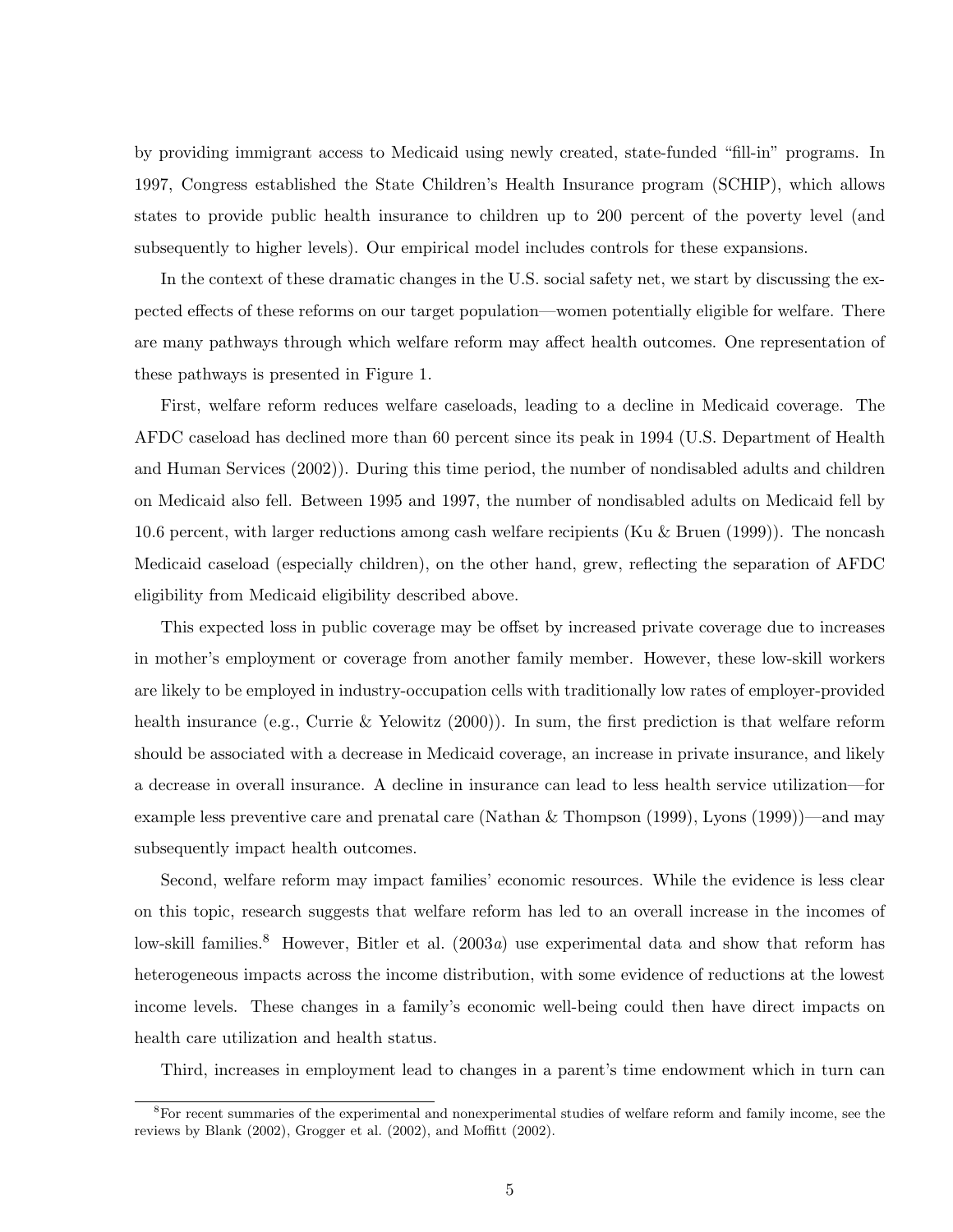affect choices about health care utilization, diet, and health. Fourth, welfare reform could lead to increases (or decreases) in stress, which in turn can affect health.

# 3 Literature Review

As noted above, the welfare reform literature is very large and is well reviewed elsewhere (Blank (2002), Grogger et al. (2002), and Moffitt (2002)). Here, we focus on the much smaller literature on welfare reform and health. Most studies in this area examine the impacts on health insurance while little is known about impacts on health utilization and health status more broadly. The literature comes from three sources: randomized experimental analyses of state AFDC waivers, welfare leaver studies, and nonexperimental analyses of administrative and household survey data.

The first source is experimental analyses of changes to state AFDC programs (waivers). The results in these studies compare outcomes for families randomized into the existing AFDC program to families randomized into the waiver program. In their review of the experimental literature, Grogger et al. (2002) conclude that in the majority of studies, reform is associated with decreases in women's health insurance coverage, with smaller declines for children. Findings vary, however, with some studies reporting an increase or no statistically significant change in health insurance. Some studies examine health utilization and health status for children (e.g., Fraker, Ross, Stapulonis, Olsen, Kovac, Dion & Rangarajan (2002) and Morris, Huston, Duncan, Crosby & Bos (2001)) but little evidence is available for women. The main limitations of experimental studies are the inability to obtain nationally representative estimates and to account for effects of changes in entry behavior that result from welfare reform. Further, information on health outcomes come almost exclusively from surveys that are conducted on subsamples of the experimental sample and can have low response rates.

The second source of information on welfare reform and health is leaver studies—national-level or state-level studies that examine the characteristics of families leaving welfare. The studies uniformly show that welfare leavers experience a decline in insurance coverage. While private insurance coverage increases, public health insurance (e.g., Medicaid) declines more, leading to an increase in the percent uninsured.<sup>9</sup> These leaver studies provide an excellent snapshot of the experiences of those families that have left welfare. However, as discussed in Blank (2002), such studies cannot identify causal impacts of welfare reform for several reasons. First, leavers are a selected sample. The typical leaver

<sup>&</sup>lt;sup>9</sup>Leaver studies that examine health insurance are reviewed in Greenberg (1998) and include Ellwood & Lewis (1999), Loprest (1999), Danziger, Corcoran, Danziger & Heflin (2000), Garrett & Holahan (2000), and Tweedie (2001).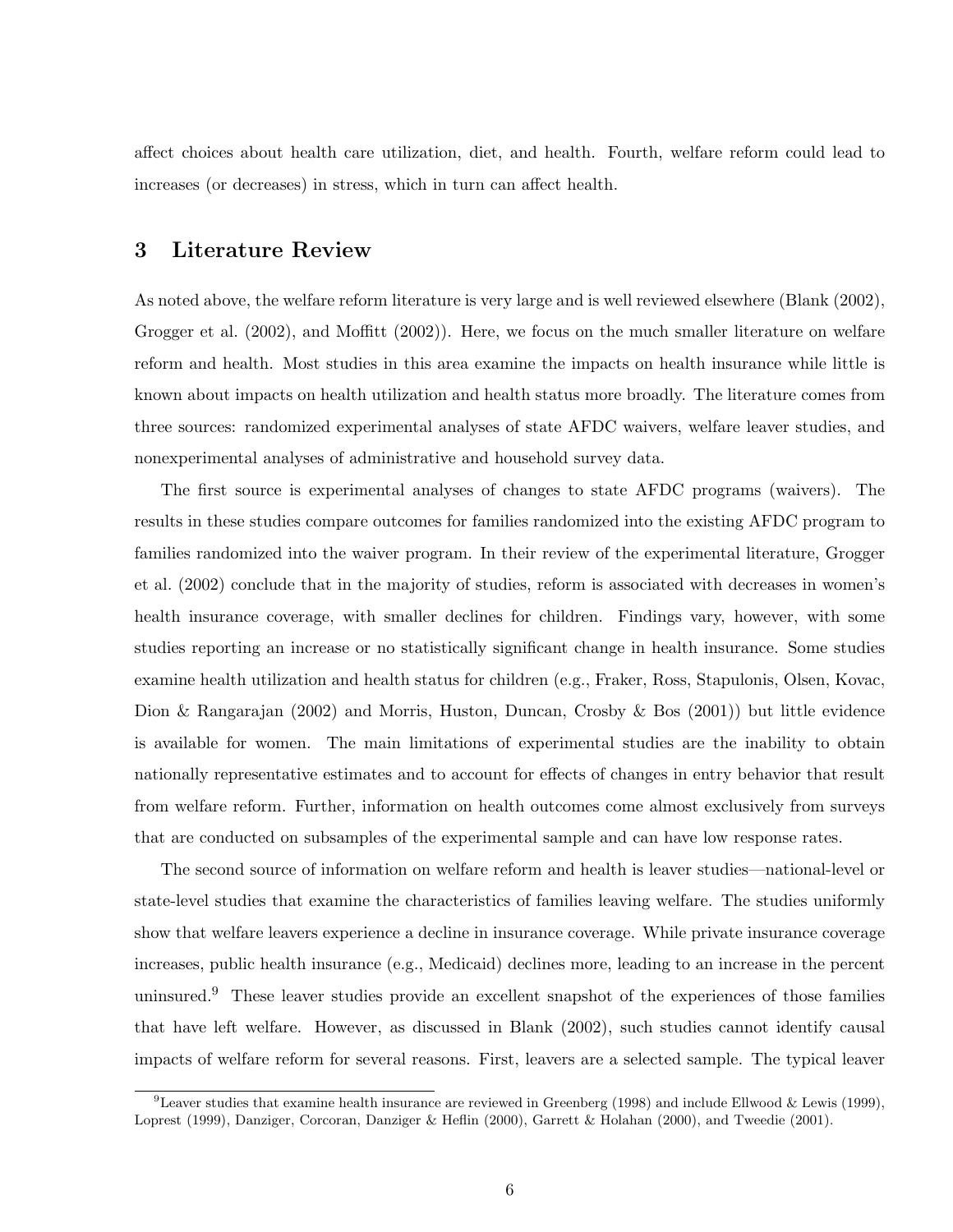study examines families leaving welfare in the mid-1990s after welfare caseloads have already fallen by 20 to 30 percent. Second, leaver studies cannot examine the impacts on nonentrants—those families that would have gone on aid prior to welfare reform but did not. Recent work suggests that this is an important channel through which the caseload has fallen (Grogger, Haider & Klerman (2003)). Third, one cannot tell why families left welfare and who would have left absent reform. Fourth, examining a single cohort of leavers makes it impossible to separately identify impacts of leaving welfare from other events occurring at the same time such as the strengthening labor market and other policy changes (e.g., expansion of the EITC).

The last source of information uses nonexperimental methods to examine the impact of reform on health insurance using administrative or household survey data. Following the literature on welfare reform and AFDC/TANF caseloads, Ku & Garrett (2000) examine the impact of welfare reform on Medicaid caseloads. In particular, they pool state-level administrative data on Medicaid caseloads from the pre-PRWORA period and examine the impact of welfare waivers on adult and child Medicaid caseloads. The results show that AFDC waivers lead to a (statistically insignificant) decline in the Medicaid caseload.<sup>10</sup>

Several recent studies use the Current Population Survey (CPS) to examine the impact of welfare reform, and other changes to Medicaid, on health insurance coverage. Kaestner & Kaushal (2003) find that declines in the AFDC caseload are associated with reductions in Medicaid, increases in employer-provided health insurance, and overall increases in uninsurance. DeLeire, Levine & Levy (2003) examine low-education women and find that waivers from the AFDC program and TANF implementation in states that formerly had waivers are associated with increases in health insurance.

Borjas (2003) uses a DDD strategy to examine the impacts of welfare reform on health insurance in the immigrant population. His source of identification rests on cross-sectional differences in the generosity of state-only "fill-in" programs to replace benefits for immigrants made ineligible for federalfunded public assistance programs. Borjas finds that immigrants who are not citizens and lived in less-generous fill-in states were considerably less likely to be covered by Medicaid in the post-reform era. However, this decrease in Medicaid coverage was accompanied by a significant increase in employerprovided coverage, resulting in no overall decline in insurance for immigrants over the time period. Royer (2003) has a similar finding in an analysis of pregnant immigrants. Royer also uses Natality

<sup>&</sup>lt;sup>10</sup>Currie & Grogger (2002), using Natality data for 1990–1996, find that declines in welfare caseloads are associated with declines in prenatal care. Also using Natality data, Kaestner & Lee (2003) find that reform is associated with a small decline in the use of prenatal care and a small increase in the incidence of low birthweight for low-education women.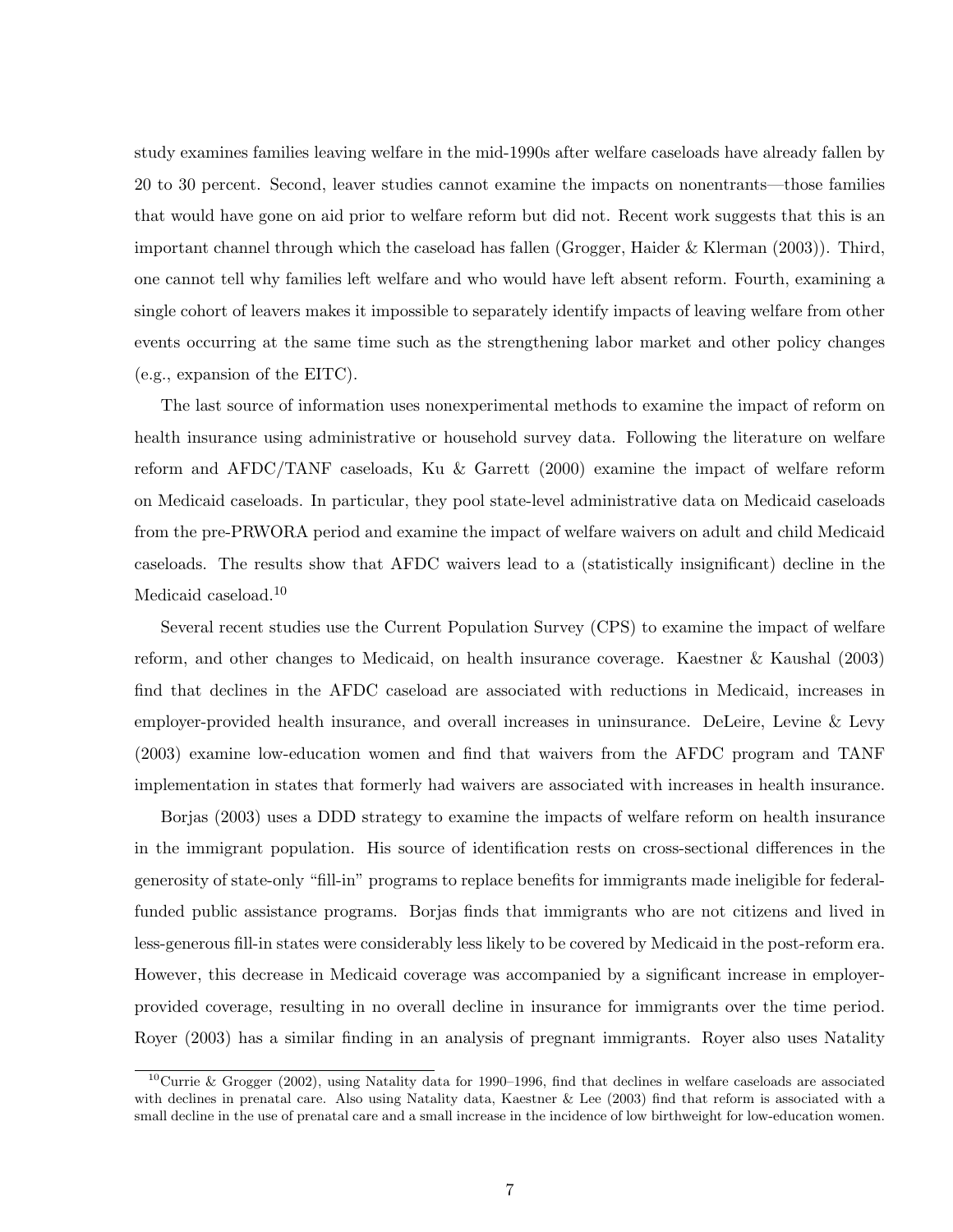data to look at health care utilization and health status and finds a temporary reduction in prenatal care, but no affect on birth outcomes.

Aizer & Grogger (2003) and Busch & Duchovny (2003) use the CPS to examine parental Medicaid expansions through the 1931 program. Aizer & Grogger (2003) find that these Medicaid expansions led to increases in health coverage of women (with some crowdout of private insurance coverage). They also find that expanding parental coverage leads to increases in the health insurance coverage of children—possibly arising from an increase in benefits relative to costs associated with taking up coverage. Busch & Duchovny  $(2003)$ , in one of the only papers to use the BRFSS, find that these parental Medicaid expansions led to increases in health care utilization, with no significant effects on health status.<sup>11</sup>

Overall, while the evidence is somewhat mixed, it generally suggests that health insurance coverage declines with reform. Below, we replicate this finding and then extend the literature to examine the impacts on health utilization and health status.

# 4 Data

#### 4.1 BRFSS

We analyze the impact of welfare reform on the health of adult women using data from the Behavioral Risk Factor Surveillance System (BRFSS). The BRFSS is a nationally-representative telephone survey of the civilian, noninstitutionalized adult population conducted by the CDC in partnership with the states, Washington, D.C., and some territories. The BRFSS provides detailed information on health care utilization and health status as well as limited data on health insurance coverage. The BRFSS also has the range of demographic variables usually provided on household and individual survey data, including age, race and ethnicity, marital status, and education.

Few household or individual survey datasets cover health utilization and health status. For example, the CPS, which is often used in nonexperimental analyses, provides detailed economic and demographic data, but beyond health insurance coverage, it has little health information that spans the period of recent welfare reforms.<sup>12</sup> The National Health Insurance Survey (NHIS) has much more information on health, but the public-use data files do not include the state identifiers that are

<sup>&</sup>lt;sup>11</sup>More than a year after completing our first draft, we received a copy of Kaestner  $\&$  Tarlov's (2003) paper, which uses the BRFSS to examine the impact of welfare reform on health. They find that welfare reform is associated with a decrease in binge drinking, an increase in exercise, and insignificant effects on overall health status.

 $12$ Self-reported health status questions were not added to the CPS until the middle of the period we examine.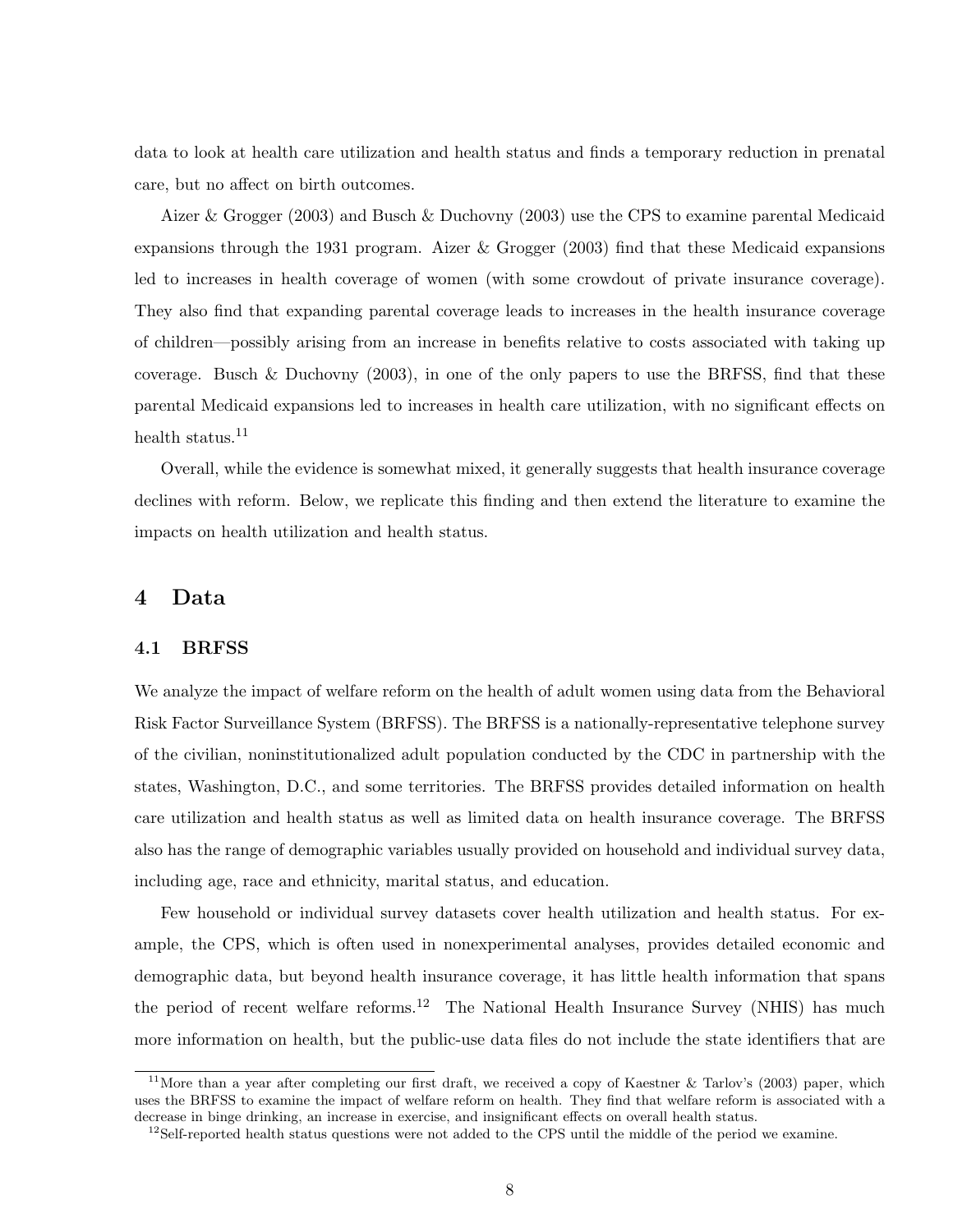necessary to create state welfare reform variables.

The BRFSS was first fielded in 1984 in 20 states but now covers all states and is designed to yield uniform, state-representative data on risky behavior and preventive health practices by all persons 18 and older.<sup>13</sup> The BRFSS is administered monthly, and people are equally likely to be surveyed in each calendar month. For this reason, we do not drop states for which there are no observations in a subset of months within a given year. States must follow CDC-approved methods for sampling, and participating states are required to ask core questions every year. States are also permitted to select questions from modules that are not asked every year, as well as to propose their own questions. The BRFSS is a telephone survey, so households with no phones are excluded.<sup>14</sup>

The BRFSS differs from most other large household or individual surveys along several dimensions. First, no proxy answers are permitted, and only one adult (aged 18 or older) is interviewed per household. These factors may lead to a lower response rates than for other surveys. Further, the BRFSS does not produce fully imputed data, i.e., there is no attempt to allocate responses for persons who cannot or refuse to answer specific questions. This item non-response is fairly minor for most of our outcomes of interest, so we simply ignore observations with missing items.

We base our analysis on the sample of women aged  $20-45$  from survey years  $1990-2000$ .<sup>15</sup> For each outcome variable, we restrict the sample to the set of states that asked each question in every year. Since some questions were asked only starting in 1991, 1992, or 1993, and since some states do not include all questions in all years, this selection rule means the set of states in our sample differs slightly across outcomes. While we would prefer a constant sample, *ceteris paribus*, the countervailing advantage of this approach is that we have a balanced panel of states for each outcome. Our estimates therefore may be interpreted as representing average treatment effects for the states in the sample (assuming the usual conditions for this result hold; see Heckman & Robb (1985) for a discussion).<sup>16</sup>

We construct subsamples to reflect groups at higher risk of being impacted by welfare reform.

 $13$ There is a "youth" risk behavioral survey, in which children in grades 9–12 are asked about risky behaviors. Unfortunately, this survey does not ask about health insurance or health care utilization. Furthermore, the nature of the health-related questions in the youth survey changes from year to year, making it difficult to construct consistent measures over time.

<sup>&</sup>lt;sup>14</sup>While 95 percent of households in the U.S. have phones, coverage is lower for persons living in the south, for some racial groups, and for those in lower socioeconomic groups (U.S. Bureau of the Census (1994)).

<sup>&</sup>lt;sup>15</sup>We choose 1990 primarily because the number of participating states increased substantially in that year. As shown in Table 1, our analysis period contains all years when state welfare reforms were taking place.

<sup>&</sup>lt;sup>16</sup>States that were excluded from all the analysis include D.C. (missing for all of 1995), Rhode Island (missing for all of 1994), and Wyoming (missing for all of 1993). The last missing year for other states was 1990 for Alaska, 1992 for Arkansas, 1991 for Kansas, 1991 for Nevada, and 1990 for New Jersey; thus these states are excluded from analysis of variables that were collected in the years they were missing. Furthermore, states that did not ask a question for part of the period it was asked in most other states were excluded from those samples. A list of states and years in the sample for each outcome is available on request.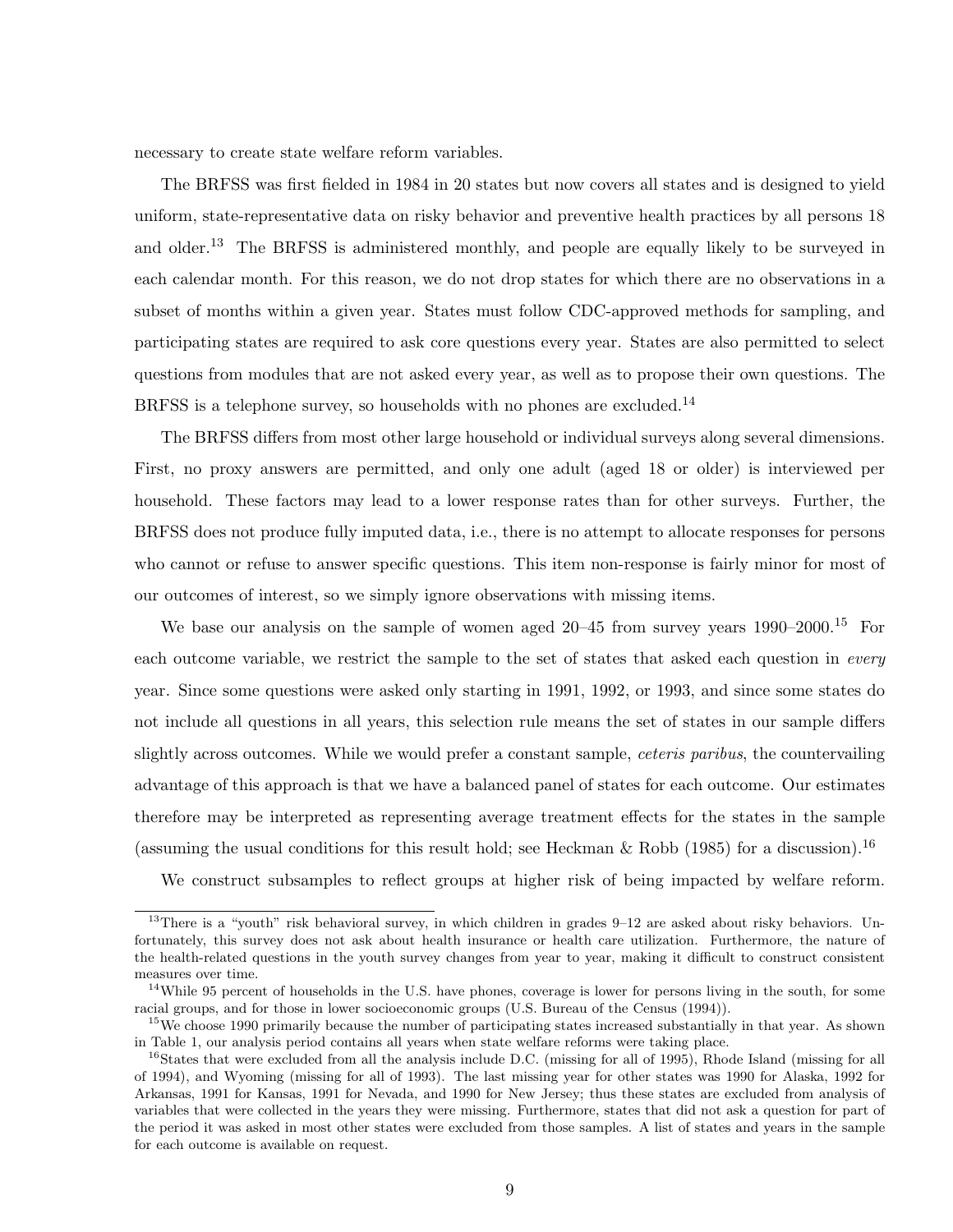Given welfare-eligibility rules, the treatment group used in most studies is single women with children. While the BRFSS provides marital-status data for all states in all years, its information on presence of children is incomplete. First, the only information available for the full 1990–2000 period concerns the presence of a child aged 5–13 in the household. Given the apparent large effects of welfare reform on the employment of women with young children (Meyer & Rosenbaum (2000)), dropping women who coreside with children younger than five is undesirable.<sup>17</sup> The number of all children younger than 18 is available, but only for years 1993–2000. This restricts the sample significantly, especially for analyzing the waiver period. We take the more comprehensive approach of considering children aged  $0-17$ . This approach does come with a cost, as we have to drop all years without comprehensive data on children. A second BRFSS shortcoming is that the child variables concern the presence or number of children in the entire household, rather than by parent, so they do not allow for the identification of single women living with own children. Because of these issues, we present results both for the full set of single women (all years for which data are otherwise available) and for the subset of single women living with children (only 1993–2000, for which complete data on presence of children are available).

We further refine our sample of single women and present separate results for black, Hispanic, and low-education women.<sup>18</sup> Low-education women include those with a high school education or less. An analysis of single women aged 20–45 using the March CPS in the pre-welfare reform period (1988–1992), shows that about 24 percent of black single women, 18 percent of Hispanic single women, and 19 percent of low-education single women had some AFDC income in the previous year. Unfortunately, the California BRFSS data for 1995 do not include any information on children, and therefore California is dropped from the sample of single women with children. Because of the importance of California for the Hispanic sample, we do not present results for the Hispanic subsample of single women with children.

We construct three sets of outcome variables concerning health insurance coverage, health utilization, and health status. Respondents are asked about their insurance and employment status at the time of the interview. We use their answers to create three indicator variables: whether the respondent is insured now, whether the respondent is insured and working, and whether the respondent is

<sup>&</sup>lt;sup>17</sup>Tabulations of the pre-reform (1989–1992) period using the March CPS show that about one quarter of single women with no child aged 5–13 do have a child under 18, and 14 percent of single women with no child aged 5–13 have a child under 5. Among the group with a child under 18 but no child 5–13, about 20 percent have some AFDC income, compared to 27 percent among single women with a child aged 5–13. Among the group with a child under 5 and no child 5–13, 30 percent have some AFDC income.

<sup>&</sup>lt;sup>18</sup>The black sample includes all non-Hispanic blacks (Hispanics may be of any race). The low-education sample includes members of all racial and ethnic groups and therefore includes some of the women in the black and Hispanic samples.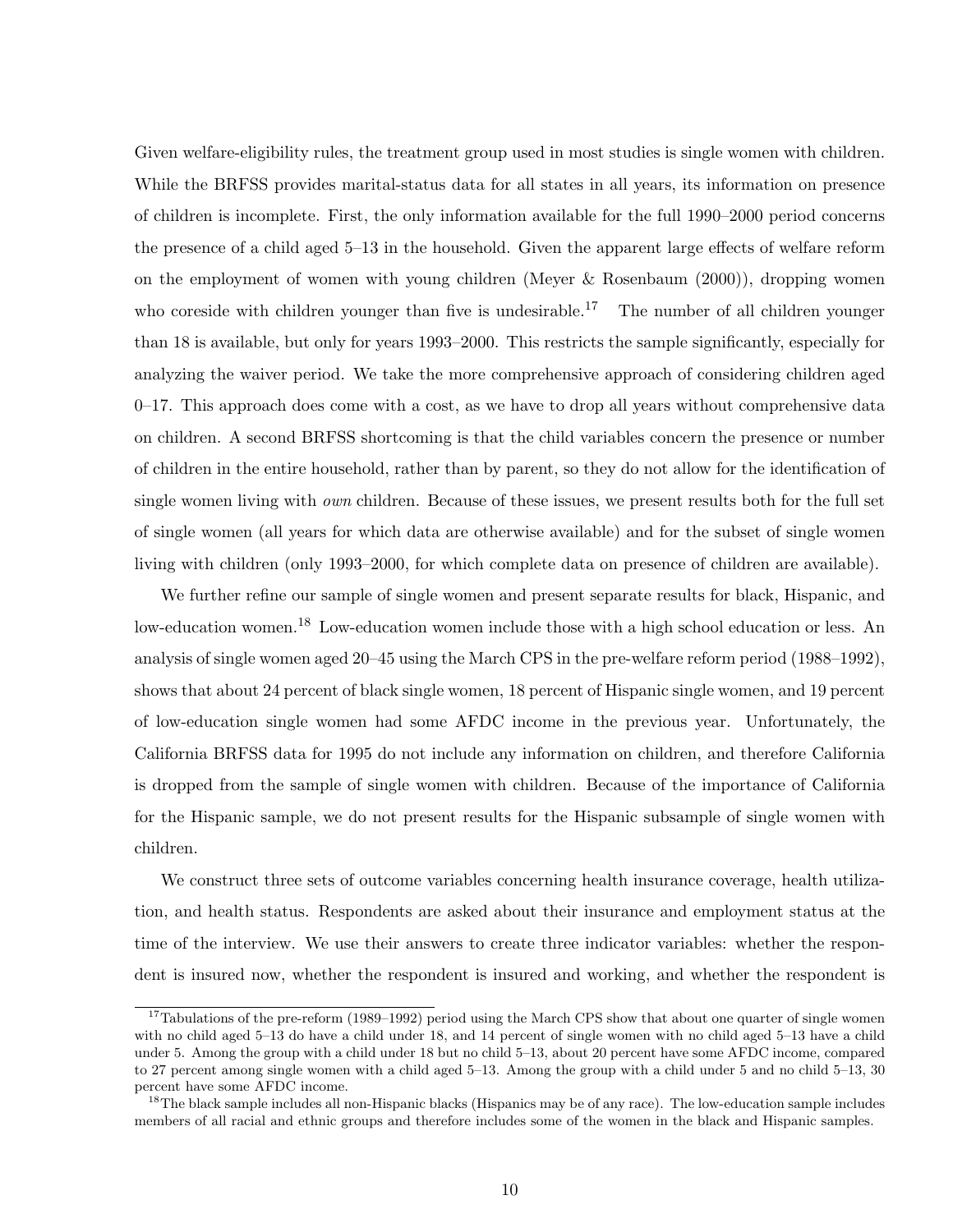insured and not working (thus the first variable is the sum of the other two). We choose these variables because the BRFSS has no specific questions concerning source of insurance coverage (e.g., Medicaid or employer-provided health insurance).<sup>19</sup>

The health care utilization outcomes we analyze include three separate variables indicating whether a women has had a checkup, breast exam, or Pap smear in the last year. These are important measures of preventive care for adult women. Further, because checkups and breast exams are conducted in the clinician's office and Pap smears require lab work, these measures might respond differentially to changes in insurance status. Another health care utilization measure we examine is whether a woman reports having needed care but not having been able to afford it. The health status outcomes we analyze include whether self-reported health status is fair or poor, the number of days in the last month the respondent reported that her mental or physical heath limited her from her usual activities, and the number of days in the last month her mental health was not good. We select these outcomes both because they were available in a large cross-section of states and because they are potentially important indicators of health or stress.

We report means for our outcomes and demographic controls in Tables 2 and  $3<sup>20</sup>$  We report means for our five subgroups: black, Hispanic, and low-education single women, and black and low-education single women with children. The descriptive data show that the health variables vary considerably across our subgroups. Black women are more likely to be covered by health insurance, have higher utilization rates, and are in better health than Hispanic and low-education women. Among single women with children, 76 percent of blacks have health insurance, compared to 68 percent of loweducation women. A large share of single mothers said they needed to see a doctor in the previous year and could not afford it (27 percent of the low-education group and 22 percent of blacks).<sup>21</sup>

<sup>&</sup>lt;sup>19</sup>The BRFSS health insurance survey question differs from the questions in the CPS. In the CPS, respondents are asked about coverage through different sources and uninsurance is then calculated as a residual. In the BRFSS it is directly measured. An additional advantage of the BRFSS over the CPS is that the design of the questions has not changed over this period (Swartz (1997)). Lastly, there is some debate about whether CPS respondents respond as though the reference period for the health insurance questions is the preceding year or the time of the survey (e.g., see Swartz (1986) and Bennefield (1996)).

 $^{20}$ Recall that the number of non-missing observations varies across the outcome variables. The means in Tables 2 and 3 are for the superset of observations that are defined for any of the health outcomes of interest and also have data for all the right-hand side control variables. The number of observations for each health outcome used is reported in the tables of regression results.

 $21$ One should use caution in using this table to make comparisons between the means for all single women and single women living with children because the sample period varies across these subgroups, and because California data are included in the former but not the latter.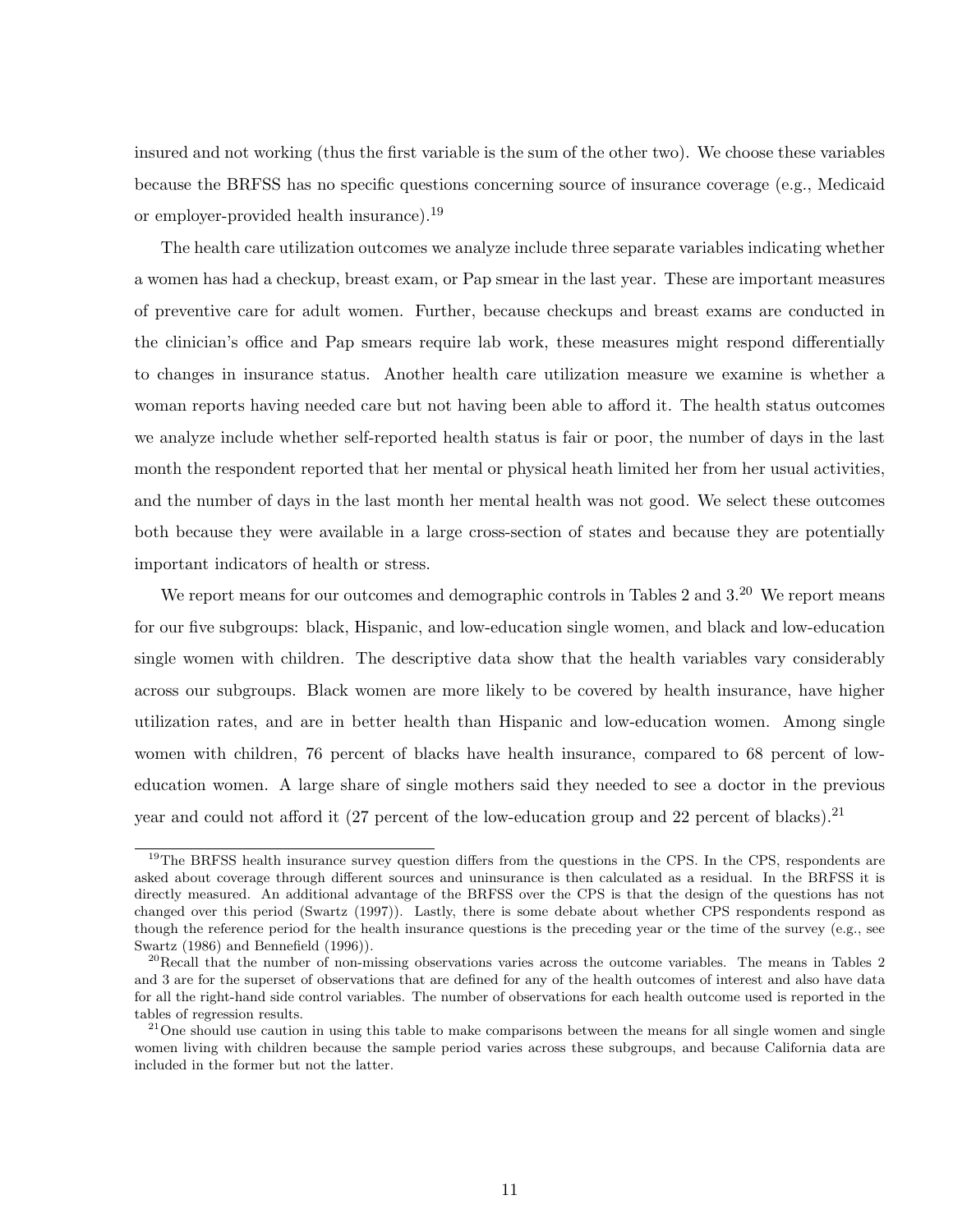#### 4.2 Welfare reform variables and other state-level controls

We include two kinds of state-level control variables in our models. Our key variables of interest are indicators of whether states have implemented welfare reform. We also include a series of state-level variables in all of our regressions to control for economic opportunities in the state, state welfare benefit generosity, and state generosity in the provision of public health insurance.

Our welfare reform variables can be classified into two categories: those related to state waivers in the pre-PRWORA era and those related to post-PRWORA TANF programs. Our main focus is on simple dummy variables indicating whether or not the given reform—waiver or TANF—is in place (implemented) in a state. Following the convention in the literature, we code a waiver as being in place only if it was "major", in the sense of involving a significant deviation from the state's AFDC program, and if it was in effect statewide. Our primary data source for the dating of state reforms is a set of tables available on the website of the Assistant Secretary for Planning and Evaluation (ASPE) for the Department of Health and Human Services.<sup>22</sup> For TANF, we construct a dummy variable indicating whether the state TANF plan has been implemented. In general, we code states as having implemented a policy in a given month if the policy was implemented by the last day of the previous month.

Some of our outcomes, namely insurance status and health status, refer to women's conditions contemporaneously. For these variables, our welfare reform variables refer to the policy in place at the beginning of the previous month. By contrast, the health care utilization outcomes measure whether women obtained (or did not obtain) care during the previous year. For these retrospective questions, we construct the state welfare reform variables using the 12-month period before the month before the interview month. If a reform (either waiver or TANF) is implemented at some time during the 12-month recall period, the reform variable is the fraction of the 12 month period that the reform is in place; otherwise the variable is coded as 0.

To account for variation in economic opportunities, we control for a vector of state-level labor market variables; these variables include current and one-year lags of unemployment and aggregate employment growth rates. We also include the real maximum welfare benefit level for a family of three to control for the state's public assistance program generosity (holding constant welfare reform activity). The time periods used to construct these state-level control variables match the reporting

<sup>&</sup>lt;sup>22</sup>Specifically, these tables classify a waiver as "major" only if it related to one of the following policies: termination time limits, work exemptions, sanctions, increased earnings disregards, family caps, or work requirement time limits (Crouse (1999)). More specific details regarding our construction of reform variables are available on request in a data appendix.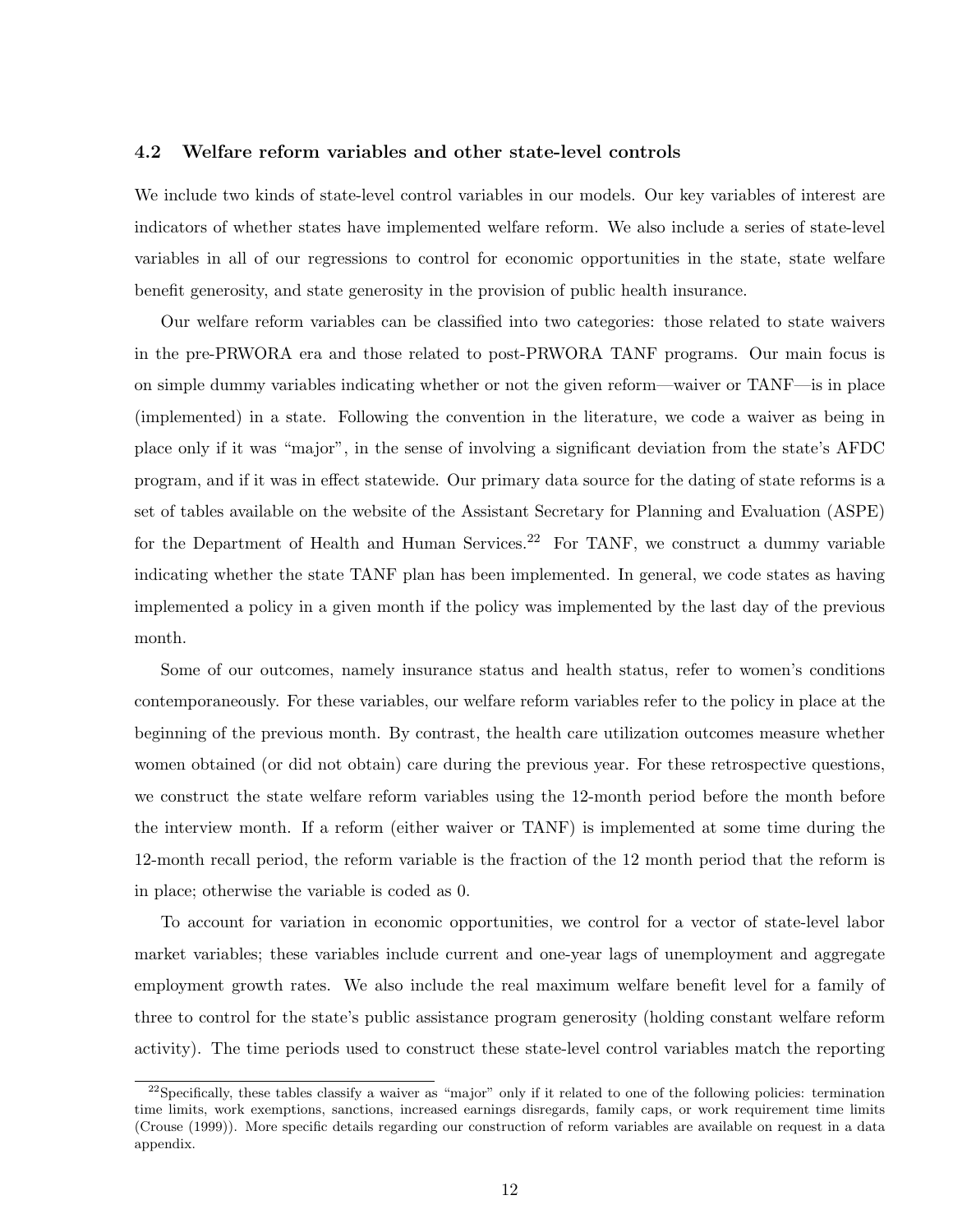period for each health outcome variable. For example, current health insurance status regressions include this year's benefit level, and this and last year's unemployment rate. The health utilization variables (which refer to last year) include last year's welfare benefit, and one- and two-year lags of the unemployment rate.

We construct four state-level variables to control for expansions in public health insurance coverage during this period: (1) the percent of the federal poverty level at which a pregnant woman loses eligibility for Medicaid coverage; (2) the percent of the federal poverty level at which a 14-year-old child loses Medicaid eligibility; (3) percent of the federal poverty level at which a parent loses eligibility under post-PRWORA 1931 expansions; and (4) the percent of the poverty level at which a child of 14 loses eligibility for SCHIP coverage through a separate or combination state plan (states with Medicaid SCHIP plans are captured with our control for Medicaid eligibility for a child or 14).<sup>23</sup> We control for child health insurance expansions as they may impact women because they reduce the cost of family (or parent-only) coverage.  $24$ 

The means of the state-level and demographic variables are provided for our five samples in Table 3.

#### 5 Empirical Model

A standard approach in the nonexperimental welfare reform literature is to use pooled cross-sections and run regressions of outcome measures on demographic covariates, state-level controls, policy variables, and state and year fixed effects. We follow this basic approach.

We estimate linear regression models where  $y_{ist}$  indicates an outcome for individual i in state s in year t and has the following form: $^{25}$ 

$$
y_{ist} = X_{ist}\delta + L_{st}\alpha + R_{st}\beta + \gamma_s + \nu_t + \epsilon_{ist}.\tag{1}
$$

 $^{23}$ The first two variables control for the Medicaid expansions of the late 1980s through the early 1990s and are based on National Governor's Association Maternal and Child Health Updates and information generously provided by Aaron Yelowitz. The 1931 expansion variable is based on data from Aizer & Grogger (2003), Busch & Duchovny (2003), the National Governor's Association, and the State Policy Documentation Project. The SCHIP variable is based on data from the websites of the Centers for Medicare and Medicaid and the National Governor's Association. State Medicaid 1931 plans that did not expand eligibility above the former AFDC program-eligibility cutoffs are captured by our control for state-level maximum AFDC/TANF benefits. Benefit levels are quite collinear with the AFDC income-eligibility thresholds for 1996 and the statutory 1931 minimum eligibility threshold, states' 1988 AFDC income-eligibility cutoffs.

 $24$ For outcome variables that are measured at the time of the survey, we use the expansion variables measured as of the policy last month. For the health-utilization variables, which refer to last year, we use the average of the policy variables over the last year.

<sup>&</sup>lt;sup>25</sup>As described above, the outcome variables examined here are primarily indicator variables such as insurance status and poor/fair health. Sensitivity checks show that the estimates are not sensitive to the linear probability model assumptions.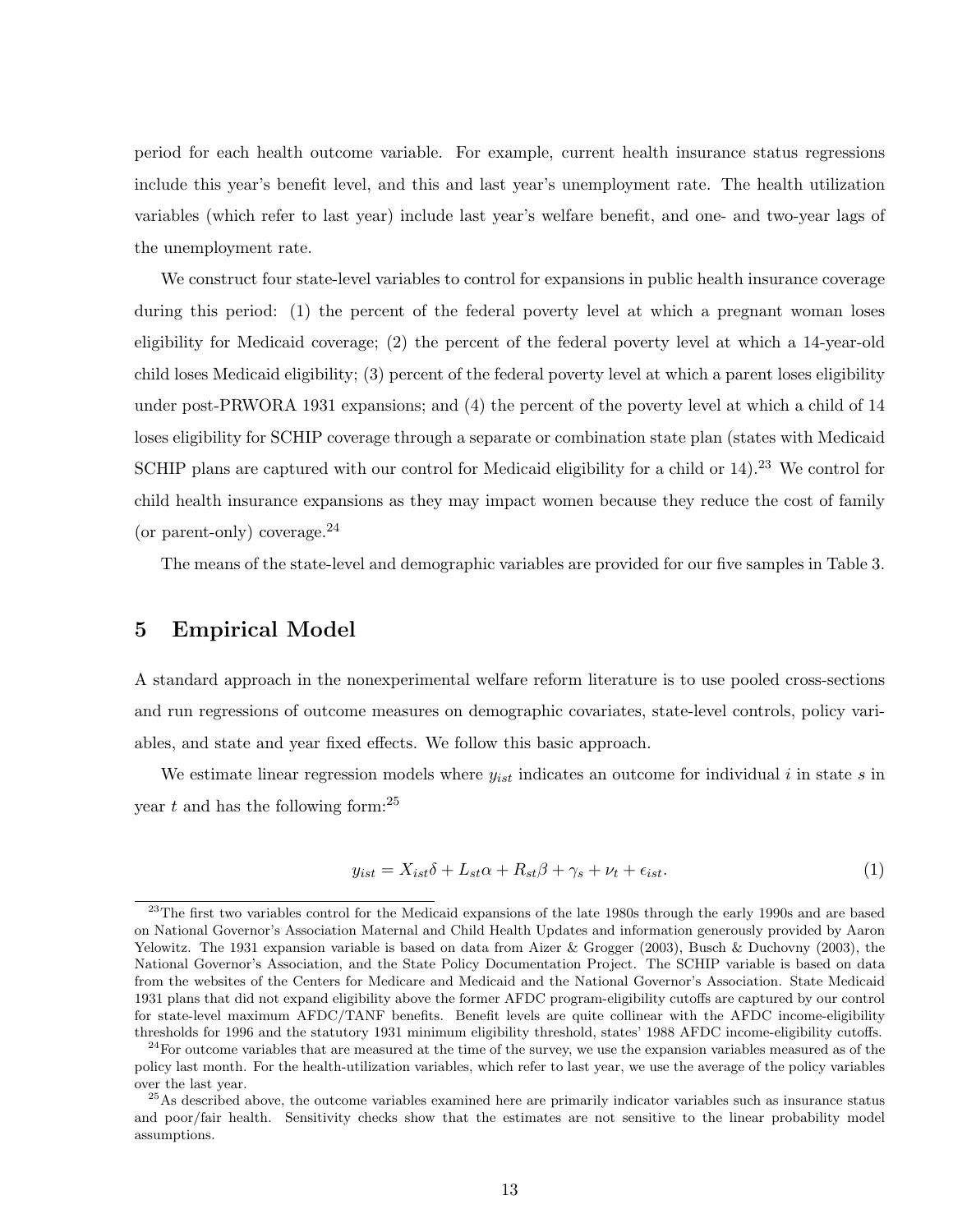Here,  $X_{ist}$  is a vector of demographic characteristics, including controls for the person's age and its square, race and ethnicity, and dummy variables for her completed education level.  $L_{st}$  is a vector of the state-level labor market variables described above that control for economic opportunities in the state.  $L_{st}$  also includes the real maximum welfare benefit level for a family of three and the four measures of the generosity of state's public health insurance describe above. The  $\gamma_s$  terms represent state fixed effects and the  $\nu_t$  terms represent year and calendar month fixed effects. The state (time) fixed effects control for unobserved factors that differ across states and not over time (over time and not across states). Unobservable determinants are captured by  $\epsilon_{ist}$ . All regressions are weighted.

Our main focus is on the coefficients of  $R_{st}$ , the welfare reform implementation dummies for the waiver and TANF programs. For waiver states, when TANF is implemented the waiver dummy is turned back to 0. Therefore, the reform coefficients represent the treatment effect of reform relative to the counterfactual, no-reform state of the world.

Some observers object that the simple dummy-variable approach taken here assumes that reform effects occur instantaneously at the time of implementation. However, this objection is on target only if one assumes that reform's effects are constant (over time and across states). In our view, this assumption would be unreasonable even if instantaneous effects could be presumed. Detailed aspects of state reforms and economic conditions are difficult to observe. Moreover, there is no reason to think that different demographic groups will respond to the same reforms in the same way. Given all this, we strongly believe that the coefficients on  $R_{st}$  should be interpreted as averages of heterogeneous treatment effects over the post-reform period.

Given this DD model specification, the impacts of welfare reform are identified using differences across states in the timing and presence of reform. The top panel of Table 1 reports the first year for which we coded observations in each state as subject to a waiver (the table uses March 1 as the cutoff date for each year). The table also lists the states that never implemented major statewide waivers according to ASPE. It is clear from the table, as well as previous literature, that there is substantial variation in the implementation of state waivers across states and time. Unfortunately for empirical researchers, variation in TANF implementation was much less extensive—all states implemented their TANF programs within a 16-month period. The bottom panel of Table 1 shows that for all states, the first March of TANF implementation occurred in either 1997 or 1998.

This limited variation is a potentially important complication, as discussed in Bitler, Gelbach & Hoynes (2003b). Estimated TANF effects estimated with the above methodology can be regarded as the average treatment effect over the 16-month period during which there is variation in TANF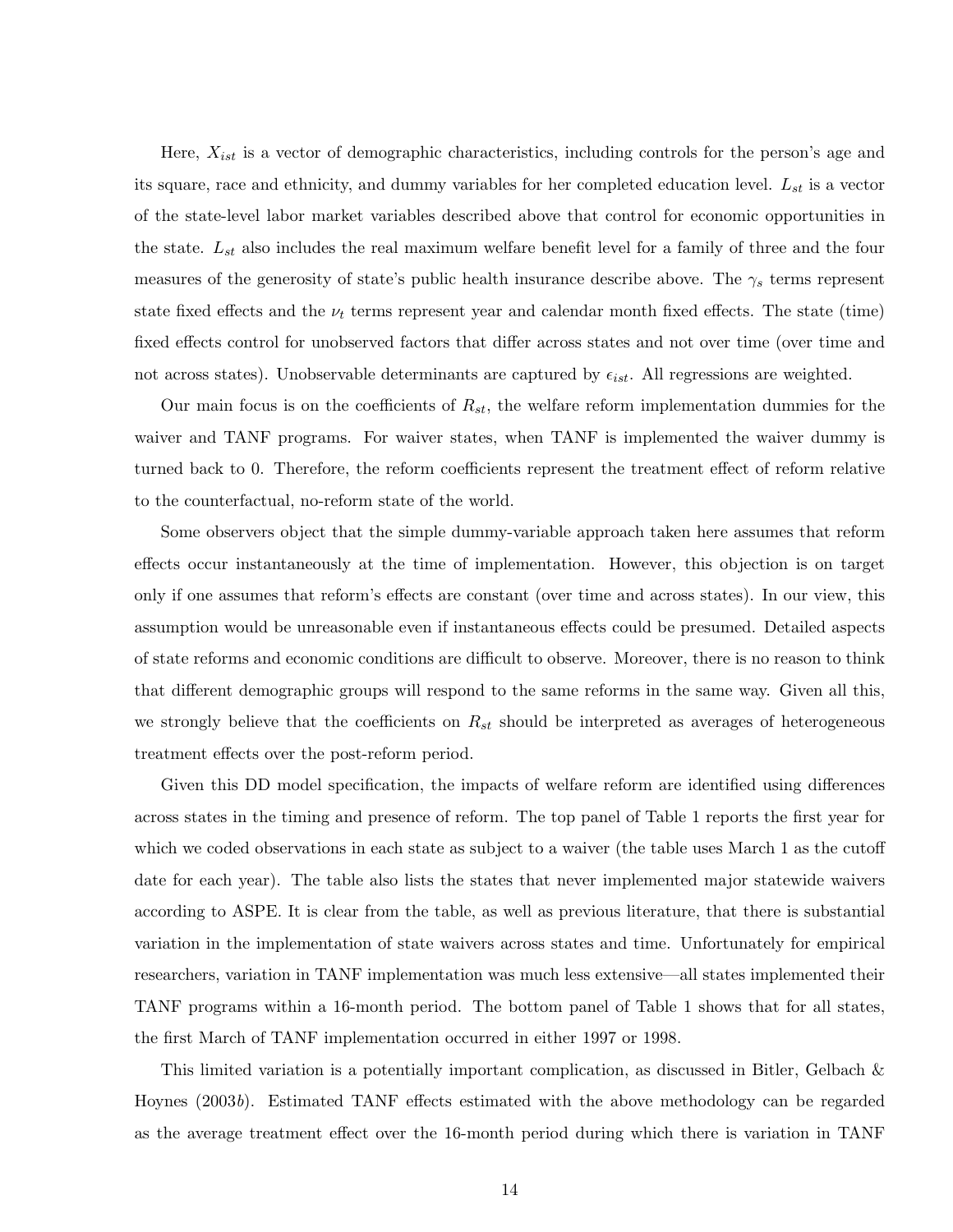implementation status. However, all states implemented by January 1998, so within the treatment group there is no comparison group, and thus no identifying variation, after this month. This is unimportant if TANF treatment effects are constant over time, in which case the identified estimate for the 16-month period is appropriate for all years. But if one believes TANF impacts vary over time, effect levels or bounds on effects for later years are identified only by making assumptions about secular time effects after all states have implemented.<sup>26</sup> To try to address this problem, we tried using more detailed measures of reform, rather than simply using implementation dummies, as regressors. We discuss this latter approach below, noting for now only that it turns out to be largely unilluminating. In general, we feel that the TANF estimates are best regarded as suggestive, rather than conclusive.

One potential concern that arises in DD-type studies is that even in the absence of policy changes, underlying trends in the outcome variables of interest could lead to spurious estimates of policy effects. To try to address this concern, we follow the conventional strategy of introducing comparison groups of women who should not have been affected by welfare reform. We consider two basic comparison groups: married women, and single women without children. The advantage of this approach is that it provides within-state variation in reform. Thus if the comparison groups are valid, then they net out any within-state trends in health outcomes common to the treatment and comparison groups in a state. We estimate DDD models in a general way, allowing all parameters in equation (1) to vary across the treatment and comparison groups. The DDD estimate is the difference in the estimated  $\beta s$ between the treatment and comparison groups.

Lastly, we note that we adjust our standard errors to allow arbitrary correlation within state-year cells. Hence, our precision is not spuriously driven by the fact that we use microdata while the policy variation occurs at the state-year or state-month level.

# 6 Results

In the next subsection, we report estimates for our first treatment group—all single women in a given demographic group. We report results for the subset of single women living with children in subsection 6.2. In subsection 6.3 we briefly discuss the coefficients on variables other than the reform

 $^{26}$ In Bitler et al. (2003b), we argued that with household income, bounds on treatment-effect heterogeneity are identified because one can reasonably assume that time effects on household income are non-negative (since one would not expect income in the absence of welfare reform to be falling over the January 1998–March 2000 period, given the very strong economic performance of that time). Unfortunately, we do not have such strong priors on trends for the outcomes we consider in this paper. An alternative approach, which we do not pursue here, would be to compare estimated coefficients on year dummies across the treatment and comparison groups for years after all states have implemented TANF.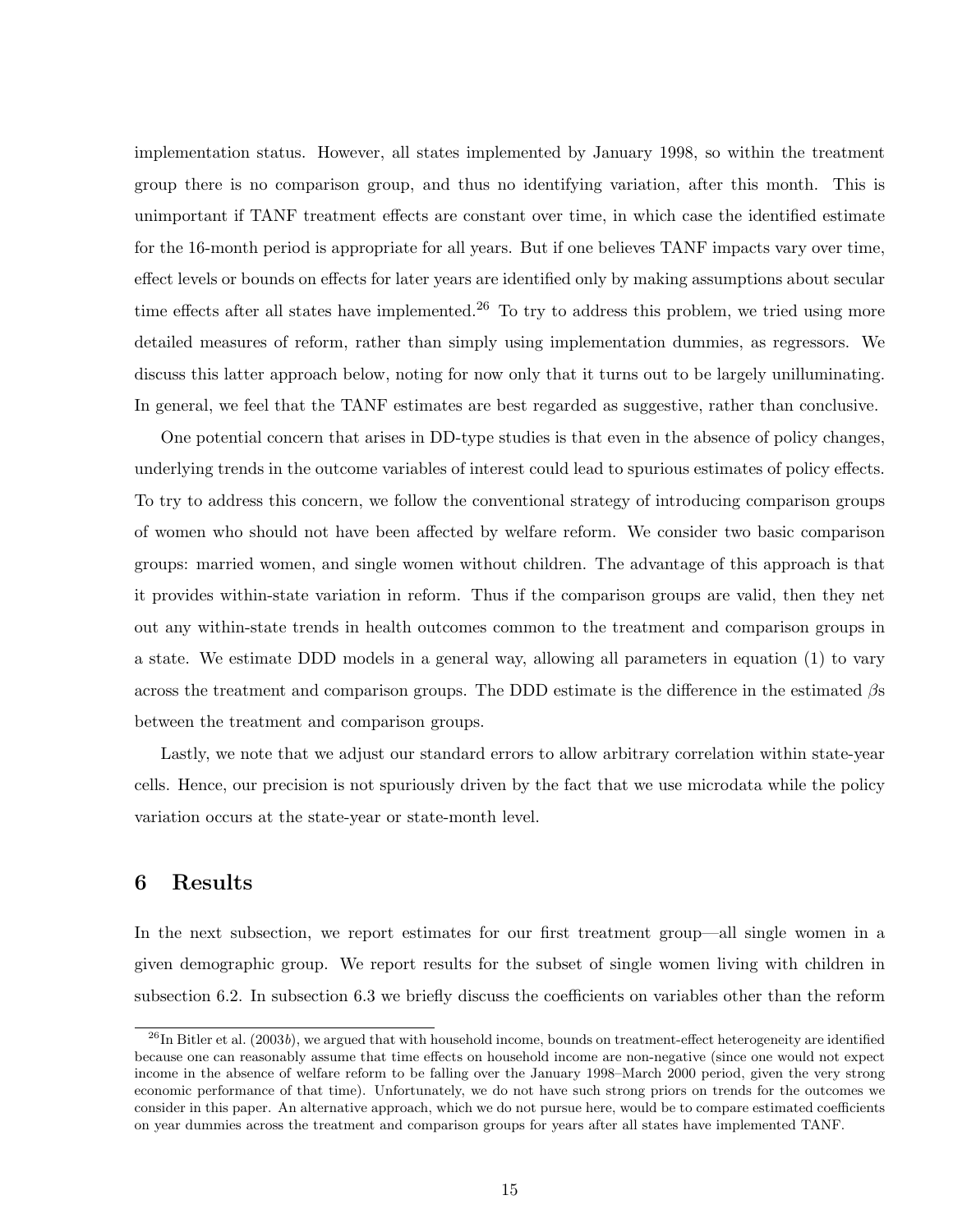dummies.

#### 6.1 Results for single women

Results for blacks, low-education women, and Hispanics are reported in Tables 4–6. Each table has the same structure. Coefficients in rows 1 and 4 are the DD estimates of the waiver (row 1) and TANF (row 4) dummies in the regressions for single women. Each of the nine columns then provides estimates for a different outcome variable. Coefficients in rows 2 and 5 are similarly defined estimates for a separate regression estimated using the comparison group—all married women of the given demographic group. Rows 3 and 6 provide the DDD estimates. All reported estimates are coefficients from linear probability models, and we provide the pre-reform means for the treatment and comparison groups (rows 9 and 10) to help interpret the magnitude of the estimated treatment effects. The model also includes controls for the age of the woman and its square, race/ethnicity (if applicable), educational attainment (if applicable), state labor market conditions, state public assistance programs (other than reform variables), state fixed effects, year fixed effects, and calendar-month fixed effects.

First consider the DD estimates for the sample of black single women (rows 1 and 4 of Table 4). The results in the first three columns show that among black single women, welfare reform leads to small negative but statistically insignificant reductions in overall health insurance coverage. The point estimates imply a larger negative effect for TANF. The negative TANF effect comes from a reduction in the propensity to be insured and not employed that is larger than the increase in the propensity to be insured and employed.

The next four columns of the table examine the impacts of reform on health care utilization for black single women. Three measures correspond to whether the woman has had preventive services in the past 12 months, including: a checkup, a Pap smear, and a professional breast exam. A positive coefficient for these measures represents an increase in health care utilization associated with reform. The final utilization measure is a dummy equal to one if the woman reports she needed to see a doctor in the past 12 months but that it was unaffordable. Here a positive coefficient suggests an adverse impact of reform. Looking across the columns, the results consistently show that welfare reform is associated with reductions in health care utilization. For example, the incidence of breast exams and Pap smears falls by about 7–10 percent in the reform period relative to baseline. In addition, the propensity to have needed a doctor's care but to have found it unaffordable increases 7–16 percent relative to baseline.

The last three columns report results for the health status variables: self-rated health (equal to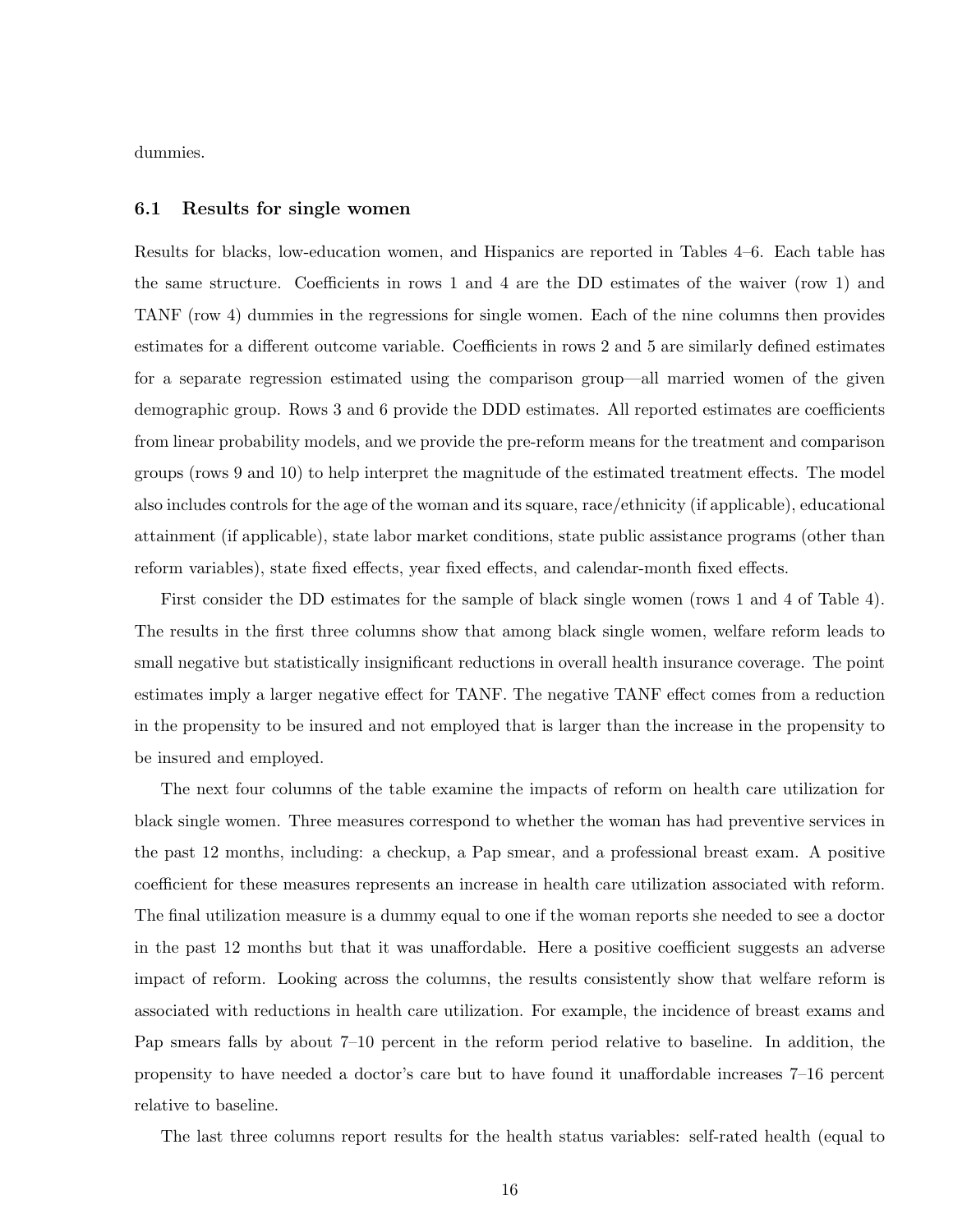one if health is fair or poor), days limited from usual activities, and days in poor mental health. A positive coefficient for any of these measures implies a adverse impact of reform. The medical-outcomes literature provides very compelling evidence that self-rated health is an important predictor of health outcomes (such as mortality). While the mechanism is not clear, it is clear that self-rated health is an independent predictor of mortality even when controlling for background and other health status variables (Idler & Benyamini (1997)). The results show no significant effects on health status. About half the point estimates suggest a deterioration in health with reform while the other half suggest improvements in health with reform.

Overall, the DD results for single black women show that reform is associated with an insignificant decline in insurance coverage, significant declines in utilization, and insignificant and mixed impacts on health status. This pattern of stronger findings for utilization compared to health status is consistent with the health production model in Grossman  $(2001)$ . In particular, health is a durable capital stock that changes slowly with investment (time, nutrition, exercise, health services). Health services, on the other hand, are goods purchased each period and therefore would be expected to change more quickly in response to changes in prices, income, etc. These varying results across utilization and health status have also been found in other recent studies on health and public programs (Royer (2003) and Kaestner & Tarlov (2003)).

A well-known disadvantage of the dummy-variable approach to measuring welfare reform is that it does not allow one to discern which aspects of welfare programs are driving the results. For example, it is possible that increases in earnings disregards lead to increases in employment and income, which in turn leads to some improvement in self-rated health. Simultaneously, other, more punitive aspects of welfare reform may drive people off welfare and lead to losses in income and thus self-rated health. We explored models with separate TANF estimates for states with weak, mixed, and strong work incentives, as coded by Blank & Schmidt (2001) and used recently in Schoeni & Blank (2003).<sup>27</sup> Those results, not shown here, are largely insignificant and provide no consistent pattern to help identify specific policy effects. It is possible that some other index of TANF severity/generosity would provide estimates more in line with expectations. However, in comparing four sets of analysts' approaches to characterizing state sanction policies, Grogger et al. (2002) find considerable disagreement: the four ratings agree for only 25 states; as an extreme example, Pennsylvania is characterized as lenient by two, moderate by one, and strict by the fourth. Except when there is a very strong theoretical reason

 $27B$ lank and Schmidt code strength of work incentives according to state-benefit generosity as well as state policies on sanctions, time limits, and work requirements.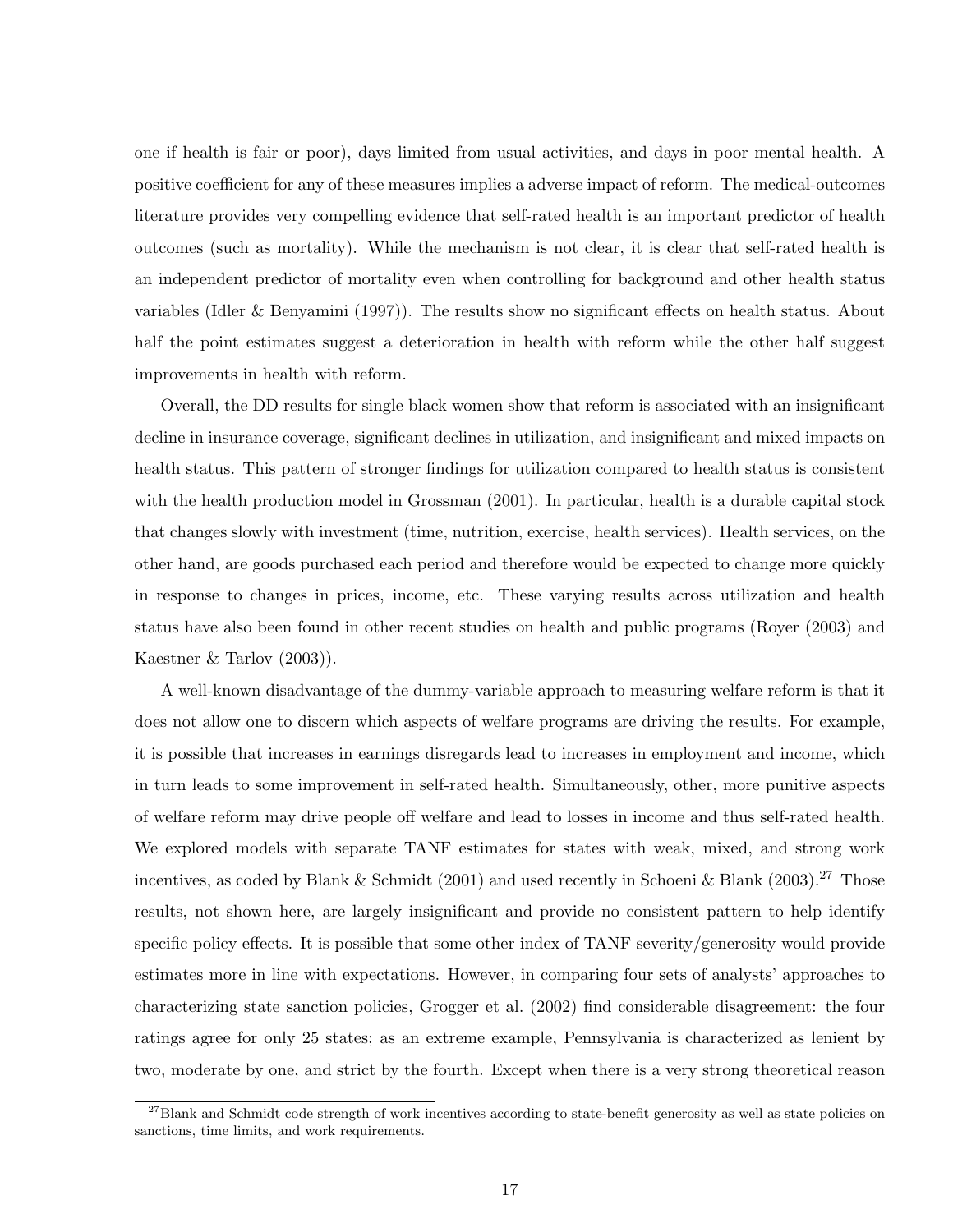to believe that a particular policy will affect a given outcome in a known direction, we are pessimistic that detailed characteristics of reforms can be profitably used in this fashion.

It is possible that the impacts of reform are, to some extent, capturing state trends in health that are correlated with state waiver and TANF implementation. We estimate models (not shown) using state-specific linear time trends; the results are quantitatively and qualitatively similar to those discussed above. As noted, we also estimate DDD models in which the comparison group for single women is married women. The results for married women as well as the DDD estimates are provided in Table 4. The DDD results tell much the same story as that for black single women in isolation. While there are some differences in statistical significance (in both directions), the general pattern of the results is a decline in health insurance coverage and health utilization, with mixed and insignificant effects for health status.

Table 5 presents the results for single Hispanic women. Overall, the results for Hispanics show similar patterns to the results for blacks, with estimated effects being somewhat larger in magnitude. Using the DD model, waivers are associated with a (statistically significant) 5 percentage-point reduction in insurance for single Hispanic women, and a (statistically insignificant) 2 percentage-point reduction in the DDD estimates. TANF is associated with a 9 (14) percentage point decline in insurance in the DD (DDD) estimates. Contrary to expectations, however, reform is associated with a reduction in being employed and insured. Waivers and TANF also lead to reductions in utilization for Hispanics, although the waiver effects are less consistent and significant in the DDD models. The larger effects on utilization for TANF are consistent with the larger insurance effects of TANF for this group. More generally, the relative magnitudes of the utilization effects compared to the insurance effects seem reasonable. The results in the final three columns show more consistent adverse impacts on health status, but again the results are not significant.

Comparing the black and Hispanic results, the negative impacts of TANF are somewhat larger for Hispanics (the waiver results are more similar). This is consistent with the descriptive evidence cited above on the sharp declines in public insurance coverage among immigrants. It is possible that this occurs because of changes in welfare and Medicaid policies for recent immigrants. We explore this in two ways. We cannot use citizenship status (as in Borjas (2003)) because we do not observe citizenship or immigrant status in the BRFSS. Instead, we re-estimated the models in Table 5 adding interactions of the reform variables with the share of Hispanic women aged 20–45 in the state-year cell who are noncitizens (tables not shown here). These shares were calculated from the 1990 Census and 1994-2000 CPS and may be regarded as rough estimates of the probability that a given Hispanic woman in the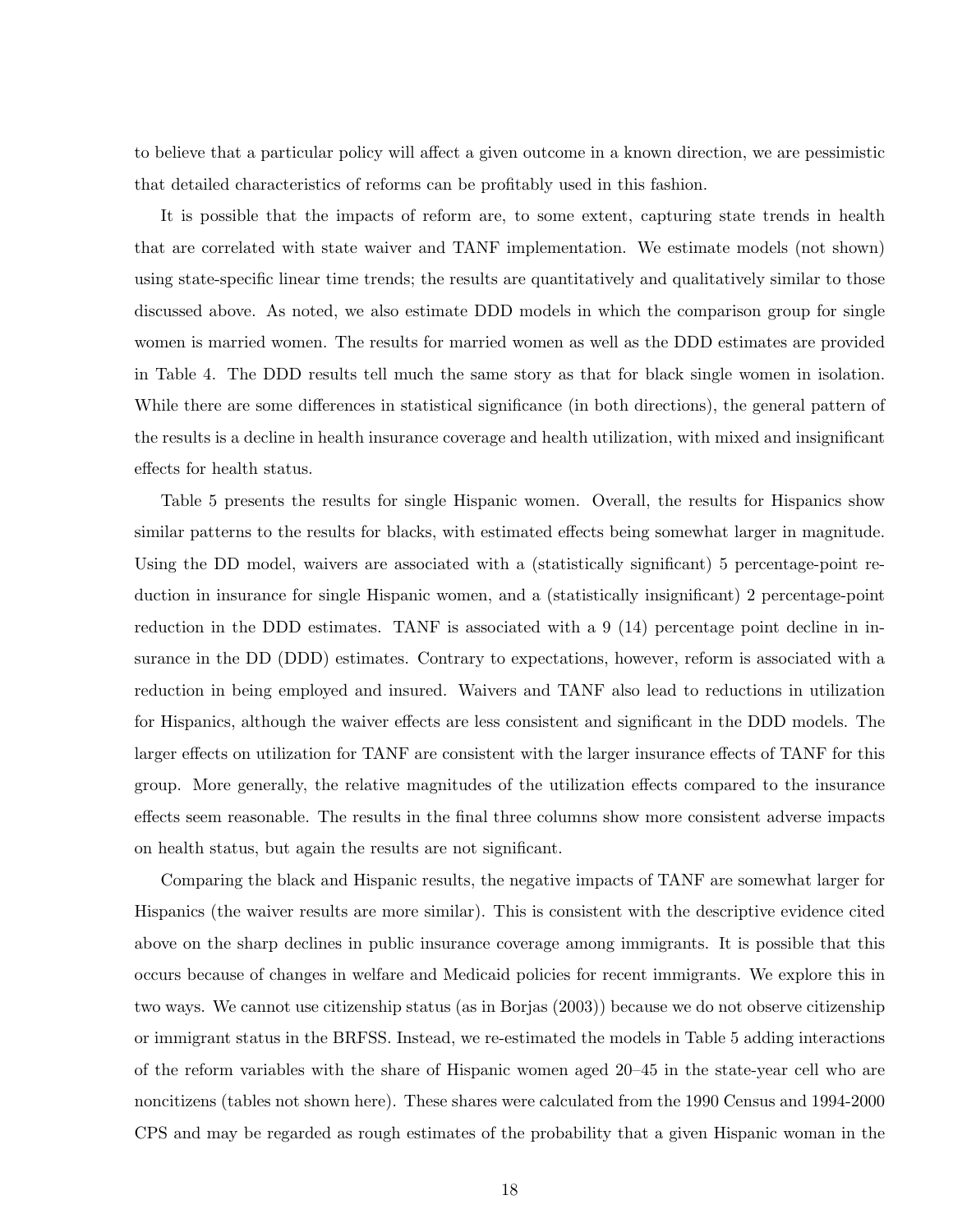BRFSS sample is a recent immigrant.<sup>28</sup> While the interactions are rarely significant, their sign would suggest that larger effects are present in states with a large share of noncitizen Hispanics. For example, the DD model in Table 5 shows that TANF is associated with a 9.2 percentage point reduction in any insurance coverage. In the interaction model, the estimated TANF reform effect for a hypothetical state with a noncitizen share of zero is -0.058. Every increase of one percentage point in the noncitizen share increases the magnitude of this negative effect by 0.00087. Thus a hypothetical state with a noncitizen share of one would have an estimated effect of -0.145. We also experimented with adding a control for the state immigrant Medicaid "fill-in" programs that were examined by Borjas (2003) and Royer (2003).<sup>29</sup> Adding this variable, however, did not significantly affect the main coefficients of interest. The bottom line is that there is some limited evidence that the findings for Hispanics are explained by the noncitizen share across states. However, because of the lack of data in the BRFSS on citizenship or immigrant status, this finding is at most suggestive.

The final set of estimates for single women is presented in Table 6, where the sample is all single women with a high school education or less. These results are qualitatively similar to the results for black single women. The DD results show insignificant negative impacts on insurance, significant negative impacts on utilization, and no significant effects for health status. The DDD results are very similar, although there is some loss in precision in some cases.

#### 6.2 Results for single women living with children

We next turn to our second treatment group—single women with children. For this treatment group, we consider two comparison groups—married women with children and single women without children. We remind readers of two cautions before presenting these results. First, the BRFSS measures the presence of any children in the household rather than the presence of own children. Second, selecting households with children requires limiting the sample to 1993–2000 and dropping California from the analysis.<sup>30</sup> We do not present results for single Hispanic women with children because of the large

<sup>&</sup>lt;sup>28</sup>The share of women who are not citizens is constructed from the March CPS for 1994–2000, from the 1990 Census for 1990, and is a linear interpolation of the 1990 and 1994 values for intervening years. The March CPS does not provide data on citizenship status before 1994.

 $^{29}$ Specifically, Tumlin, Zimmerman & Ost (1999) tabulate state safety-net policies for immigrants after enactment of PRWORA. We create a dummy variable indicating whether each state has a state-funded Medicaid-like program for immigrants who entered the U.S. after August 22, 1996 and were thus ineligible for federally-funded Medicaid for five years or for the state providing state-funded care to some unqualified immigrants also made ineligible for Medicaid post-PRWORA. These state fill-in plans should have been protective for unqualified immigrants and for entrants after August 1996.

 $30\text{As}$  noted above, the BRFSS does not provide the children-related data we need for California in 1995. Because 1995 is such an important year in a welfare reform study (it comes the year before PRWORA is enacted, at a time when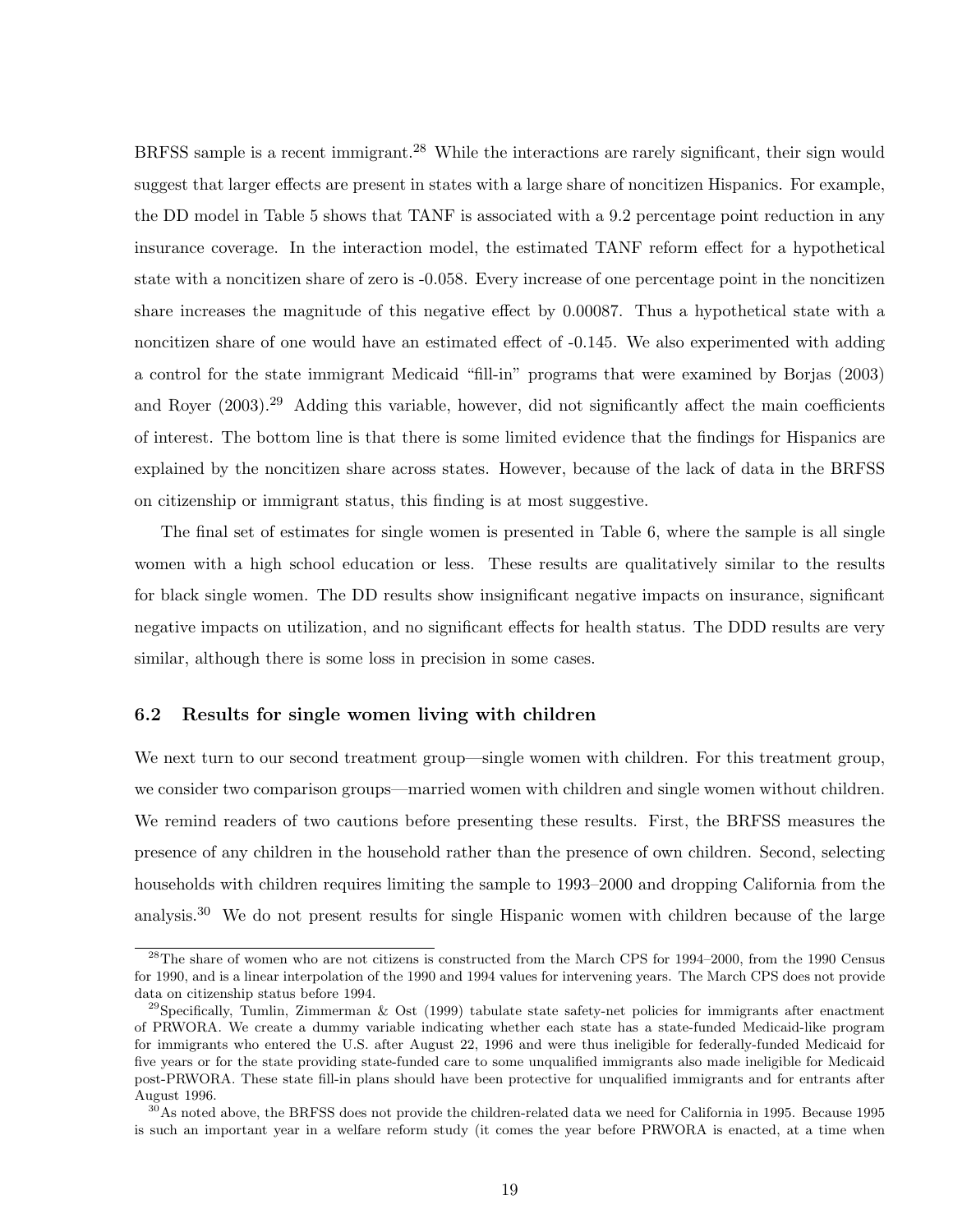share of Hispanics living in California who are excluded from those regressions.

Results for black single women with children are presented in Tables 7 and 8. Table 7 presents results with married women with children as a comparison group. These results are quite similar to the results for single black women. The DDD results show that reform is associated with reductions in insurance and utilization, and mixed and largely insignificant effects for health status. For example, waivers are associated with an insignificant 1.9 percentage-point reduction in insurance coverage, while TANF is associated with a significant 10.5 percentage point reduction in insurance coverage. Again, however, this reduction in insurance is partially driven by a reduction in the likelihood of being simultaneously employed and insured. Unfortunately, we do not have a satisfactory explanation for this result, which runs contrary to what we would expect. Checkups, Pap smears, and breast exams all decrease with reform, while needing to see a doctor but finding it unaffordable increases (insignificantly).

Table 8 presents results with black single women living without children as the comparison group. The results for insurance and health status are very similar to the results using married women with children as the comparison group. However, because of declines in preventive health care utilization for the comparison group, the DDD estimates for utilization are somewhat different.

The final results examine impacts on low-education single women with children. We use married women with children as the comparison group in Table 9 and single women without children for Table 10. Comparing these tables to the findings for blacks, or for all low-education single women, leads to several observations. First, most coefficients are statistically insignificant, though a few are significant. This is true in both the DD and the DDD models. Second, there is no consistent pattern in the results. Some point estimates imply decreases in insurance and utilization, others imply the opposite patterns.

#### 6.3 Other state-level controls

We briefly summarize the coefficients on the other controls for insurance coverage, health care utilization, and health status. Appendix Table 1 contains the coefficients on all of the other controls except for the (state, year, and calendar-month) fixed effects for the insurance coverage regressions estimated among single black women. For comparison's sake, this table repeats the point estimates for the main reform variables. For black single women, expanding Medicaid eligibility beyond AFDC-eligibility

numerous states have recently enacted waivers), we feel it is better to drop California and maintain a balanced panel than to include the state without this pivotal year.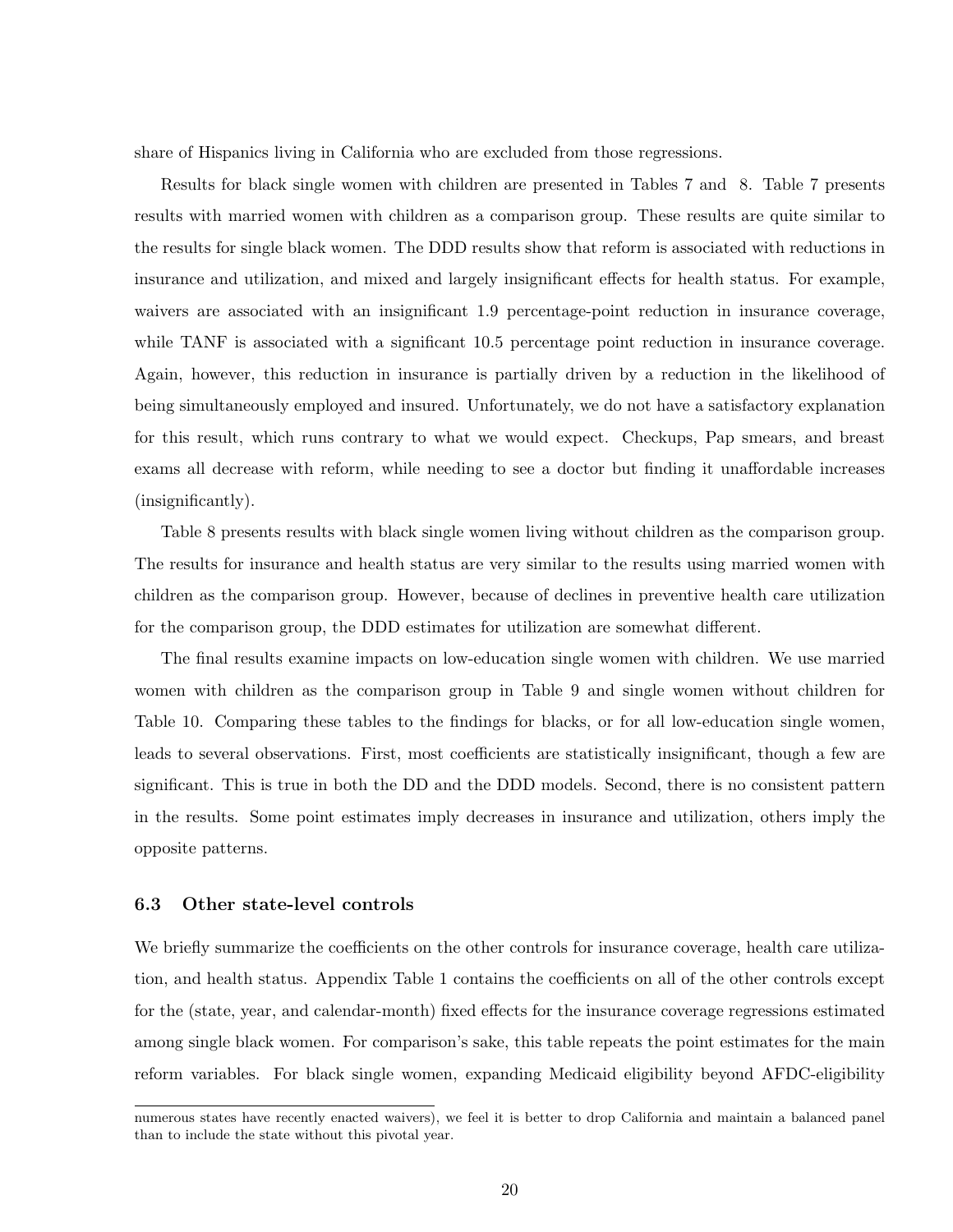levels via 1931 plans is associated with an increase in coverage. The coefficient has the same sign for low-education single women (not shown) but is insignificant and opposite-signed for Hispanic single women (not shown).

Higher Medicaid poverty thresholds are associated with an increased probability of being insured and employed for black single women; effects are more mixed for the other groups and are generally insignificant. The other economic and reform variables have no consistent association with insurance status with the following exceptions: among Hispanics, unemployment rates are strongly negatively associated with the probability of being insured and working; among both Hispanics and low-education women, unemployment rates are positively associated with the probability of being insured and not working.

The demographic patterns are generally consistent with what one would expect. Older women are more likely, and lower-education women less likely, to have coverage. Among low-education women, blacks are more likely than women of other groups to be insured, and Hispanics less likely. Whites are more likely to be working and insured and less likely to be not working and insured.

Findings for health care utilization and health status (not shown) are quite mixed, with one exception: the number of days in the last month with poor mental health is positively associated with the unemployment rate for black and Hispanic single women, and negatively associated with the employment growth rate for low-education women.

# 7 Conclusion

This paper presents estimates of the impact of welfare reform on health insurance coverage, health care utilization, and health status during a time of fundamental change in welfare programs, falling AFDC/TANF caseloads, and declines in Medicaid participation. Despite policymakers' evident interest in the insurance status and health of low-income families, to date we know little about how health has been affected by recent state and federal welfare reforms.

We use BRFSS data covering the 1990–2000 period to examine these questions for single women and single women with children ages 20–45. We estimate models separately for black, Hispanic, and low-education (high school education or less) subgroups. We examine the impact of state waivers and TANF implementation on health insurance, preventive health care utilization (e.g., checkups, breast exams, and Pap smears), self-rated health status, days limited from usual activities, and number of days with poor mental health.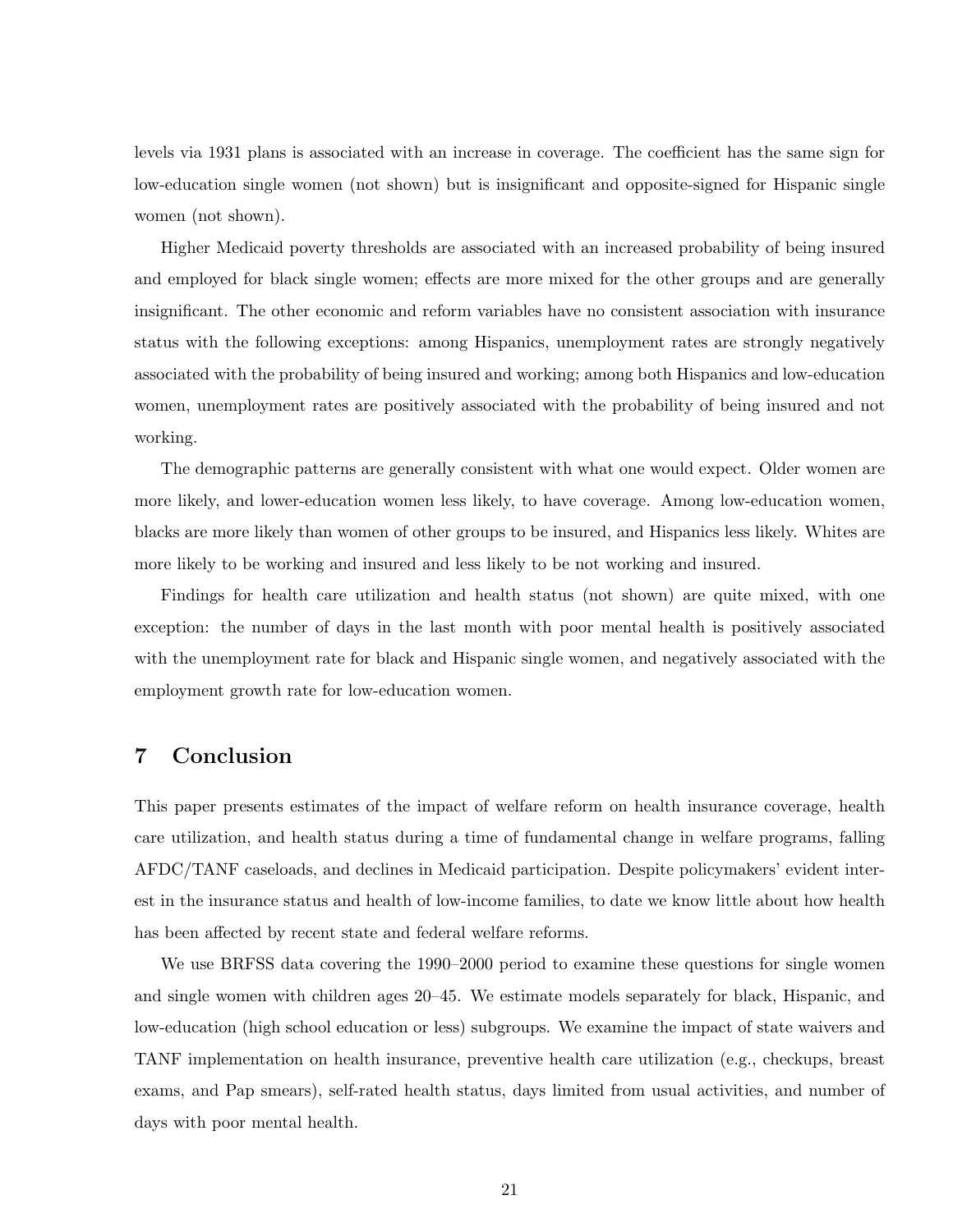We present two empirical models for identifying the impacts of reform. We present DD estimates in which the effects of reform are identified through variation in the timing and incidence of reform across states. To account for possible unobserved state trends in health that might be correlated with reform, we introduce comparison groups (married women, single women without children) and also estimate DDD models.

The results are generally consistent across the different treatment groups and models. We find that welfare reform is associated with a reduction in insurance coverage (though these results do not conform to expectations when we look at simultaneous coverage and employment). Reform is also associated with a reduction in health care utilization, and an increase in the likelihood of needing care but finding it unaffordable. We find no statistically significant effects of reform on health status. Overall, effects are somewhat larger in magnitude for TANF compared to state waivers, and somewhat larger in magnitude for Hispanics compared to blacks and low-education women.

## References

- Aizer, A. & Grogger, J. (2003), Parental Medicaid expansions and health insurance coverage, Working Paper 9907, NBER.
- Bennefield, R. L. (1996), A comparative analysis of health insurance coverage estimates: Data from the CPS and SIPP. Typescript, U.S. Bureau of the Census.
- Bitler, M., Gelbach, J. B. & Hoynes, H. (2003a), What mean impacts miss: Distributional effects of welfare reform experiments, Working Paper 10121, NBER.
- Bitler, M. P., Gelbach, J. B. & Hoynes, H. W. (2003b), 'Some evidence on race, welfare reform and household income', American Economic Review **93**(2), 293–8. (Papers and Proceedings).
- Blank, R. M. (2002), Evaluating welfare reform in the United States, Working Paper 8983, NBER.
- Blank, R. M. & Schmidt, L. (2001), Work, wages, and welfare, in R. M. Blank & R. Haskins, eds, 'The New World of Welfare', Brookings Institution, Washington, D.C., pp. 70–96.
- Borjas, G. J. (2003), 'Welfare reform, labor supply, and health insurance in the immigrant population', Journal of Health Economics  $22(6)$ , 933–58.
- Busch, S. H. & Duchovny, N. (2003), Family coverage expansions: Impact on insurance coverage and health care utilization of parents. Typescript.
- Carpenter, C. (2003), The impact of employment protection for obese people. Typescript.
- Crouse, G. (1999), State implementation of major changes to welfare policies, 1992–1998. Available at http://aspe.hhs.gov/hsp/Waiver-Policies99/policy CEA.htm.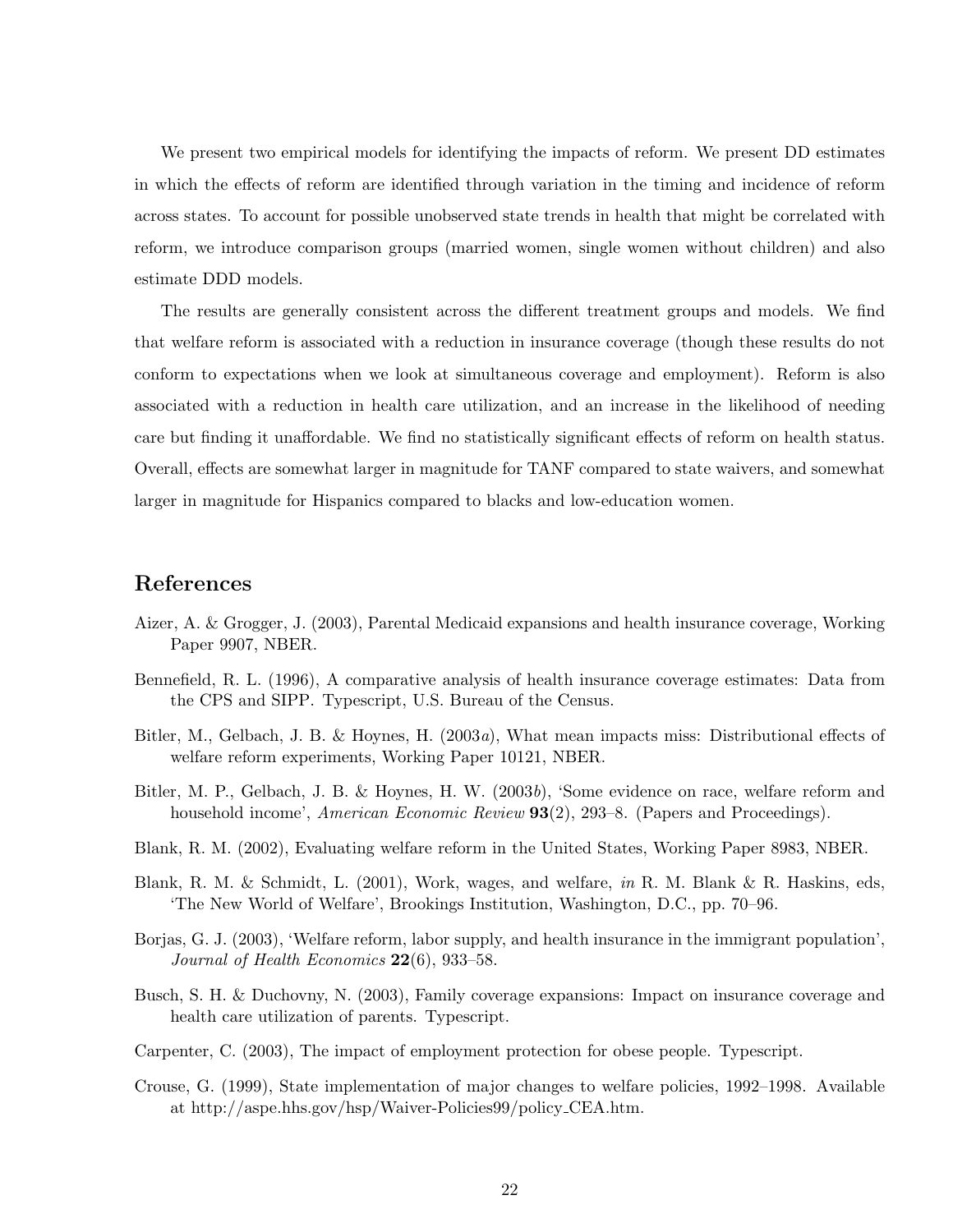- Currie, J. & Grogger, J. (2002), 'Medicaid expansions and welfare contractions: Offsetting effects on maternal behavior and infant health', Journal of Health Economics 21, 313–335.
- Currie, J. & Yelowitz, A. (2000), Health insurance and less skilled workers, in D. Card & R. Blank, eds, 'Finding Jobs: Work and Welfare Reform', Russell Sage Foundation, New York.
- Danziger, S., Corcoran, M., Danziger, S. & Heflin, C. (2000), 'Work, income, and material hardship after welfare reform', Journal of Consumer Affairs 34, 6–30.
- Dee, T. (2001), 'Alcohol abuse and economic conditions: Evidence from repeated cross-sections of individual-level data', Health Economics 10, 257–270.
- Dee, T. & Evans, W. N. (2001), Teens and traffic safety, in J. Gruber, ed., 'Risky Behavior Among Youths: An Economic Analysis', The University of Chicago Press, Chicago.
- DeLeire, T., Levine, J. A. & Levy, H. (2003), Welfare reform and the uninsured. Typescript, University of Chicago.
- Dion, M. R. & Pavetti, L. (2000), Access to and participation in Medicaid and the Food Stamp program. Final report to Administration for Children and Families, Department of Health and Human Services, Mathematica Policy Research.
- Ellwood, M. & Lewis, K. (1999), On and off Medicaid: Enrollment patterns for California and Florida in 1995, Working Paper O.P. No. 27, Urban Institute.
- Evans, W. N., Ringel, J. & Stech, D. (1999), Tobacco taxes and public policy to discourage smoking, in J. M. Poterba, ed., 'Tax Policy and the Economy, Volume 13', MIT Press, Cambridge: MA.
- Families USA Foundation (1999), Losing health insurance: The unintended consequences of welfare reform. Washington, DC.
- Fraker, T., Ross, C., Stapulonis, R., Olsen, R., Kovac, M., Dion, M. R. & Rangarajan, A. (2002), The evaluation of welfare reform in Iowa. Final report 8217-125 and 530, Mathematica Policy Research.
- Garrett, B. & Holahan, J. (2000), Welfare leavers, Medicaid coverage, and private health insurance, Working Paper B-13, Urban Institute.
- Greenberg, M. (1998), Participation in welfare and Medicaid enrollment. Typescript, Kaiser Commission on Medicaid and the Uninsured.
- Grogger, J., Haider, S. & Klerman, J. (2003), 'Why did the welfare rolls fall during the 1990s? The importance of entry', American Economic Review . (Papers and Proceedings).
- Grogger, J., Karoly, L. A. & Klerman, J. A. (2002), Consequences of welfare reform: A research synthesis, Working Paper DRU-2676-DHHS, RAND.
- Grossman, M. (2001), The human capital model of the demand for health, in J. P. Newhouse & A. J. Culyer, eds, 'Handbook of Health Economics', Elsevier Science, North-Holland.
- Gruber, J. (1997), Health insurance for poor women and children over the past decade, in J. M. Poterba, ed., 'Tax Policy and the Economy, Volume 11', MIT Press, Cambridge: MA.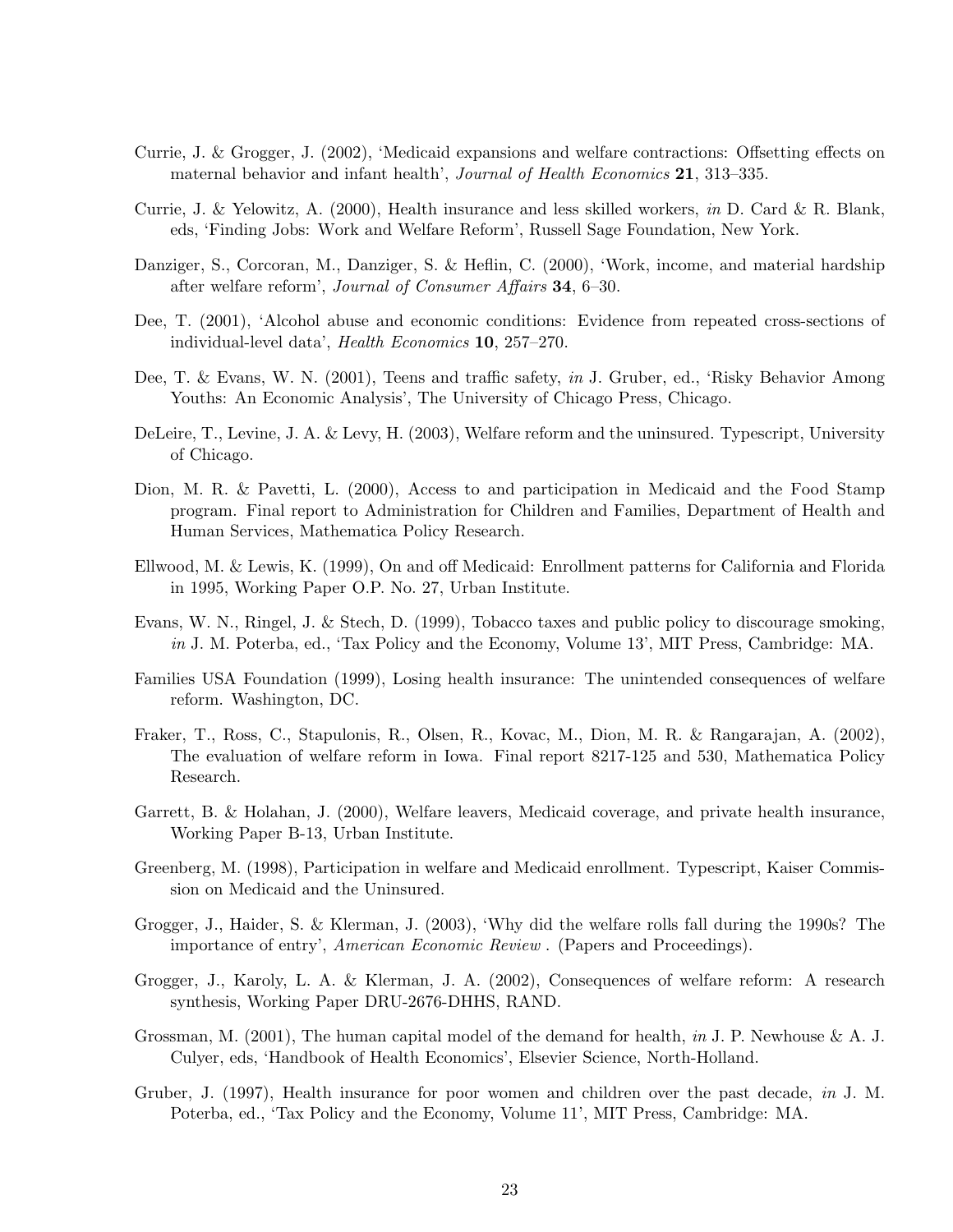- Gruber, J. & Zinman, J. (2001), Youth smoking in the U.S.: Evidence and implications, in J. Gruber, ed., 'Risky Behavior Among Youths: An Economic Analysis', The University of Chicago Press, Chicago.
- Haskins, R. (2001), Effects of welfare reform at four years, in G. Duncan & P. Chase-Lansdale, eds, 'For Better and For Worse: Welfare Reform and the Well-Being of Children and Families', Russell Sage Foundation, New York.
- Heckman, J. J. & Robb, R. (1985), Alternative methods for evaluating the impact of interventions, in J. J. Heckman & B. Singer, eds, 'Longitudinal Analysis of Labor Market Data', Cambridge University Press, New York, pp. 156–245.
- Idler, E. & Benyamini, Y. (1997), 'Self-rated health and mortality: A review of twenty-seven community studies', Journal of Health and Social Behavior 38, 21–37.
- Kaestner, R. & Kaushal, N. (2003), 'Welfare reform and health insurance coverage of low income families', Journal of Health Economics 22(6), 959-981.
- Kaestner, R. & Lee, W. C. (2003), The effect of welfare reform on prenatal care and birth weight, Working Paper 9769, NBER.
- Kaestner, R. & Tarlov, E. (2003), Changes in the welfare caseload and the health of low-educated mothers behaviors?, Working Paper 10034, NBER.
- Ku, L. & Bruen, B. (1999), The continuing decline of Medicaid coverage, Working Paper A-37, Urban Institute.
- Ku, L. & Garrett, B. (2000), How welfare reform and economic factors affected Medicaid participation: 1984–1996, Working Paper 00-01, Urban Institute.
- Loprest, P. (1999), Families who left welfare: Who are they and how are they doing?, Working Paper 99-02, Urban Institute.
- Lyons, B. (1999), Health coverage and access to care: Key issues for low-income children and their families. Typescript, Packard Foundation.
- Meyer, B. D. & Rosenbaum, D. (2000), 'Making single mothers work: Recent tax and welfare policy and its effects', National Tax Journal 546(4.2), 1027–1062.
- Moffitt, R. (2002), Welfare programs and labor supply, Working Paper 9168, NBER.
- Morris, P., Huston, A., Duncan, G., Crosby, D. & Bos, J. (2001), How welfare and work policies affect children: A synthesis of the literature. Manpower Demonstration Research Corporation.
- Nathan, R. & Thompson, F. (1999), The relationship between welfare reform and Medicaid: A preliminary view. Typescript.
- Royer, H. (2003), Do rates of health insurance coverage and health care utilization respond to changes in Medicaid eligibility requirements? Evidence from pregnant immigrant mothers. Typescript.
- Ruhm, C. (2000), 'Are recessions good for your health?', *Quarterly Journal of Economics* 115(2), 617– 650.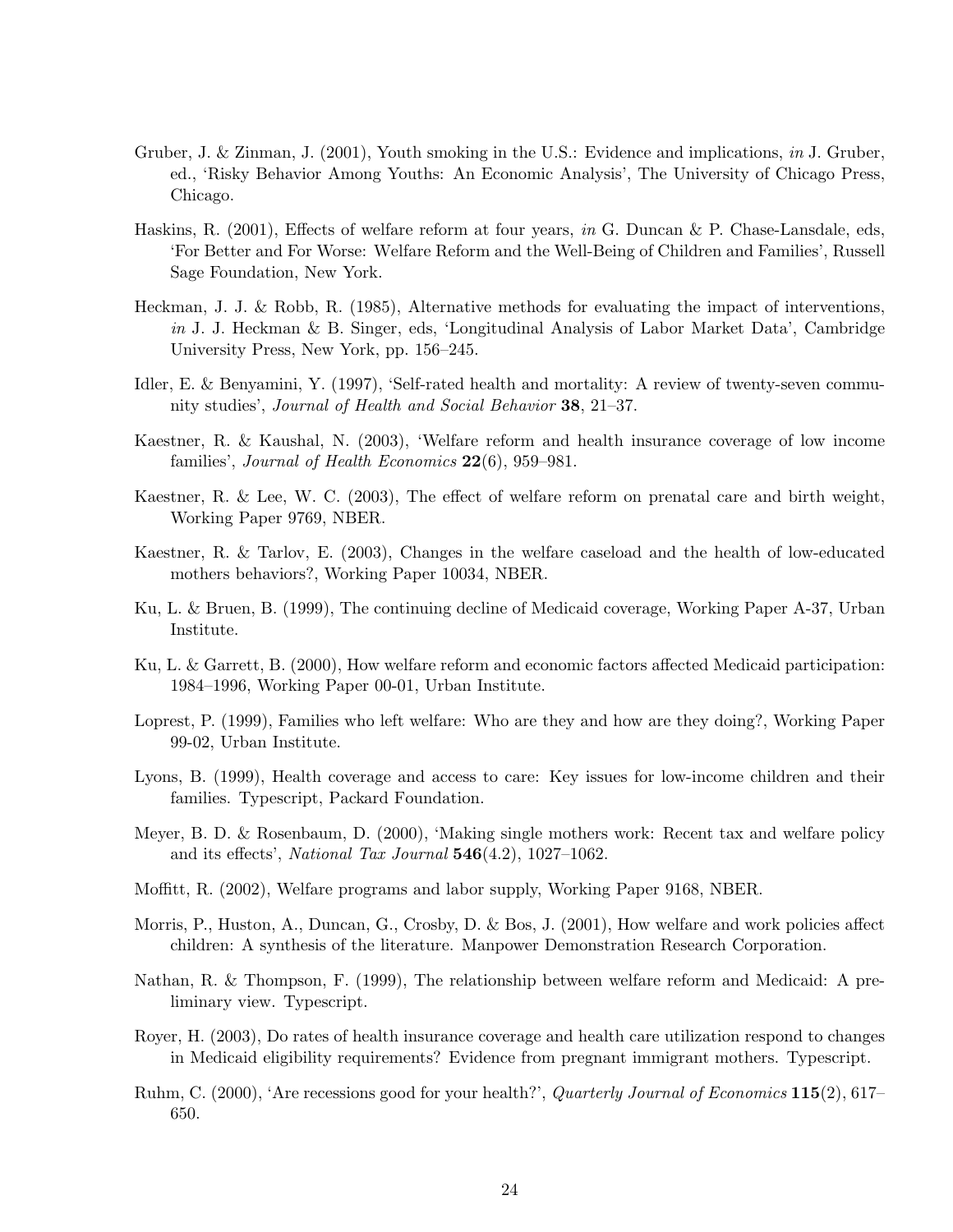- Ruhm, C. & Black, W. (2002), 'Does drinking really decrease in bad times?', Journal of Health *Economics* **21**(4), 659–678.
- Schoeni, R. & Blank, R. (2003), 'Changes in the distribution of child well-being over the 1990s', American Economic Review 93(2), 304–8. (Papers and Proceedings).
- Swartz, K. (1986), 'Interpreting the estimates from four national surveys of the number of people without health insurance', Journal of Economic and Social Measurement 14(3), 233-43.
- Swartz, K. (1997), 'Changes in the 1995 CPS and estimates of health insurance coverage', *Inquiry* 34, 70–79.
- Tumlin, K. C., Zimmerman, W. & Ost, J. (1999), State snapshots of public benefits for immigrants: A supplemental report to "Patchwork policies", Working Paper O.P. 24, Supplemental Report, Urban Institute.
- Tweedie, J. (2001), Sanctions and exits: What states know about families that leave welfare because of sanctions and time limits, in G. Duncan & P. Chase-Lansdale, eds, 'For Better and For Worse: Welfare Reform and the Well-Being of Children and Families', Russell Sage Foundation, New York.
- U.S. Bureau of the Census (1994), Phoneless in America. Statistical Brief 94–16.
- U.S. Department of Health and Human Services, A. (2002), U.S. Welfare Caseloads Information. Available at http://www.acf.dhhs.gov/news/stats/newstat2.shtml.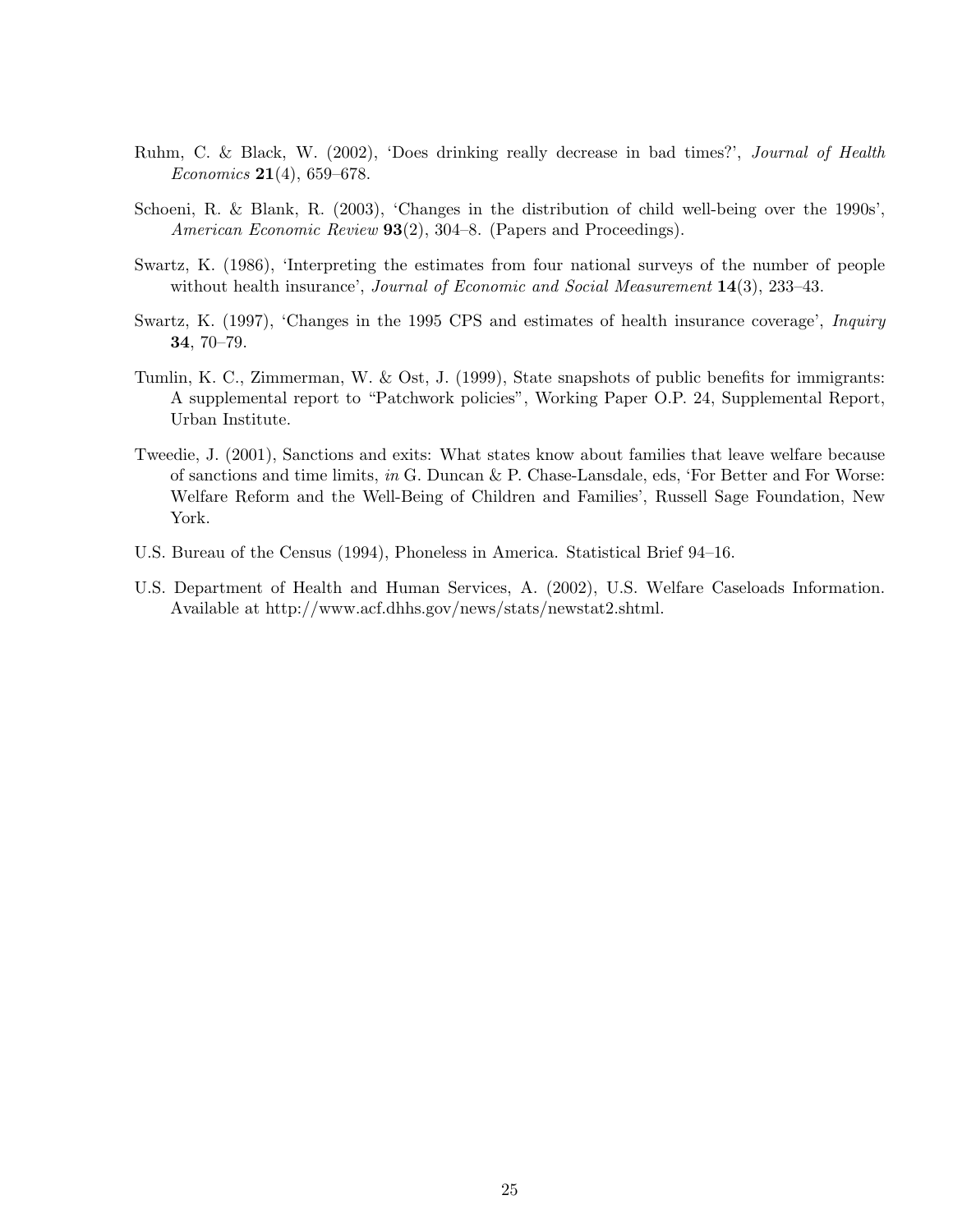Figure 1 Expected Effects of Reform on Health

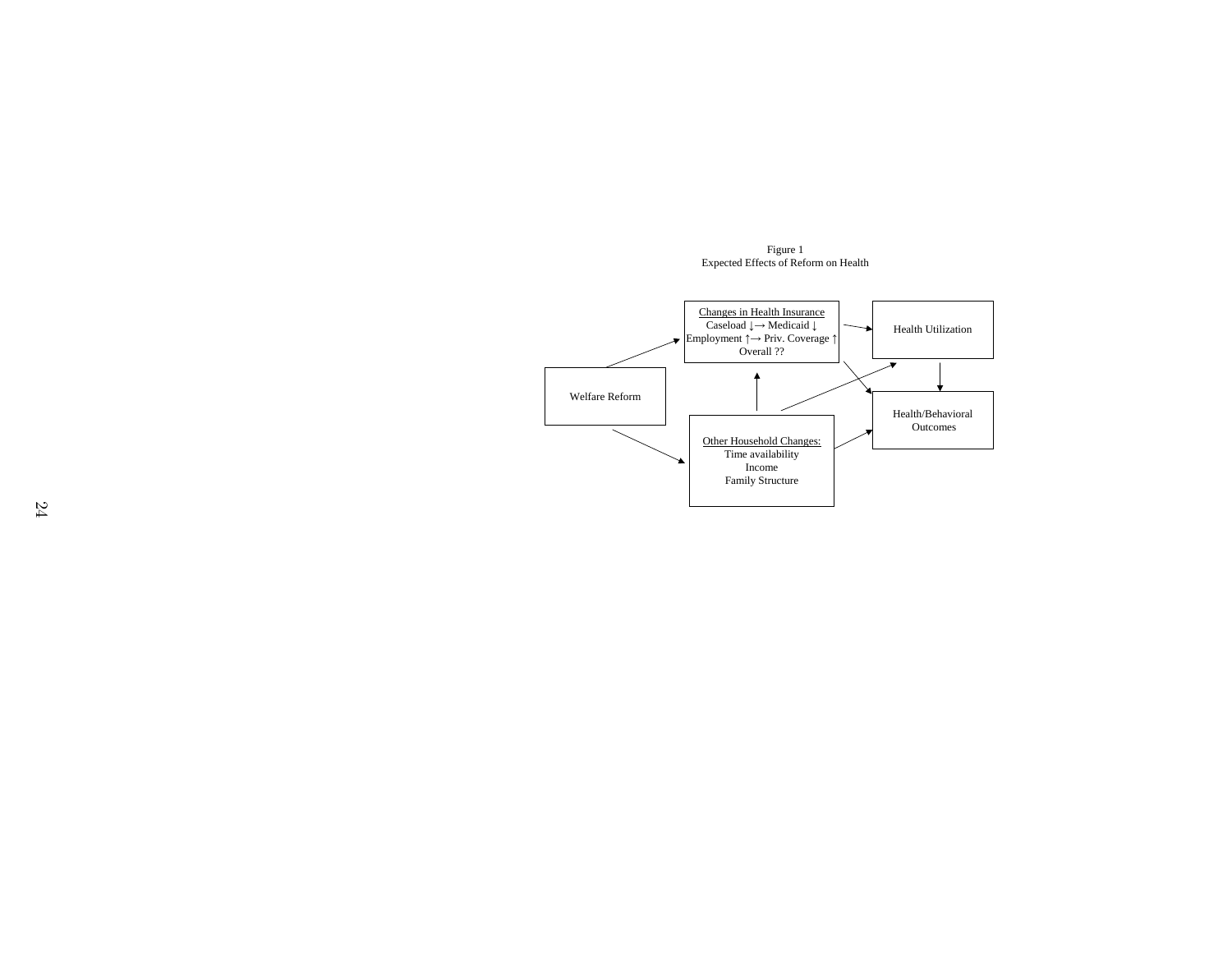|             |            |          | Ever had a waiver: |               |                | Never had       |
|-------------|------------|----------|--------------------|---------------|----------------|-----------------|
|             | 1993       | 1994     | 1995               | 1996          | 1997           | Waiver          |
| First       | California | Georgia  | Arkansas           | Arizona       | Hawaii         | Alabama         |
| Year        | Michigan   | Illinois | South Dakota       | Connecticut   |                | Florida         |
| for which   | New Jersey | Iowa     | Vermont            | Delaware      |                | Kansas          |
| Major       | Oregon     |          |                    | Indiana       |                | Kentucky        |
| Waiver      | Utah       |          |                    | Massachusetts |                | Louisiana       |
| Implemented |            |          |                    | Mississippi   |                | Maine           |
| by March 1  |            |          |                    | Missouri      |                | Nevada          |
|             |            |          |                    | Montana       |                | New Hampshire   |
|             |            |          |                    | Virginia      |                | Oklahoma        |
|             |            |          |                    | Washington    |                | South Carolina  |
|             |            |          |                    | West Virginia |                | Wyoming         |
|             |            |          |                    | Wisconsin     |                | Alaska          |
|             |            |          |                    |               |                | Colorado        |
|             |            |          |                    |               |                | DC              |
|             |            |          |                    |               |                | Idaho           |
|             |            |          |                    |               |                | Minnesota       |
|             |            |          |                    |               |                | New Mexico      |
|             |            |          |                    |               |                | New York        |
|             |            |          |                    |               |                | North Dakota    |
|             |            |          |                    |               |                | Pennsylvania    |
|             |            |          |                    |               |                | Rhode Island    |
|             |            |          |                    |               | 1997           | 1998            |
| First       |            |          |                    |               | Alabama        | Alaska          |
| Year        |            |          |                    |               | Florida        | Colorado        |
| for which   |            |          |                    |               | Kansas         | $DC$            |
| <b>TANF</b> |            |          |                    |               | Kentucky       | Idaho           |
| Implemented |            |          |                    |               | Louisiana      | Minnesota       |
| by March 1  |            |          |                    |               | Maine          | New Mexico      |
|             |            |          |                    |               | Nevada         | New York        |
|             |            |          |                    |               | New Hampshire  | North Dakota    |
|             |            |          |                    |               | Oklahoma       | Pennsylvania    |
|             |            |          |                    |               | South Carolina | Rhode<br>Island |
|             |            |          |                    |               | Wyoming        | Arkansas        |
|             |            |          |                    |               | Arizona        | California      |
|             |            |          |                    |               | Connecticut    | Delaware        |
|             |            |          |                    |               | Georgia        | Hawaii          |
|             |            |          |                    |               | Indiana        | Illinois        |
|             |            |          |                    |               | Iowa           | Mississippi     |
|             |            |          |                    |               | Maryland       | New Jersey      |
|             |            |          |                    |               | Massachusetts  | Wisconsin       |
|             |            |          |                    |               | Michigan       |                 |
|             |            |          |                    |               | Missouri       |                 |
|             |            |          |                    |               | Montana        |                 |
|             |            |          |                    |               | Nebraska       |                 |
|             |            |          |                    |               | North Carolina |                 |
|             |            |          |                    |               | Ohio           |                 |
|             |            |          |                    |               | Oregon         |                 |
|             |            |          |                    |               | South Dakota   |                 |
|             |            |          |                    |               | Tennessee      |                 |
|             |            |          |                    |               | Texas          |                 |
|             |            |          |                    |               | Utah           |                 |
|             |            |          |                    |               | Vermont        |                 |
|             |            |          |                    |               | Virginia       |                 |
|             |            |          |                    |               | Washington     |                 |
|             |            |          |                    |               | West Virginia  |                 |

Table 1: State implementation of AFDC waivers and TANF programs, by March 1

Note: See text for data sources and explanation.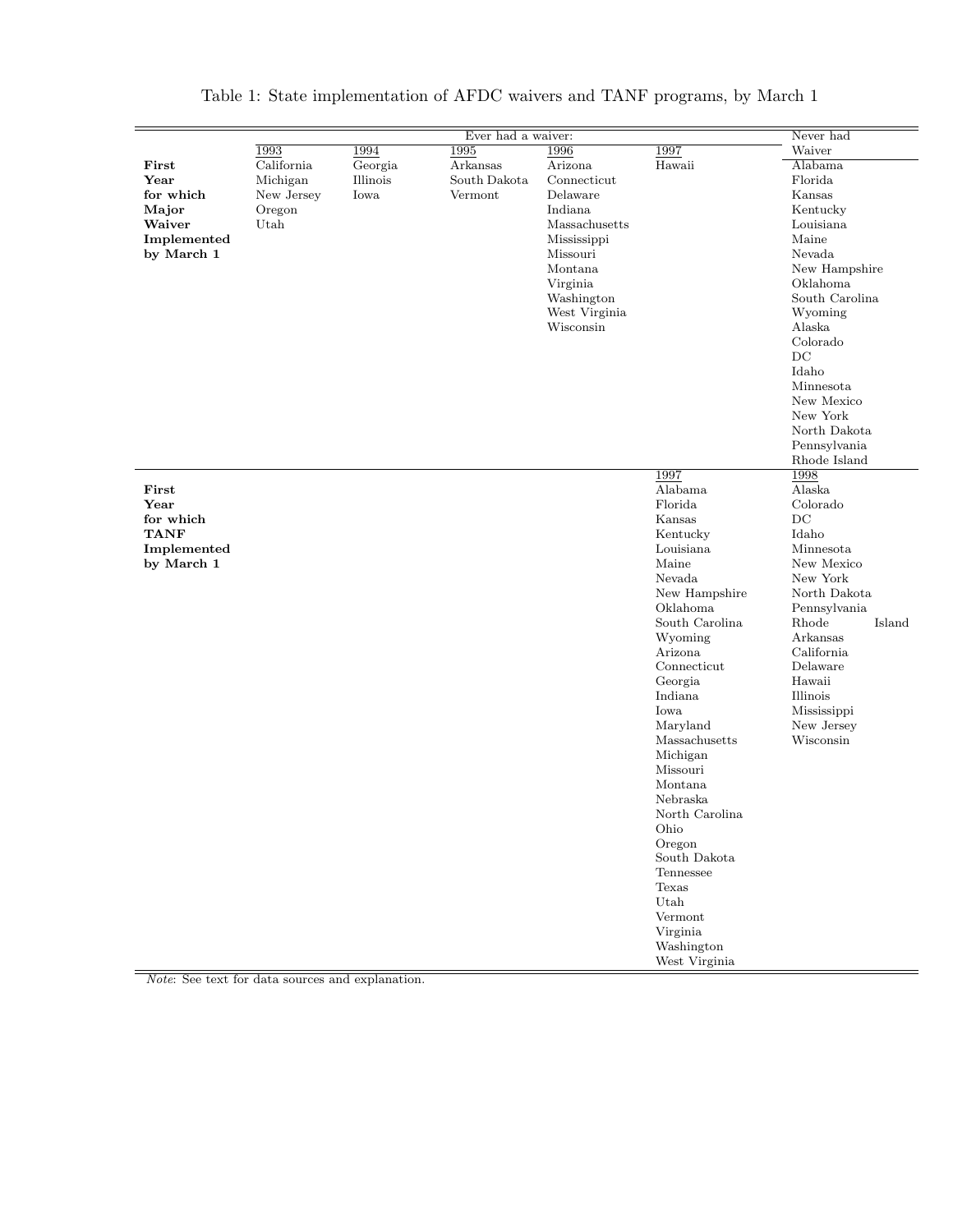|                                                                   |              | Single women     |                  |                  | Single women with children |
|-------------------------------------------------------------------|--------------|------------------|------------------|------------------|----------------------------|
|                                                                   | <b>Black</b> | Hispanic         | Low ed.          | Black            | Low ed.                    |
| Have any health insurance (private or public)                     | 0.763        | 0.633            | 0.673            | 0.764            | 0.682                      |
|                                                                   | (0.425)      | (0.482)          | (0.469)          | (0.425)          | (0.466)                    |
| Have HI and employed now                                          | 0.544        | 0.413            | 0.458            | 0.527            | 0.446                      |
|                                                                   | (0.498)      | (0.492)          | (0.498)          | (0.499)          | (0.497)                    |
| Have HI and are not employed now                                  | 0.218        | 0.220            | 0.213            | 0.235            | 0.233                      |
|                                                                   | (0.413)      | (0.414)          | (0.409)          | (0.424)          | (0.423)                    |
| Last checkup was in the last 12 months                            | 0.843        | 0.699            | 0.718            | 0.847            | 0.737                      |
|                                                                   | (0.363)      | (0.459)          | (0.450)          | (0.360)          | (0.440)                    |
| Needed to see a doctor, could not afford to in the last year      | 0.207        | 0.261            | 0.265            | 0.218            | 0.272                      |
|                                                                   | (0.406)      | (0.439)          | (0.441)          | (0.413)          | (0.445)                    |
| Last Pap. smear was in the last year                              | 0.798        | 0.654            | 0.691            | 0.801            | 0.711                      |
|                                                                   | (0.402)      | (0.476)          | (0.462)          | (0.400)          | (0.453)                    |
| Last professional breast exam was in the last year                | 0.722        | 0.566            | 0.631            | 0.711            | 0.638                      |
|                                                                   | (0.448)      | (0.496)          | (0.482)          | (0.453)          | (0.481)                    |
| General health is fair or poor                                    | 0.143        | 0.195            | 0.172            | 0.148            | 0.167                      |
|                                                                   | (0.350)      | (0.396)          | (0.378)          | (0.355)          | (0.373)                    |
| Days in last month poor health kept R from usual activities 1.983 | (5.605)      | 1.922<br>(5.505) | 2.299<br>(6.139) | 2.037<br>(5.770) | 2.284<br>(6.206)           |
| Days in last month poor mental health                             | 4.575        | 4.800            | 5.532            | 4.740            | 5.757                      |
|                                                                   | (8.470)      | (8.321)          | (9.192)          | (8.697)          | (9.477)                    |
| Maximum available sample size                                     | 26,527       | 12,680           | 60,872           | 13,049           | 29,004                     |

Table 2: BRFSS sample summary statistics for outcome variables, all single women 20–45

Note: Tabulations from the BRFSS, 1990–2000 (columns 1–3) or 1993–2000 (columns 4 and 5) with standard errors in parentheses. Weighting is based on finalwt variable. Black subgroups all defined as non-Hispanic. Sample is all single women 20–45 in the subgroup defined in the column label for whom the variables are reported. Child indicator is available only for 1993-2000 and was not reported for California. Child indicator denotes a child under 18 is present in the household. Low-education denotes high school dropout or high school graduate with no college. Sample size is smaller than maximum possible because not all states collect data on every question in every year. Actual sample sizes correspond to Ns reported in regression results for each health outcome. See text for more information.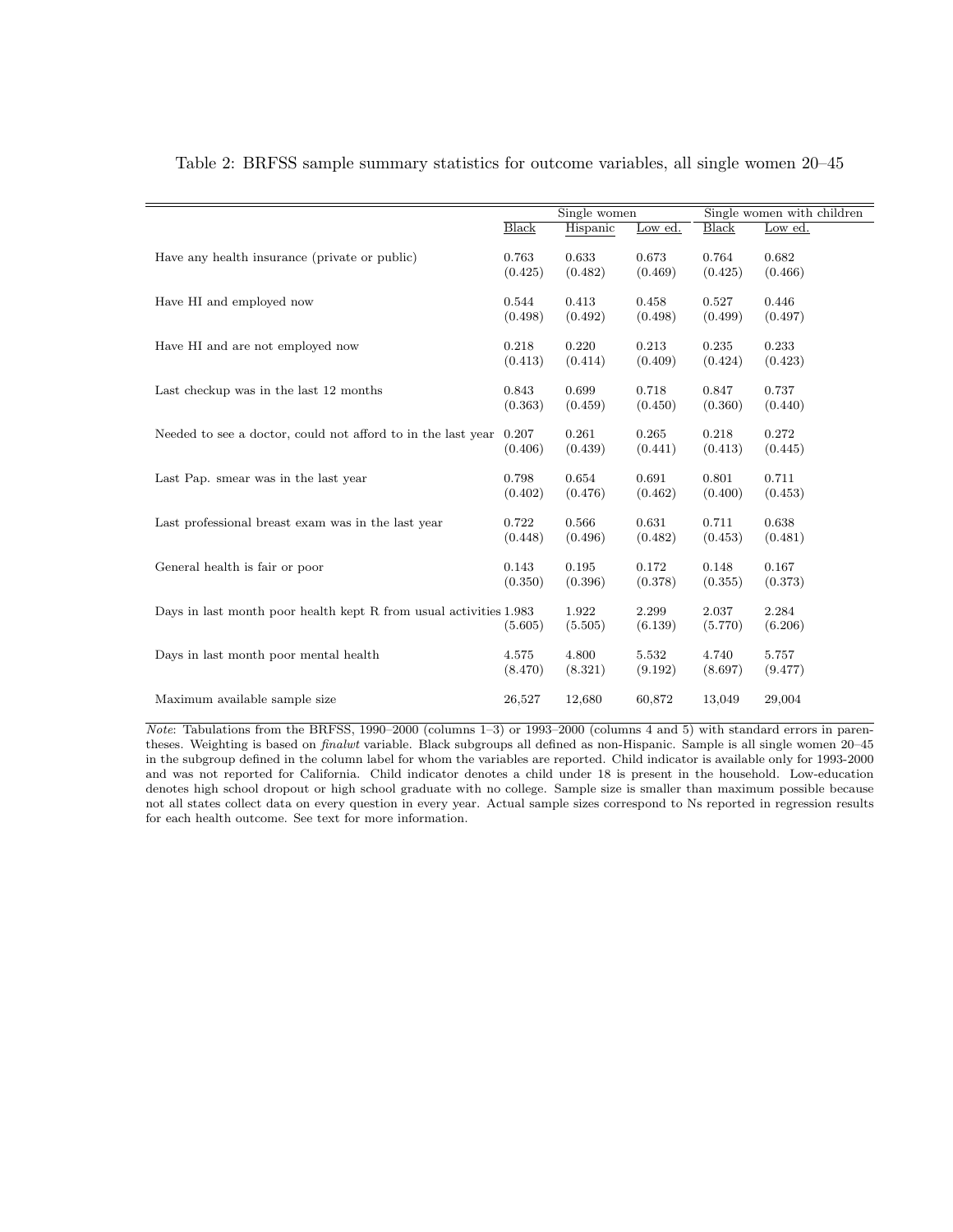|                                                                   |              | Single women    |                 | Single women with children |                 |  |
|-------------------------------------------------------------------|--------------|-----------------|-----------------|----------------------------|-----------------|--|
|                                                                   | <b>Black</b> | Hispanic        | Low ed.         | Black                      | Low ed.         |  |
| Waiver implemented                                                | 0.138        | 0.224           | 0.154           | 0.164                      | 0.145           |  |
|                                                                   | (0.345)      | (0.417)         | (0.361)         | (0.370)                    | (0.352)         |  |
| TANF implemented                                                  | 0.355        | 0.380           | 0.344           | 0.547                      | 0.558           |  |
|                                                                   | (0.478)      | (0.486)         | (0.475)         | (0.498)                    | (0.497)         |  |
| Share of last yr., waiver impl.                                   | 0.141        | 0.228           | 0.151           | 0.169                      | 0.147           |  |
|                                                                   | (0.320)      | (0.390)         | (0.330)         | (0.339)                    | (0.316)         |  |
| Share of last year, TANF                                          | 0.311        | 0.334           | 0.302           | 0.482                      | 0.494           |  |
|                                                                   | (0.445)      | (0.453)         | (0.442)         | (0.475)                    | (0.476)         |  |
| State has fill-in Med. like program for inel. immigrants          | 0.185        | 0.225           | 0.189           | 0.270                      | 0.271           |  |
|                                                                   | (0.389)      | (0.417)         | (0.391)         | (0.444)                    | (0.444)         |  |
| Income limit ( $\%$ of FPL), 1931 or 1115 family Med. elig.       | 7.4          | 9.6             | 10.4            | 10.5                       | 15.5            |  |
|                                                                   | (33.8)       | (35.8)          | (39.1)          | (41.0)                     | (48.4)          |  |
| Income limit $(\%$ of FPL), pregnant women's Medicaid elig. 173.9 | (37.4)       | 189.4<br>(41.4) | 176.4<br>(39.0) | 176.6<br>(36.0)            | 176.1<br>(35.6) |  |
| Income limit $(\%$ of FPL), child of 14's Medicaid elig.          | 51.6         | 49.9            | 51.2            | 75.9                       | 78.8            |  |
|                                                                   | (74.9)       | (60.1)          | (72.9)          | (81.8)                     | (81.6)          |  |
| Income limit (% of FPL), child of 14's SCHIP elig.                | 32.8         | 50.2            | 34.8            | 47.4                       | 49.8            |  |
|                                                                   | (76.2)       | (92.5)          | (79.2)          | (87.3)                     | (89.7)          |  |
| Share of non-citizen women $20-45$ , rac./ethn. group             | 0.043        | 0.409           | 0.107           | 0.043                      | 0.085           |  |
|                                                                   | (0.063)      | (0.145)         | (0.174)         | (0.066)                    | (0.142)         |  |
| Real max. AFDC/TANF benefits, family of three                     | 4.485        | 5.780           | 5.083           | 4.026                      | 4.316           |  |
|                                                                   | (1.884)      | (2.261)         | (2.050)         | (1.599)                    | (1.649)         |  |
| State unemployment rate                                           | 5.561        | 6.050           | 5.674           | 4.857                      | 4.797           |  |
|                                                                   | (1.413)      | (1.591)         | (1.550)         | (1.007)                    | (1.046)         |  |
| State employment growth rate                                      | 1.865        | 2.029           | 1.886           | 2.353                      | 2.456           |  |
|                                                                   | (1.443)      | (1.644)         | (1.564)         | (0.949)                    | (1.082)         |  |
| Age                                                               | 31.2         | 29.9            | 31.0            | 31.3                       | 31.1            |  |
|                                                                   | (7.5)        | (7.5)           | (7.6)           | (7.2)                      | (7.2)           |  |
| High school dropout, no GED                                       | 0.121        | 0.276           | 0.263           | 0.140                      | 0.285           |  |
|                                                                   | (0.326)      | (0.447)         | (0.440)         | (0.347)                    | (0.451)         |  |
| High school diploma or GED only                                   | 0.373        | 0.299           | 0.737           | 0.420                      | 0.715           |  |
|                                                                   | (0.484)      | (0.458)         | (0.440)         | (0.494)                    | (0.451)         |  |
| Some college/technical school, no 4 year degree                   | 0.334        | 0.283           | 0.000           | 0.332                      | 0.000           |  |
|                                                                   | (0.472)      | (0.451)         | (0.000)         | (0.471)                    | (0.000)         |  |
| Maximum available sample size                                     | 26,527       | 12,680          | 60,872          | 13,049                     | 29,004          |  |

Table 3: BRFSS sample summary statistics for control variables, all single women 20–45

Note: Tabulations from the BRFSS, 1990–2000 (columns 1–3) or 1993–2000 (columns 4 and 5) with standard errors in parentheses. Weighting is based on finalwt variable. Black subgroups all defined as non-Hispanic. Sample is all single women 20–45 in the subgroup defined in the column label for whom the variables are reported. Child indicator is available only for 1993-2000 and was not reported for California. Child indicator denotes a child under 18 is present in the household. Low-education denotes high school dropout or high school graduate with no college. See text for more information.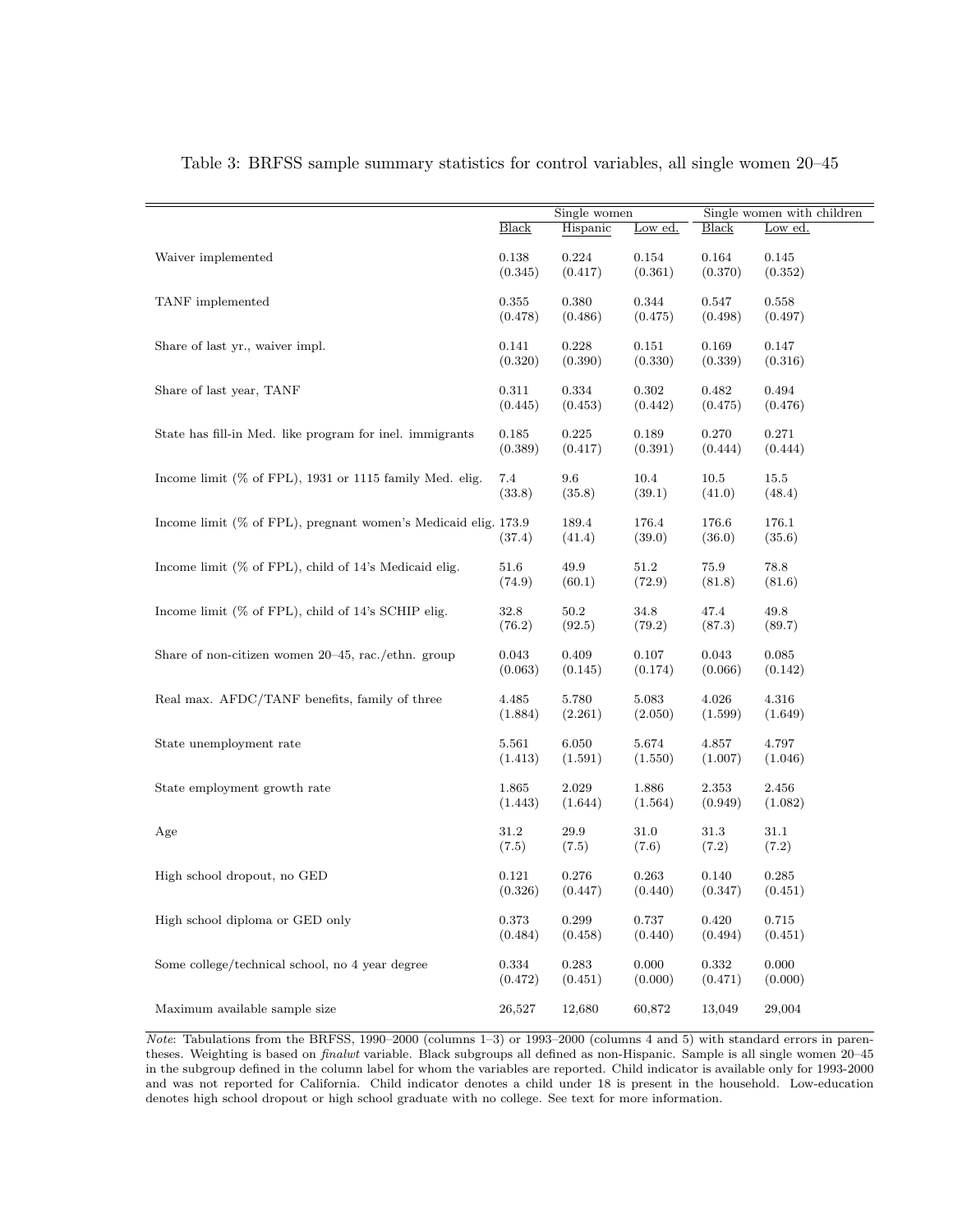|                 |          | Insurance status |              |             |                  | Utilization   |              | Health status |          |                             |  |
|-----------------|----------|------------------|--------------|-------------|------------------|---------------|--------------|---------------|----------|-----------------------------|--|
|                 |          |                  | Insured and: |             | $\overline{Pap}$ | <b>Breast</b> | Needed care, | Health        | Days     | $\overline{\mathrm{D}}$ ays |  |
|                 | Any      | Employed         | Not Employed | Checkup     | <b>Smear</b>     | Exam          | Unaffordable | Fair/poor     | Limited  | Depressed                   |  |
| Waivers         |          |                  |              |             |                  |               |              |               |          |                             |  |
| Single          | $-0.003$ | $-0.023$         | 0.024        | $-0.006$    | $-0.056***$      | $-0.054***$   | $0.033*$     | 0.004         | $-0.111$ | 0.334                       |  |
|                 | (0.016)  | (0.020)          | (0.019)      | (0.018)     | (0.017)          | (0.021)       | (0.019)      | (0.013)       | (0.212)  | (0.380)                     |  |
|                 |          |                  |              |             |                  |               |              |               |          |                             |  |
| Married         | 0.009    | 0.014            | $-0.008$     | 0.028       | 0.011            | 0.023         | 0.002        | $-0.006$      | $-0.214$ | $-0.341$                    |  |
|                 | (0.020)  | (0.029)          | (0.024)      | (0.025)     | (0.027)          | (0.029)       | (0.022)      | (0.017)       | (0.284)  | (0.372)                     |  |
| Difference      | $-0.012$ | $-0.037$         | 0.032        | $-0.035$    | $-0.067**$       | $-0.077**$    | 0.031        | 0.011         | 0.103    | 0.675                       |  |
|                 | (0.026)  | (0.035)          | (0.030)      | (0.030)     | (0.032)          | (0.035)       | (0.029)      | (0.022)       | (0.354)  | (0.532)                     |  |
|                 |          |                  |              |             |                  |               |              |               |          |                             |  |
| <b>TANF</b>     |          |                  |              |             |                  |               |              |               |          |                             |  |
| Single          | $-0.017$ | 0.036            | $-0.056$     | $-0.018$    | $-0.064**$       | $-0.071**$    | 0.015        | 0.003         | 0.330    | $-0.407$                    |  |
|                 | (0.021)  | (0.037)          | (0.035)      | (0.034)     | (0.029)          | (0.036)       | (0.032)      | (0.021)       | (0.291)  | (0.569)                     |  |
| Married         | 0.031    | $-0.039$         | 0.063        | $0.097**$   | 0.026            | $-0.019$      | $-0.013$     | 0.041         | 0.613    | $-0.054$                    |  |
|                 | (0.033)  | (0.047)          | (0.040)      | (0.043)     | (0.038)          | (0.037)       | (0.037)      | (0.026)       | (0.458)  | (0.677)                     |  |
|                 |          |                  |              |             |                  |               |              |               |          |                             |  |
| Difference      | $-0.048$ | 0.075            | $-0.119**$   | $-0.115***$ | $-0.091*$        | $-0.052$      | 0.028        | $-0.039$      | $-0.283$ | $-0.354$                    |  |
|                 | (0.040)  | (0.060)          | (0.053)      | (0.055)     | (0.048)          | (0.051)       | (0.049)      | (0.034)       | (0.542)  | (0.884)                     |  |
| Num. obs.       |          |                  |              |             |                  |               |              |               |          |                             |  |
| Single          | 24,091   | 22,966           | 22,966       | 24,956      | 23,687           | 24,381        | 24,087       | 21,372        | 21,284   | 21,185                      |  |
| Married         | 10,475   | 10,005           | 10,005       | 10,937      | 10,333           | 10,737        | 10,474       | 9,309         | 9,282    | 9,233                       |  |
| Pre-reform Mean |          |                  |              |             |                  |               |              |               |          |                             |  |
| Single          | 0.753    | 0.522            | 0.229        | 0.849       | 0.809            | 0.737         | 0.211        | 0.143         | 1.823    | 4.251                       |  |
| Married         | 0.850    | 0.658            | 0.192        | 0.857       | 0.839            | 0.799         | 0.167        | 0.108         | 1.556    | 3.126                       |  |

Table 4: Comparing single women to married women in the black (non-Hispanic) sample

Married 0.850 0.658 0.192 0.857 0.839 0.799 0.167 0.108 1.556 3.126<br>*Note*: \*\*\*, \*\*, and \* indicate statistical significance at the 1%, 5%, and 10% levels, respectively. All figures are OLS coefficients and associated standard errors. See text for list of included covariates.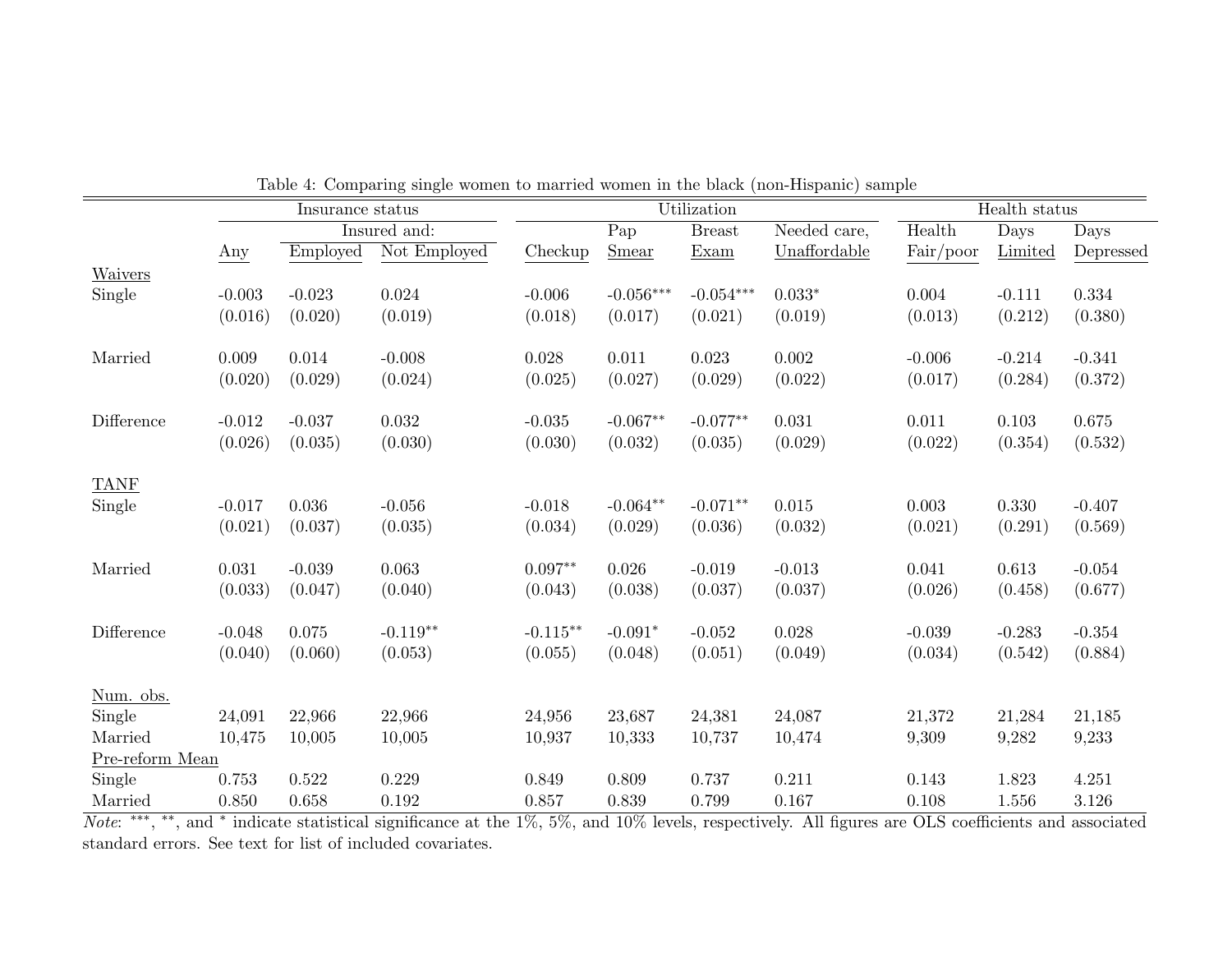|                 |             |                  | Lable 5. Comparing single women to married women in the Hispanic sample |            |            |               |              | Health status |          |           |  |
|-----------------|-------------|------------------|-------------------------------------------------------------------------|------------|------------|---------------|--------------|---------------|----------|-----------|--|
|                 |             | Insurance status |                                                                         |            |            | Utilization   |              |               |          |           |  |
|                 |             |                  | Insured and:                                                            |            | Pap        | <b>Breast</b> | Needed care, | Health        | Days     | Days      |  |
|                 | Any         | Employed         | Not Employed                                                            | Checkup    | Smear      | Exam          | Unaffordable | Fair/poor     | Limited  | Depressed |  |
| Waivers         |             |                  |                                                                         |            |            |               |              |               |          |           |  |
| Single          | $-0.050**$  | $-0.011$         | $-0.040*$                                                               | $-0.049*$  | $-0.044$   | $-0.081**$    | $0.078**$    | $-0.047$      | $-0.004$ | $-0.706$  |  |
|                 | (0.025)     | (0.026)          | (0.023)                                                                 | (0.029)    | (0.029)    | (0.035)       | (0.036)      | (0.029)       | (0.514)  | (0.456)   |  |
|                 |             |                  |                                                                         |            |            |               |              |               |          |           |  |
| Married         | $-0.030$    | $-0.014$         | $-0.015$                                                                | $-0.057**$ | $-0.046**$ | $-0.041$      | $0.038*$     | $-0.010$      | 0.511    | 0.188     |  |
|                 | (0.020)     | (0.017)          | (0.020)                                                                 | (0.025)    | (0.019)    | (0.027)       | (0.019)      | (0.017)       | (0.348)  | (0.363)   |  |
|                 |             |                  |                                                                         |            |            |               |              |               |          |           |  |
| Difference      | $-0.020$    | 0.003            | $-0.025$                                                                | 0.007      | 0.003      | $-0.040$      | 0.040        | $-0.037$      | $-0.515$ | $-0.894$  |  |
|                 | (0.032)     | (0.031)          | (0.030)                                                                 | (0.038)    | (0.035)    | (0.044)       | (0.041)      | (0.033)       | (0.621)  | (0.583)   |  |
|                 |             |                  |                                                                         |            |            |               |              |               |          |           |  |
| <b>TANF</b>     |             |                  |                                                                         |            |            |               |              |               |          |           |  |
| Single          | $-0.092***$ | $-0.025$         | $-0.067*$                                                               | $-0.074$   | $-0.102**$ | $-0.069$      | 0.050        | $-0.018$      | 0.032    | $-0.514$  |  |
|                 | (0.035)     | (0.056)          | (0.034)                                                                 | (0.046)    | (0.041)    | (0.050)       | (0.052)      | (0.028)       | (0.482)  | (0.589)   |  |
|                 |             |                  |                                                                         |            |            |               |              |               |          |           |  |
| Married         | $0.046**$   | $0.080***$       | $-0.035$                                                                | $0.064*$   | $-0.020$   | 0.065         | 0.047        | $-0.042$      | $-0.170$ | $-0.501$  |  |
|                 | (0.022)     | (0.024)          | (0.026)                                                                 | (0.035)    | (0.026)    | (0.042)       | (0.043)      | (0.029)       | (0.422)  | (0.535)   |  |
|                 |             |                  |                                                                         |            |            |               |              |               |          |           |  |
| Difference      | $-0.139***$ | $-0.105*$        | $-0.032$                                                                | $-0.138**$ | $-0.082*$  | $-0.135**$    | 0.003        | 0.024         | 0.202    | $-0.013$  |  |
|                 | (0.041)     | (0.061)          | (0.043)                                                                 | (0.058)    | (0.048)    | (0.065)       | (0.068)      | (0.040)       | (0.641)  | (0.796)   |  |
|                 |             |                  |                                                                         |            |            |               |              |               |          |           |  |
| Num. obs.       |             |                  |                                                                         |            |            |               |              |               |          |           |  |
| Single          | 11,726      | 11,648           | 11,648                                                                  | 11,697     | 11,563     | 11,409        | 11,719       | 10,722        | 10,667   | 10,593    |  |
| Married         | 13,258      | 13,170           | 13,170                                                                  | 13,328     | 13,105     | 13,012        | 13,257       | 12,059        | 12,011   | 11,941    |  |
| Pre-reform Mean |             |                  |                                                                         |            |            |               |              |               |          |           |  |
| Single          | 0.661       | 0.408            | 0.253                                                                   | 0.749      | 0.668      | 0.596         | 0.255        | 0.160         | 1.669    | 5.355     |  |
| Married         | 0.691       | 0.449            | 0.240                                                                   | 0.759      | 0.729      | 0.665         | 0.253        | 0.167         | 1.448    | 3.257     |  |

Table 5: Comparing single women to married women in the Hispanic sample

Married 0.691 0.449 0.240 0.759 0.729 0.665 0.253 0.167 1.448 3.257<br>*Note*: <sup>\*\*\*</sup>, \*\*, and \* indicate statistical significance at the 1%, 5%, and 10% levels, respectively. All figures are OLS coefficients and associated standard errors. See text for list of included covariates.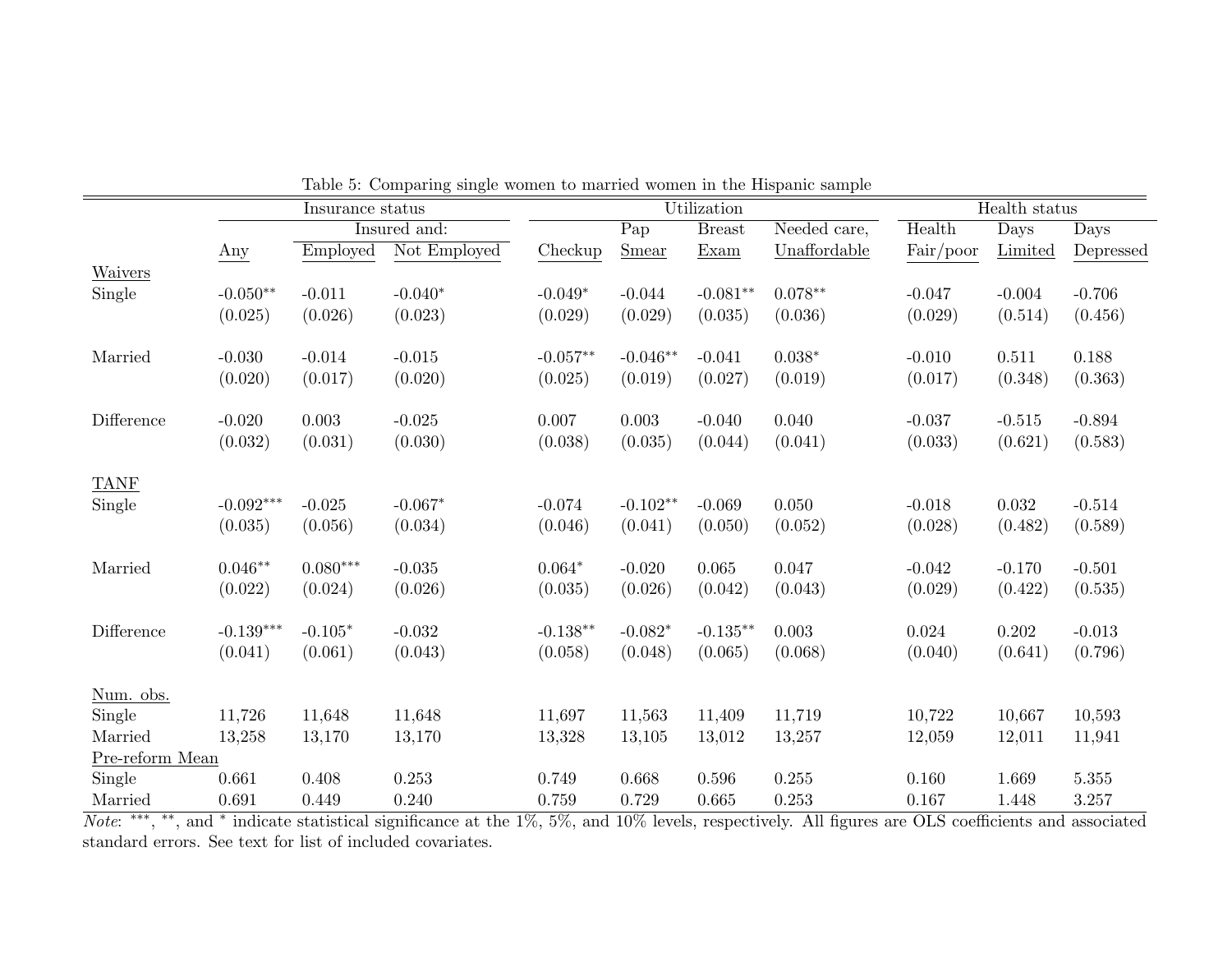|                     |          | Insurance status |                  |                     |                   | Utilization           |              |           | Health status |                             |
|---------------------|----------|------------------|------------------|---------------------|-------------------|-----------------------|--------------|-----------|---------------|-----------------------------|
|                     |          |                  | Insured and:     |                     | $\overline{P}$ ap | <b>Breast</b>         | Needed care, | Health    | Days          | $\overline{\mathrm{D}}$ ays |
|                     | Any      | Employed         | Not Employed     | Checkup             | Smear             | Exam                  | Unaffordable | Fair/poor | Limited       | Depressed                   |
| Waivers             |          |                  |                  |                     |                   |                       |              |           |               |                             |
| Single              | $-0.002$ | $-0.004$         | 0.003            | $-0.044***$         | $-0.025$          | $-0.056***$           | 0.014        | $-0.004$  | $-0.022$      | $-0.028$                    |
|                     | (0.012)  | (0.013)          | (0.011)          | (0.013)             | (0.017)           | (0.019)               | (0.017)      | (0.009)   | (0.223)       | (0.346)                     |
|                     |          |                  |                  |                     |                   |                       |              |           |               |                             |
| Married             | $-0.010$ | $-0.001$         | $-0.010$         | $-0.025**$          | $-0.024*$         | $-0.008$              | $0.022**$    | $-0.008$  | 0.047         | $-0.156$                    |
|                     | (0.009)  | (0.010)          | (0.008)          | (0.012)             | (0.013)           | (0.013)               | (0.011)      | (0.007)   | (0.116)       | (0.210)                     |
| Difference          | 0.008    | $-0.004$         |                  |                     |                   |                       |              |           |               |                             |
|                     | (0.014)  | (0.017)          | 0.013<br>(0.014) | $-0.019$<br>(0.018) | $-0.000$          | $-0.048**$<br>(0.023) | $-0.007$     | 0.004     | $-0.069$      | 0.128                       |
|                     |          |                  |                  |                     | (0.021)           |                       | (0.020)      | (0.012)   | (0.251)       | (0.405)                     |
| <b>TANF</b>         |          |                  |                  |                     |                   |                       |              |           |               |                             |
| Single              | $-0.030$ | $-0.002$         | $-0.026*$        | $-0.055**$          | $-0.052*$         | $-0.069**$            | $0.037\,$    | $-0.012$  | $-0.402$      | $-0.734$                    |
|                     | (0.021)  | (0.017)          | (0.014)          | (0.025)             | (0.027)           | (0.031)               | (0.029)      | (0.012)   | (0.247)       | (0.473)                     |
|                     |          |                  |                  |                     |                   |                       |              |           |               |                             |
| Married             | 0.007    | $0.025*$         | $-0.018$         | 0.020               | $-0.025$          | $-0.010$              | 0.018        | $-0.012$  | 0.173         | $-0.440$                    |
|                     | (0.014)  | (0.015)          | (0.015)          | (0.023)             | (0.023)           | (0.022)               | (0.024)      | (0.015)   | (0.251)       | (0.301)                     |
|                     |          |                  |                  |                     |                   |                       |              |           |               |                             |
| Difference          | $-0.036$ | $-0.027$         | $-0.009$         | $-0.075**$          | $-0.027$          | $-0.059$              | 0.019        | $-0.000$  | $-0.575$      | $-0.293$                    |
|                     | (0.025)  | (0.023)          | (0.021)          | (0.034)             | (0.035)           | (0.039)               | (0.037)      | (0.019)   | (0.352)       | (0.561)                     |
|                     |          |                  |                  |                     |                   |                       |              |           |               |                             |
| Num. obs.<br>Single | 54,787   | 52,979           | 52,979           | 56,165              | 53,902            | 54,045                | 54,743       | 48,570    | 48,283        | 47,890                      |
| Married             | 73,050   | 70,653           | 70,653           | 76,049              | 72,106            | 73,120                | 73,009       | 63,569    | 63,374        | 62,891                      |
| Pre-reform Mean     |          |                  |                  |                     |                   |                       |              |           |               |                             |
| Single              | 0.692    | 0.493            | 0.197            | 0.725               | 0.703             | 0.648                 | 0.255        | 0.144     | 2.094         | 5.393                       |
| Married             | 0.818    | 0.555            | 0.262            | 0.722               | 0.711             | 0.696                 | 0.186        | 0.095     | 1.464         | 3.738                       |

Table 6: Comparing single women to married women in the low-education sample (all races/ethnicities)

Married 0.818 0.555 0.262 0.722 0.711 0.696 0.186 0.095 1.464 3.738<br>*Note*: \*\*\*, \*\*, and \* indicate statistical significance at the 1%, 5%, and 10% levels, respectively. All figures are OLS coefficients and associated standard errors. See text for list of included covariates.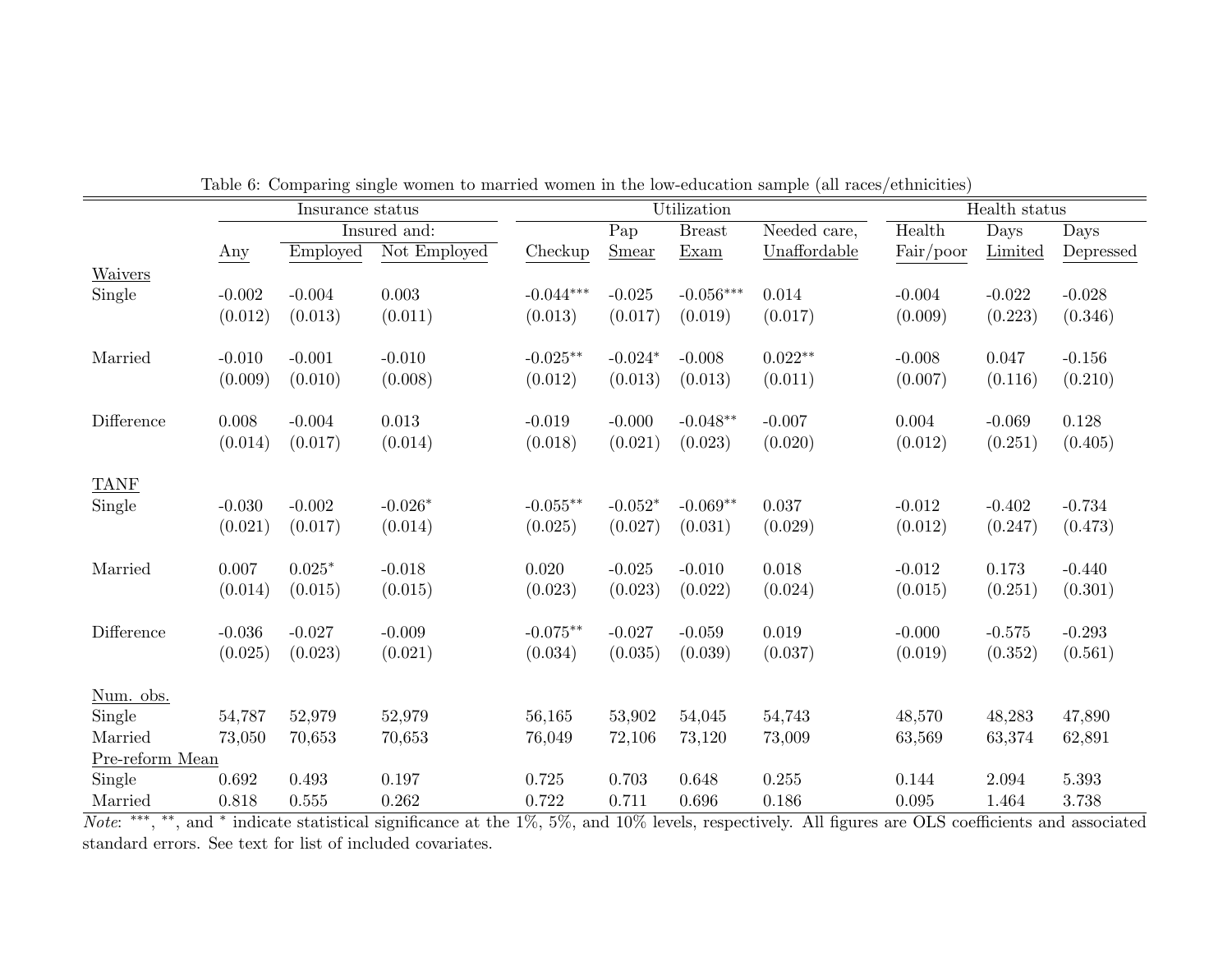|                 |            | Insurance status |              |           |           | Utilization   |                |           | Health status |           |
|-----------------|------------|------------------|--------------|-----------|-----------|---------------|----------------|-----------|---------------|-----------|
|                 |            |                  | Insured and: |           | Pap       | <b>Breast</b> | Needed care,   | Health    | Days          | Days      |
|                 | Any        | Employed         | Not Employed | Checkup   | Smear     | Exam          | Unaffordable   | Fair/poor | Limited       | Depressed |
| <b>Waivers</b>  |            |                  |              |           |           |               |                |           |               |           |
| Single          | 0.000      | $-0.045*$        | 0.046        | 0.004     | $-0.043*$ | $-0.025$      | $0.050*$       | $-0.004$  | $-0.030$      | 0.419     |
|                 | (0.018)    | (0.024)          | (0.028)      | (0.019)   | (0.023)   | (0.025)       | (0.026)        | (0.018)   | (0.259)       | (0.413)   |
| Married         | 0.019      | $0.045*$         | $-0.022$     | 0.024     | $-0.009$  | $0.065*$      | 0.012          | $-0.025$  | $-0.735***$   | $-0.085$  |
|                 | (0.023)    | (0.025)          | (0.025)      | (0.027)   | (0.029)   | (0.033)       | (0.026)        | (0.016)   | (0.283)       | (0.406)   |
|                 |            |                  |              |           |           |               |                |           |               |           |
| Difference      | $-0.019$   | $-0.090**$       | $0.068*$     | $-0.020$  | $-0.034$  | $-0.090**$    | 0.038          | 0.021     | $0.705*$      | 0.504     |
|                 | (0.030)    | (0.035)          | (0.037)      | (0.032)   | (0.037)   | (0.042)       | (0.036)        | (0.024)   | (0.384)       | (0.579)   |
| <b>TANF</b>     |            |                  |              |           |           |               |                |           |               |           |
| Single          | $-0.047$   | $-0.034$         | $-0.014$     | $-0.053*$ | $-0.051$  | $-0.077**$    | $0.062^{\ast}$ | $-0.011$  | 0.476         | $-0.245$  |
|                 | (0.029)    | (0.034)          | (0.030)      | (0.030)   | (0.044)   | (0.039)       | (0.036)        | (0.024)   | (0.359)       | (0.677)   |
| Married         | $0.058*$   | 0.054            | $-0.000$     | 0.058     | 0.010     | $0.028\,$     | $-0.013$       | 0.011     | 0.123         | 0.770     |
|                 | (0.031)    | (0.038)          | (0.032)      | (0.057)   | (0.044)   | (0.046)       | (0.043)        | (0.024)   | (0.459)       | (0.710)   |
|                 |            |                  |              |           |           |               |                |           |               |           |
| Difference      | $-0.105**$ | $-0.088*$        | $-0.014$     | $-0.111*$ | $-0.062$  | $-0.105*$     | 0.075          | $-0.021$  | 0.352         | $-1.014$  |
|                 | (0.042)    | (0.051)          | (0.044)      | (0.064)   | (0.062)   | (0.060)       | (0.056)        | (0.035)   | (0.582)       | (0.982)   |
| Num. obs.       |            |                  |              |           |           |               |                |           |               |           |
| Single          | 13,850     | 13,232           | 13,232       | 13,446    | 13,679    | 13,089        | 13,852         | 14,457    | 14,396        | 14,332    |
| Married         | 6,897      | 6,596            | 6,596        | 6,668     | 6,832     | 6,541         | 6,896          | 7,237     | 7,215         | 7,182     |
| Pre-reform Mean |            |                  |              |           |           |               |                |           |               |           |
| Single          | 0.765      | 0.492            | $0.270\,$    | 0.838     | 0.800     | 0.728         | 0.221          | 0.148     | 1.881         | 4.515     |
| Married         | 0.844      | 0.647            | 0.196        | 0.831     | 0.829     | 0.790         | 0.169          | 0.112     | 1.553         | 3.107     |

Table 7: Comparing single women living with children to married women living with children in the black (non-Hispanic) sample

Married 0.844 0.647 0.196 0.831 0.829 0.790 0.169 0.112 1.553 3.107<br>*Note*: \*\*\*, \*\*, and \* indicate statistical significance at the 1%, 5%, and 10% levels, respectively. All figures are OLS coefficients and associated standard errors. See text for list of included covariates.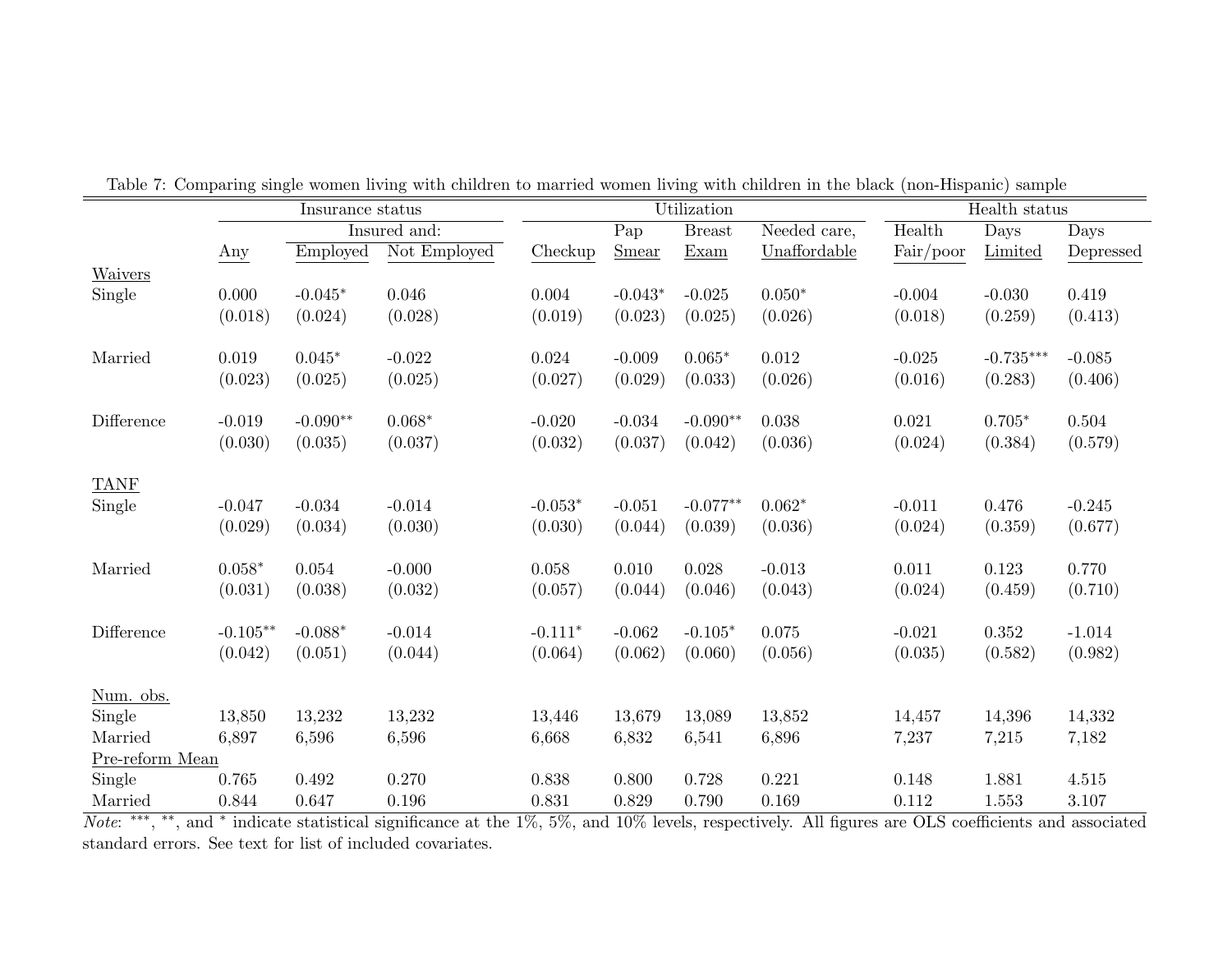|                     |           | Insurance status |              |           |                   | Utilization   |              |           | Health status |           |
|---------------------|-----------|------------------|--------------|-----------|-------------------|---------------|--------------|-----------|---------------|-----------|
|                     |           |                  | Insured and: |           | $\overline{P}$ ap | <b>Breast</b> | Needed care, | Health    | Days          | Days      |
|                     | Any       | Employed         | Not Employed | Checkup   | Smear             | Exam          | Unaffordable | Fair/poor | Limited       | Depressed |
| Waivers             |           |                  |              |           |                   |               |              |           |               |           |
| Single              | 0.000     | $-0.045*$        | 0.046        | 0.004     | $-0.043*$         | $-0.025$      | $0.050*$     | $-0.004$  | $-0.030$      | 0.419     |
|                     | (0.018)   | (0.024)          | (0.028)      | (0.019)   | (0.023)           | (0.025)       | (0.026)      | (0.018)   | (0.259)       | (0.413)   |
|                     |           |                  |              |           |                   |               |              |           |               |           |
| No children         | 0.039     | 0.043            | 0.010        | $-0.013$  | $-0.012$          | $-0.063*$     | $-0.032$     | 0.027     | $-0.094$      | $-0.605$  |
|                     | (0.030)   | (0.034)          | (0.024)      | (0.029)   | (0.032)           | (0.037)       | (0.032)      | (0.021)   | (0.347)       | (0.565)   |
| Difference          |           |                  |              |           |                   |               |              |           |               |           |
|                     | $-0.038$  | $-0.087**$       | 0.036        | 0.017     | $-0.031$          | 0.038         | $0.082**$    | $-0.031$  | 0.064         | 1.024     |
|                     | (0.035)   | (0.042)          | (0.037)      | (0.034)   | (0.040)           | (0.044)       | (0.041)      | (0.028)   | (0.433)       | (0.700)   |
| <b>TANF</b>         |           |                  |              |           |                   |               |              |           |               |           |
| Single              | $-0.047$  | $-0.034$         | $-0.014$     | $-0.053*$ | $-0.051$          | $-0.077**$    | $0.062*$     | $-0.011$  | 0.476         | $-0.245$  |
|                     | (0.029)   | (0.034)          | (0.030)      | (0.030)   | (0.044)           | (0.039)       | (0.036)      | (0.024)   | (0.359)       | (0.677)   |
|                     |           |                  |              |           |                   |               |              |           |               |           |
| No children         | 0.069     | 0.092            | $-0.022$     | $-0.078*$ | $-0.051$          | $-0.070$      | 0.031        | 0.043     | 0.057         | $-0.508$  |
|                     | (0.053)   | (0.061)          | (0.031)      | (0.047)   | (0.056)           | (0.077)       | (0.077)      | (0.027)   | (0.657)       | (0.924)   |
|                     |           |                  |              |           |                   |               |              |           |               |           |
| Difference          | $-0.116*$ | $-0.125*$        | 0.007        | 0.026     | $-0.000$          | $-0.008$      | 0.031        | $-0.054$  | 0.419         | 0.264     |
|                     | (0.060)   | (0.070)          | (0.043)      | (0.056)   | (0.071)           | (0.086)       | (0.085)      | (0.036)   | (0.748)       | (1.146)   |
|                     |           |                  |              |           |                   |               |              |           |               |           |
| Num. obs.<br>Single | 13,850    | 13,232           | 13,232       | 13,446    | 13,679            | 13,089        | 13,852       | 14,457    | 14,396        | 14,332    |
| No children         | 6,131     |                  |              | 5,937     | 6,037             |               | 6,136        |           | 6,366         | 6,330     |
| Pre-reform Mean     |           | 5,835            | 5,835        |           |                   | 5,786         |              | 6,393     |               |           |
| Single              | 0.765     | 0.492            | 0.270        | 0.838     | 0.800             | 0.728         | 0.221        | 0.148     | 1.881         | 4.515     |
| No children         | 0.749     | 0.586            | 0.160        | 0.824     | 0.775             | 0.733         | 0.181        | 0.131     | 1.672         | 3.712     |
|                     |           |                  |              |           |                   |               |              |           |               |           |

Table 8: Comparing single women living with children to single women living without children in the black (non-Hispanic) sample

No children 0.749 0.586 0.160 0.824 0.775 0.733 0.181 0.131 1.672 3.712<br>*Note*: <sup>∗∗∗</sup>, <sup>∗∗</sup>, and <sup>∗</sup> indicate statistical significance at the 1%, 5%, and 10% levels, respectively. All figures are OLS coefficients and asso standard errors. See text for list of included covariates.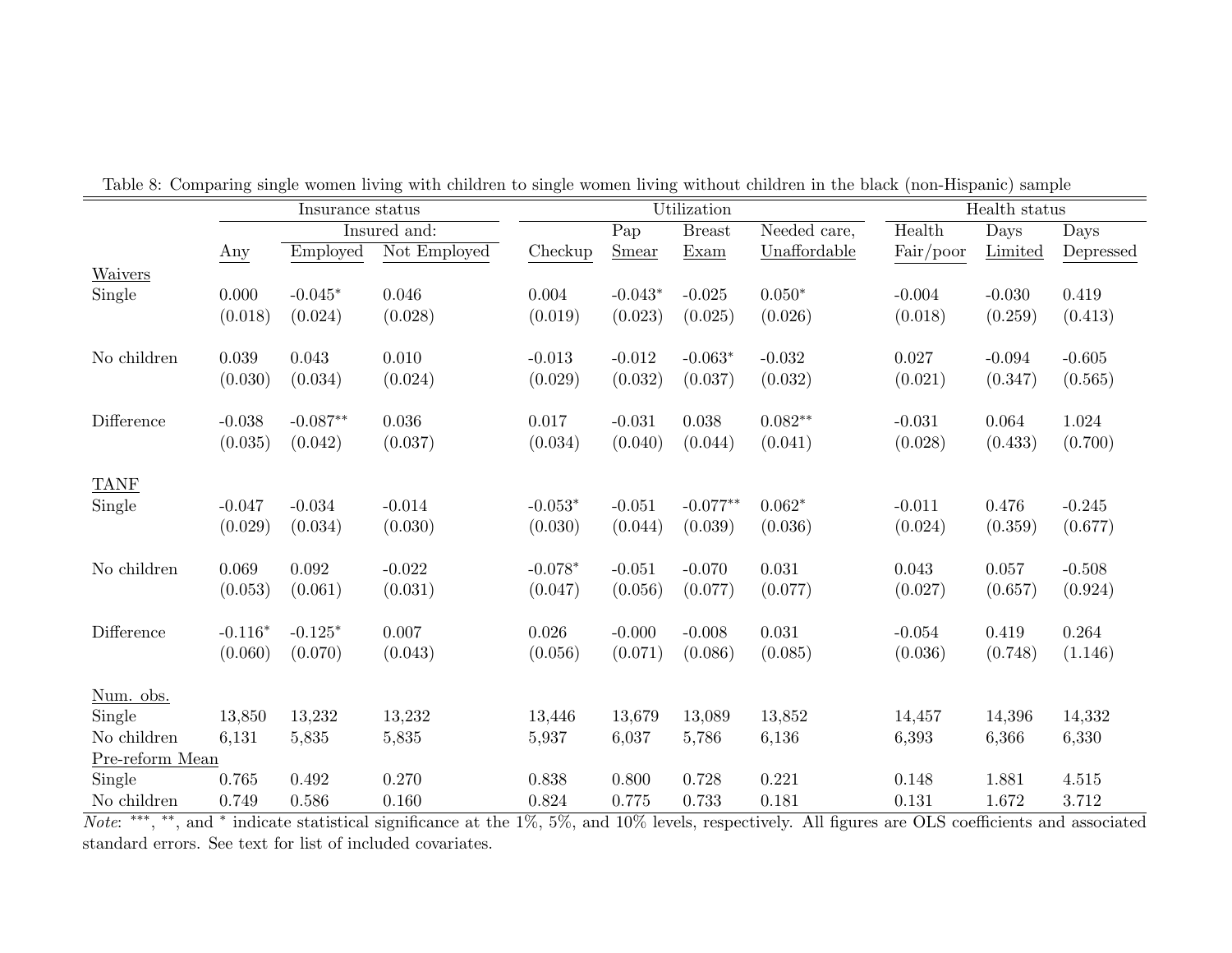|                 |            | Insurance status |              |          |                   | Utilization   |              | Health status |          |           |
|-----------------|------------|------------------|--------------|----------|-------------------|---------------|--------------|---------------|----------|-----------|
|                 |            |                  | Insured and: |          | $\overline{P}$ ap | <b>Breast</b> | Needed care, | Health        | Days     | Days      |
|                 | Any        | Employed         | Not Employed | Checkup  | Smear             | Exam          | Unaffordable | Fair/poor     | Limited  | Depressed |
| <b>Waivers</b>  |            |                  |              |          |                   |               |              |               |          |           |
| Single          | 0.014      | $-0.006$         | 0.017        | $-0.013$ | 0.009             | $-0.036$      | $-0.005$     | $-0.001$      | 0.261    | 0.073     |
|                 | (0.016)    | (0.017)          | (0.017)      | (0.018)  | (0.022)           | (0.024)       | (0.020)      | (0.012)       | (0.316)  | (0.430)   |
|                 |            |                  |              |          |                   |               |              |               |          |           |
| Married         | $-0.011$   | $-0.004$         | $-0.007$     | 0.004    | $-0.020$          | 0.003         | $0.033**$    | $-0.012$      | $-0.087$ | $-0.338$  |
|                 | (0.010)    | (0.012)          | (0.010)      | (0.014)  | (0.014)           | (0.016)       | (0.015)      | (0.008)       | (0.119)  | (0.241)   |
|                 |            |                  |              |          |                   |               |              |               |          |           |
| Difference      | 0.025      | $-0.002$         | 0.023        | $-0.017$ | 0.029             | $-0.039$      | $-0.037$     | 0.011         | 0.348    | 0.410     |
|                 | (0.019)    | (0.021)          | (0.020)      | (0.022)  | (0.026)           | (0.028)       | (0.025)      | (0.014)       | (0.338)  | (0.493)   |
|                 |            |                  |              |          |                   |               |              |               |          |           |
| <b>TANF</b>     |            |                  |              |          |                   |               |              |               |          |           |
| Single          | 0.020      | $-0.006$         | 0.025        | 0.030    | 0.020             | $-0.042$      | 0.003        | $-0.002$      | 0.252    | $-0.077$  |
|                 | (0.022)    | (0.021)          | (0.021)      | (0.032)  | (0.038)           | (0.043)       | (0.033)      | (0.017)       | (0.430)  | (0.542)   |
|                 |            |                  |              |          |                   |               |              |               |          |           |
| Married         | $0.039***$ | $0.042**$        | $-0.003$     | $-0.005$ | $-0.066***$       | $-0.006$      | 0.006        | $-0.004$      | 0.082    | $-0.229$  |
|                 | (0.015)    | (0.020)          | (0.019)      | (0.025)  | (0.025)           | (0.029)       | (0.031)      | (0.018)       | (0.251)  | (0.377)   |
|                 |            |                  |              |          |                   |               |              |               |          |           |
| Difference      | $-0.020$   | $-0.047$         | 0.029        | 0.035    | $0.086*$          | $-0.037$      | $-0.003$     | 0.002         | 0.170    | 0.152     |
|                 | (0.027)    | (0.029)          | (0.028)      | (0.040)  | (0.046)           | (0.052)       | (0.045)      | (0.025)       | (0.498)  | (0.660)   |
|                 |            |                  |              |          |                   |               |              |               |          |           |
| Num. obs.       |            |                  |              |          |                   |               |              |               |          |           |
| Single          | 30,552     | 29,585           | 29,585       | 29,229   | 30,255            | 27,971        | 30,529       | 32,089        | 31,891   | 31,629    |
| Married         | 46,604     | 45,217           | 45,217       | 44,492   | 46,277            | 42,474        | 46,579       | 49,323        | 49,174   | 48,790    |
| Pre-reform Mean |            |                  |              |          |                   |               |              |               |          |           |
| Single          | 0.703      | 0.476            | 0.225        | 0.739    | 0.719             | 0.653         | 0.261        | 0.149         | 2.074    | 5.481     |
| Married         | 0.822      | 0.547            | 0.273        | 0.712    | 0.701             | 0.683         | 0.184        | 0.091         | 1.336    | 3.751     |

Table 9: Comparing single women living with children to married women living with children in the low-education sample (all races/ethnicities)

Married 0.822 0.547 0.273 0.712 0.701 0.683 0.184 0.091 1.336 3.751<br>*Note*: \*\*\*, \*\*, and \* indicate statistical significance at the 1%, 5%, and 10% levels, respectively. All figures are OLS coefficients and associated standard errors. See text for list of included covariates.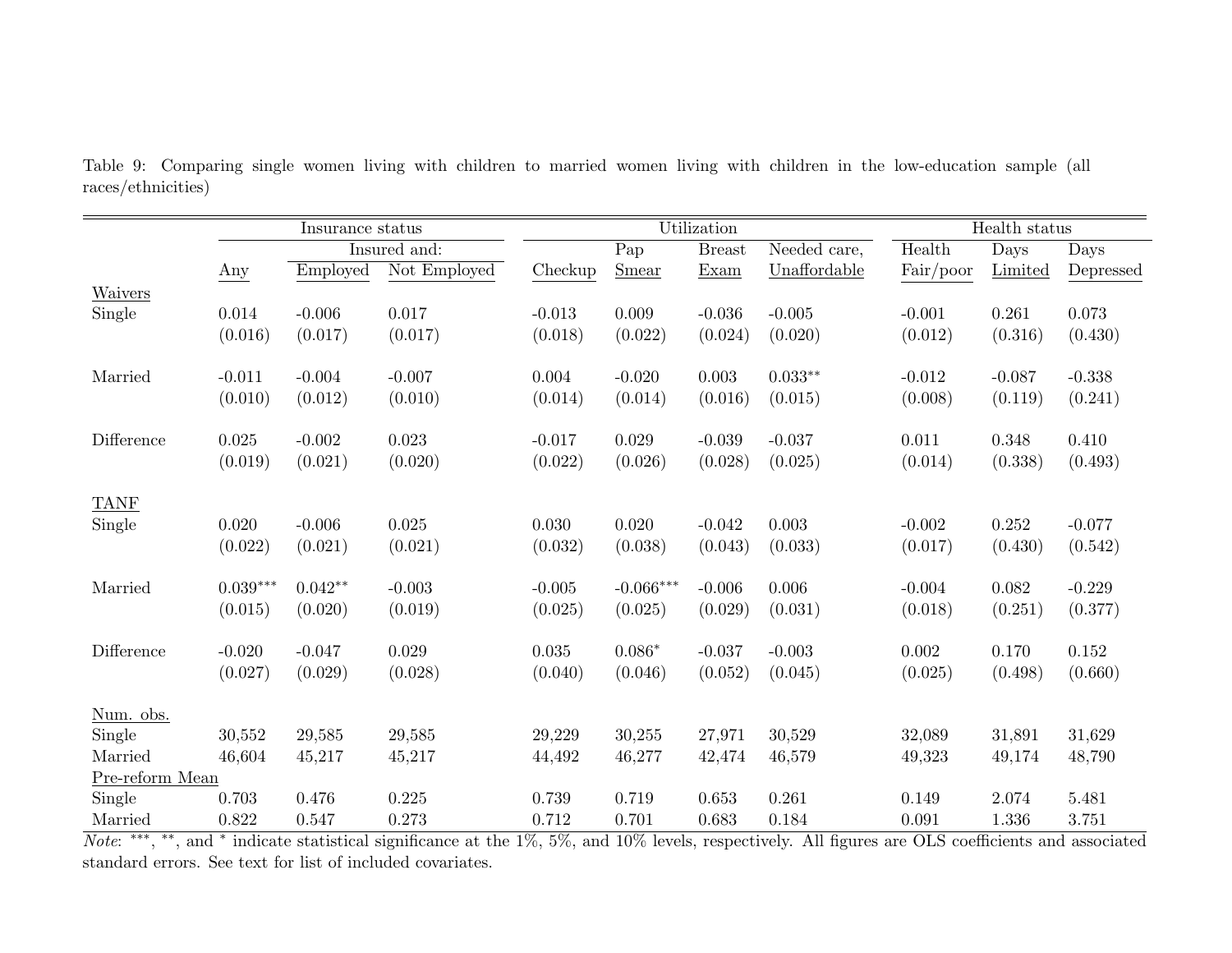|                 |          | Insurance status |              |           |                   | Utilization   |              | Health status |             |           |
|-----------------|----------|------------------|--------------|-----------|-------------------|---------------|--------------|---------------|-------------|-----------|
|                 |          |                  | Insured and: |           | $\overline{P}$ ap | <b>Breast</b> | Needed care, | Health        | Days        | Days      |
|                 | Any      | Employed         | Not Employed | Checkup   | <b>Smear</b>      | Exam          | Unaffordable | Fair/poor     | Limited     | Depressed |
| Waivers         |          |                  |              |           |                   |               |              |               |             |           |
| Single          | 0.014    | $-0.006$         | 0.017        | $-0.013$  | 0.009             | $-0.036$      | $-0.005$     | $-0.001$      | 0.261       | 0.073     |
|                 | (0.016)  | (0.017)          | (0.017)      | (0.018)   | (0.022)           | (0.024)       | (0.020)      | (0.012)       | (0.316)     | (0.430)   |
|                 |          |                  |              |           |                   |               |              |               |             |           |
| No children     | $-0.011$ | $-0.001$         | $-0.003$     | $-0.032$  | $-0.080***$       | $-0.065**$    | 0.020        | $-0.003$      | $-0.607**$  | $-0.555$  |
|                 | (0.022)  | (0.025)          | (0.016)      | (0.030)   | (0.029)           | (0.032)       | (0.027)      | (0.015)       | (0.291)     | (0.457)   |
|                 |          |                  |              |           |                   |               |              |               |             |           |
| Difference      | 0.025    | $-0.005$         | 0.020        | 0.019     | $0.089**$         | 0.029         | $-0.025$     | 0.002         | $0.868**$   | 0.627     |
|                 | (0.027)  | (0.030)          | (0.023)      | (0.035)   | (0.036)           | (0.040)       | (0.033)      | (0.019)       | (0.430)     | (0.628)   |
|                 |          |                  |              |           |                   |               |              |               |             |           |
| <b>TANF</b>     |          |                  |              |           |                   |               |              |               |             |           |
| Single          | 0.020    | $-0.006$         | 0.025        | 0.030     | 0.020             | $-0.042$      | 0.003        | $-0.002$      | 0.252       | $-0.077$  |
|                 | (0.022)  | (0.021)          | (0.021)      | (0.032)   | (0.038)           | (0.043)       | (0.033)      | (0.017)       | (0.430)     | (0.542)   |
|                 |          |                  |              |           |                   |               |              |               |             |           |
| No children     | $-0.043$ | $-0.008$         | $-0.031$     | $-0.079*$ | $-0.120**$        | $-0.072$      | 0.016        | $-0.036$      | $-1.356***$ | $-0.346$  |
|                 | (0.034)  | (0.038)          | (0.022)      | (0.044)   | (0.054)           | (0.065)       | (0.050)      | (0.022)       | (0.345)     | (0.607)   |
| Difference      | 0.063    | 0.002            | $0.057*$     | $0.109**$ | $0.140**$         | 0.029         | $-0.013$     | 0.034         | $1.608***$  | 0.270     |
|                 | (0.040)  | (0.043)          |              | (0.055)   | (0.066)           | (0.078)       |              | (0.028)       | (0.551)     |           |
|                 |          |                  | (0.031)      |           |                   |               | (0.060)      |               |             | (0.814)   |
| Num. obs.       |          |                  |              |           |                   |               |              |               |             |           |
| Single          | 30,552   | 29,585           | 29,585       | 29,229    | 30,255            | 27,971        | 30,529       | 32,089        | 31,891      | 31,629    |
| No children     | 13,852   | 13,388           | 13,388       | 13,240    | 13,644            | 12,629        | 13,856       | 14,639        | 14,556      | 14,429    |
| Pre-reform Mean |          |                  |              |           |                   |               |              |               |             |           |
| Single          | 0.703    | 0.476            | 0.225        | 0.739     | 0.719             | 0.653         | 0.261        | 0.149         | 2.074       | 5.481     |
| No children     | 0.696    | 0.569            | 0.125        | 0.711     | 0.674             | 0.644         | 0.238        | 0.132         | 2.016       | 4.918     |

Table 10: Comparing single women living with children to single women living without children in the low-education sample (all races/ethnicities)

No children 0.696 0.569 0.125 0.711 0.674 0.644 0.238 0.132 2.016 4.918<br>*Note*: <sup>∗∗∗</sup>, <sup>∗∗</sup>, and <sup>∗</sup> indicate statistical significance at the 1%, 5%, and 10% levels, respectively. All figures are OLS coefficients and asso standard errors. See text for list of included covariates.